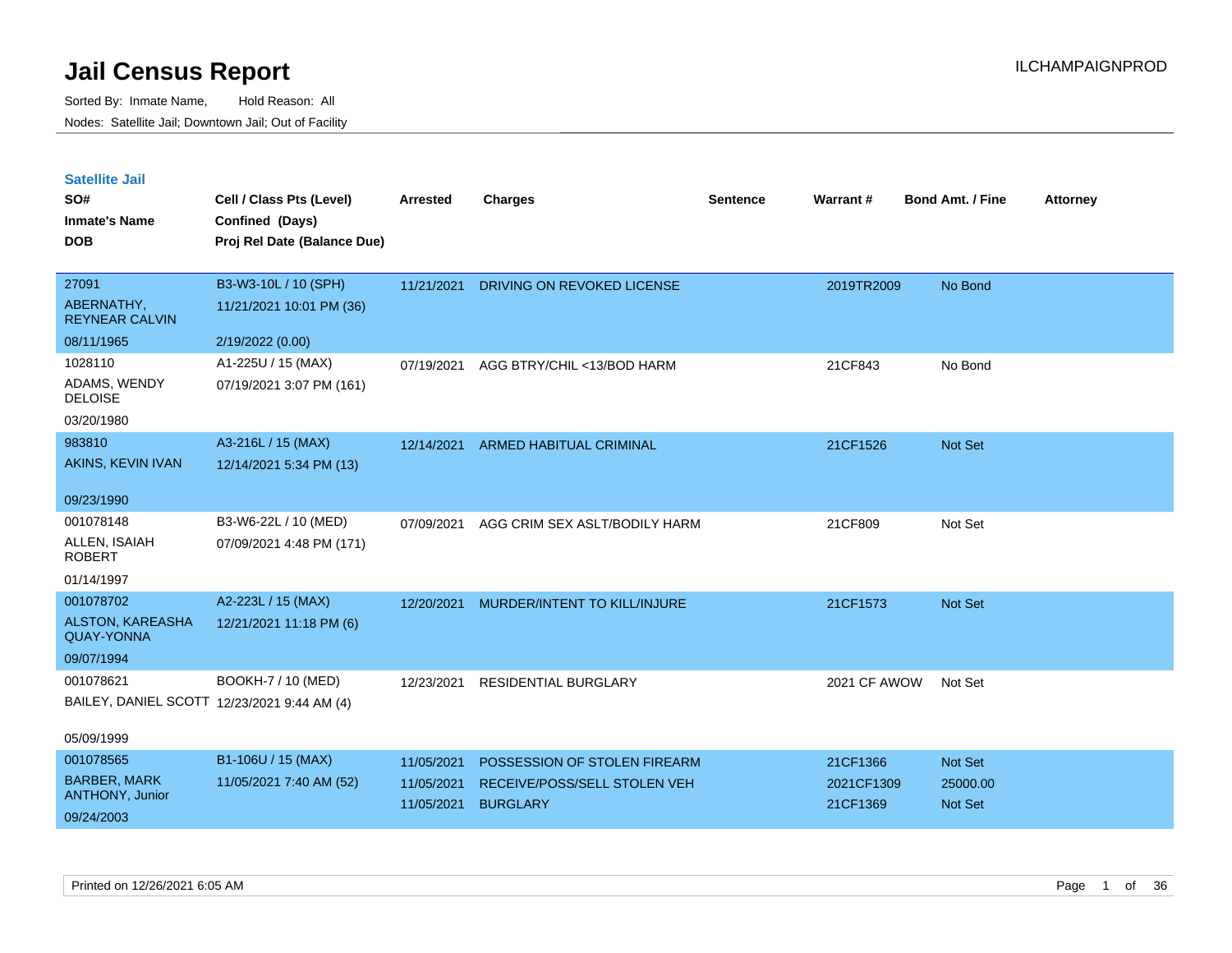Sorted By: Inmate Name, Hold Reason: All Nodes: Satellite Jail; Downtown Jail; Out of Facility

| Nudes. Satellite Jali, Downtown Jali, Out of Facility |                             |                 |                                |                 |           |                         |                 |
|-------------------------------------------------------|-----------------------------|-----------------|--------------------------------|-----------------|-----------|-------------------------|-----------------|
| SO#                                                   | Cell / Class Pts (Level)    | <b>Arrested</b> | <b>Charges</b>                 | <b>Sentence</b> | Warrant#  | <b>Bond Amt. / Fine</b> | <b>Attorney</b> |
| Inmate's Name                                         | Confined (Days)             |                 |                                |                 |           |                         |                 |
| <b>DOB</b>                                            | Proj Rel Date (Balance Due) |                 |                                |                 |           |                         |                 |
|                                                       |                             |                 |                                |                 |           |                         |                 |
| 1073281                                               | A2-221L / 5 (ADS)           | 11/15/2021      | DOM BTRY/CONTACT/1-2 PRECONV   |                 | 2021CF206 | 5000.00                 |                 |
| <b>BASLER, MONET</b><br>MARISA                        | 11/15/2021 11:08 PM (42)    |                 |                                |                 |           |                         |                 |
| 08/17/1994                                            |                             |                 |                                |                 |           |                         |                 |
| 001078535                                             | B2-T2-07U / 15 (SPH)        | 10/26/2021      | <b>CRIM SEX ASSAULT/FORCE</b>  |                 | 21CF1305  | Not Set                 |                 |
| BERRY, DAVID ISAAC                                    | 10/26/2021 10:52 AM (62)    |                 |                                |                 |           |                         |                 |
| 09/23/2000                                            |                             |                 |                                |                 |           |                         |                 |
| 1057334                                               | B4-221U / 15 (MAX)          | 10/27/2021      | MURDER/INTENT TO KILL/INJURE   |                 |           | No Bond                 |                 |
| <b>BEVERLY, DAVID</b><br><b>BENJAMIN</b>              | 10/27/2021 1:42 PM (61)     |                 |                                |                 |           |                         |                 |
| 03/31/1987                                            |                             |                 |                                |                 |           |                         |                 |
| 29626                                                 | B1-105U / 10 (MED)          | 11/09/2021      | MFG/DEL 15<100 GR COCA/ANALOG  |                 | 21CF1387  | Not Set                 |                 |
| <b>BISHOP, DARRELL</b><br>EDWARD                      | 11/09/2021 4:46 PM (48)     |                 |                                |                 |           |                         |                 |
| 07/18/1968                                            |                             |                 |                                |                 |           |                         |                 |
| 963337                                                | A3-116L / 10 (ADS)          | 12/14/2021      | CRIMINAL DAMAGE <\$500/SCHOOL  |                 | 21CF262   | Not Set                 |                 |
| <b>BONE, DALLAS</b><br>LOWELL                         | 12/14/2021 11:37 AM (13)    |                 |                                |                 |           |                         |                 |
| 06/12/1984                                            |                             |                 |                                |                 |           |                         |                 |
| 1027929                                               | A4-206L / 15 (MAX)          | 12/18/2021      | HOME INVASION/CAUSE INJURY     |                 | 21CF1560  | No Bond                 |                 |
| <b>BROUGHTON, MARK</b><br>ANTHONY, Junior             | 12/18/2021 2:55 AM (9)      |                 |                                |                 |           |                         |                 |
| 02/15/1990                                            |                             |                 |                                |                 |           |                         |                 |
| 51247                                                 | B1-202U / 10 (MED)          | 04/15/2021      | FELON POSS/USE WEAPON/FIREARM  |                 | 21CF411   | Not Set                 |                 |
| <b>BROWN, DANTE</b><br>MAURICE                        | 04/15/2021 6:24 PM (256)    |                 |                                |                 |           |                         |                 |
| 04/19/1979                                            |                             |                 |                                |                 |           |                         |                 |
| 995432                                                | A3-113L / 10 (MED)          | 12/20/2021      | FAIL TO RPT WKLY/NO FIXED ADDR |                 | 21CF1559  | Not Set                 |                 |
| BROWN, JAVON<br>SHANTEZ                               | 12/20/2021 2:06 AM (7)      |                 |                                |                 |           |                         |                 |
| 10/14/1991                                            |                             |                 |                                |                 |           |                         |                 |

Printed on 12/26/2021 6:05 AM Page 2 of 36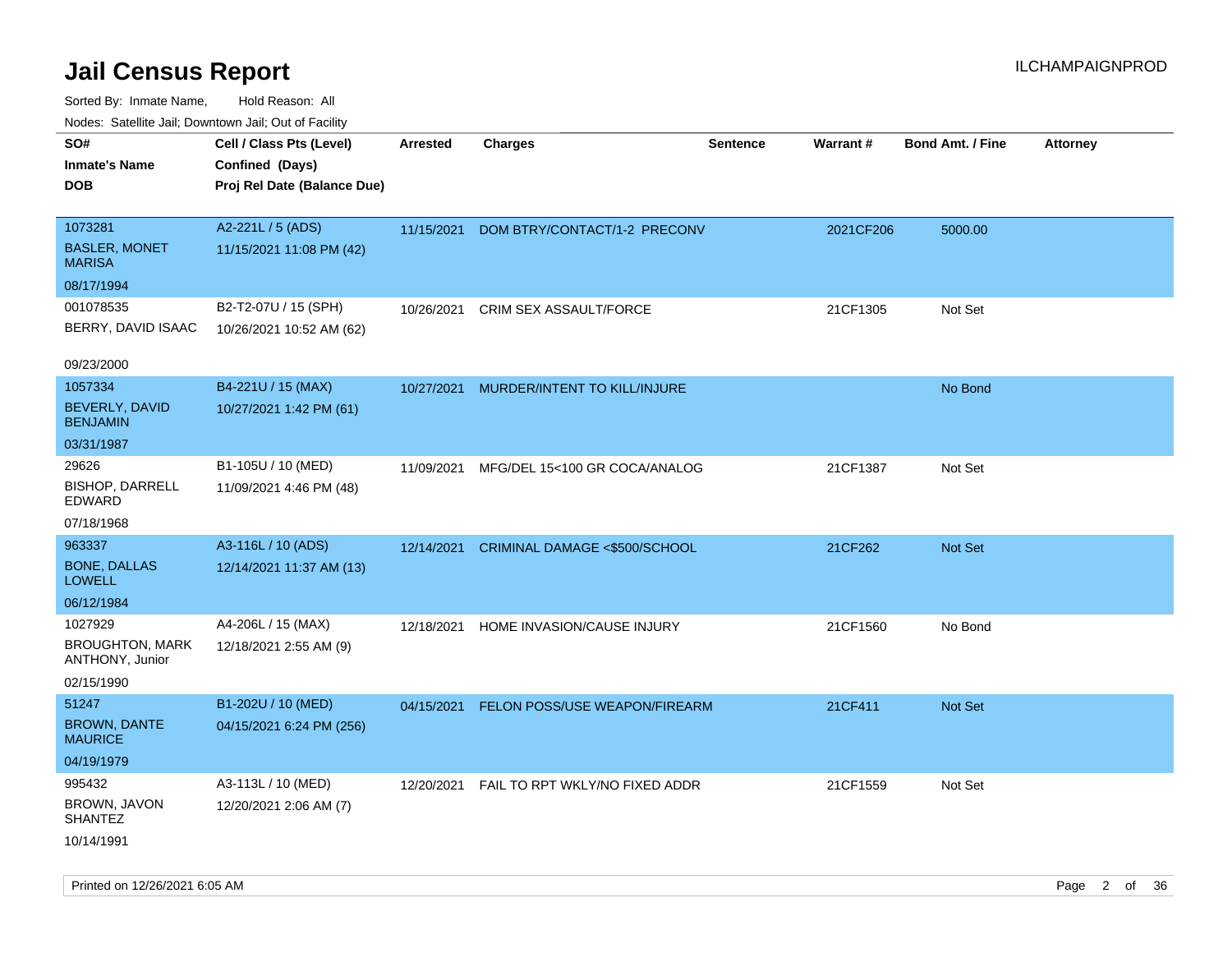| roaco. Catolino cali, Domntonn cali, Out of Facility        |                                                                            |                          |                                    |                 |                       |                         |                 |
|-------------------------------------------------------------|----------------------------------------------------------------------------|--------------------------|------------------------------------|-----------------|-----------------------|-------------------------|-----------------|
| SO#<br><b>Inmate's Name</b><br><b>DOB</b>                   | Cell / Class Pts (Level)<br>Confined (Days)<br>Proj Rel Date (Balance Due) | Arrested                 | <b>Charges</b>                     | <b>Sentence</b> | <b>Warrant#</b>       | <b>Bond Amt. / Fine</b> | <b>Attorney</b> |
| 1028357                                                     | BOOKH-3                                                                    | 12/25/2021               | <b>AGG BATTERY</b>                 |                 | 21CFAWOW              | Not Set                 |                 |
| <b>BROWN, MARCUS</b><br><b>RICKELL</b>                      | 12/25/2021 12:36 PM (2)                                                    | 12/25/2021               | POSSESSING A CONTROLLED SUBSTANC   |                 | 21CFAWOW              | Not Set                 |                 |
| 01/06/1995                                                  |                                                                            |                          |                                    |                 |                       |                         |                 |
| 28978                                                       | BOOKH-3                                                                    | 12/25/2021               | DUI INTOXICATING COMPOUND          |                 | 2021DTAWOW            | Not Set                 |                 |
| BROWN, RAYMOND                                              | 12/25/2021 9:30 PM (2)                                                     | 12/25/2021               | <b>IMPROPER TRAFFIC LANE USAGE</b> |                 | 2021TRAWOW            | Not Set                 |                 |
| LEE                                                         |                                                                            | 12/25/2021               | POSSESSING A CONTROLLED SUBSTANC   |                 | 2021CFAWOW            | Not Set                 |                 |
| 07/25/1961                                                  |                                                                            | 12/25/2021               | DRVG UNDER INFLUENCE OF DRUG       |                 | 2021DTAWOW            | Not Set                 |                 |
| 29957                                                       | B4-223U / 15 (MAX)                                                         | 11/13/2021               | FELON POSS/USE WEAPON/FIREARM      |                 | 21CF1390              | Not Set                 |                 |
| <b>BROWN, RODNEY</b><br>LOUIS                               | 11/13/2021 8:57 PM (44)                                                    | 11/13/2021               | AGG CRIM SX AB/>5 YR OLDER VIC     |                 | 2019CF0718            | 250000.00               |                 |
| 01/07/1968                                                  |                                                                            |                          |                                    |                 |                       |                         |                 |
| 001077945                                                   | A1-226L / 10 (MED)                                                         | 11/13/2021               | AGG ASLT PEACE OFF/FIRE/ER WRK     |                 | 2021CF637             | 1000.00                 |                 |
| <b>BROWN, SIDREA</b><br><b>RENEIA</b>                       | 11/13/2021 10:49 AM (44)                                                   | 11/13/2021<br>11/17/2021 | <b>BURGLARY</b><br><b>BURGLARY</b> |                 | 2021CF543<br>21CF1264 | 50000.00<br>1000.00     |                 |
| 07/23/1992                                                  |                                                                            |                          |                                    |                 |                       |                         |                 |
| 001077222                                                   | BOOKH-3                                                                    | 12/24/2021               | <b>FUGITIVE FROM JUSTICE</b>       |                 | 2021CFAWOW            | Not Set                 |                 |
| BRUCE, DAVID ERWIN, 12/24/2021 11:41 PM (3)<br><b>Third</b> |                                                                            |                          |                                    |                 |                       |                         |                 |
| 05/21/1998                                                  |                                                                            |                          |                                    |                 |                       |                         |                 |
| 1068812                                                     | A3-214L / 10 (ADS)                                                         | 12/21/2021               | AGG DISCHARGE FIREARM/OCC VEH      |                 | 21CF741               | Not Set                 |                 |
| BRYANT, DANNY<br><b>EUGENE</b>                              | 12/21/2021 1:50 PM (6)                                                     | 12/21/2021               | FELON POSS/USE FIREARM PRIOR       |                 | 21CF1568              | Not Set                 |                 |
| 11/22/1989                                                  |                                                                            |                          |                                    |                 |                       |                         |                 |
| 988541                                                      | B3-W5-20L / 5 (MIN)                                                        | 12/06/2021               | POSSESSING A CONTROLLED SUBSTANC   |                 | 2020CF1195            | No Bond                 |                 |
| <b>BURDETTE, SHANE</b><br><b>DILLON</b>                     | 12/06/2021 2:57 PM (21)                                                    |                          |                                    |                 |                       |                         |                 |
| 11/29/1991                                                  | 1/3/2022 (0.00)                                                            |                          |                                    |                 |                       |                         |                 |
| 56936                                                       | B2-T1-01U / 15 (SPH)                                                       | 11/01/2021               | PUBLIC INDECENCY/EXPOSURE/3+       | 3y/0m/0d (DO    |                       | Not Set                 |                 |
| CALDWELL, STEVEN<br>ANDRE                                   | 11/01/2021 1:09 PM (56)                                                    |                          |                                    |                 |                       |                         |                 |
| 04/19/1982                                                  |                                                                            |                          |                                    |                 |                       |                         |                 |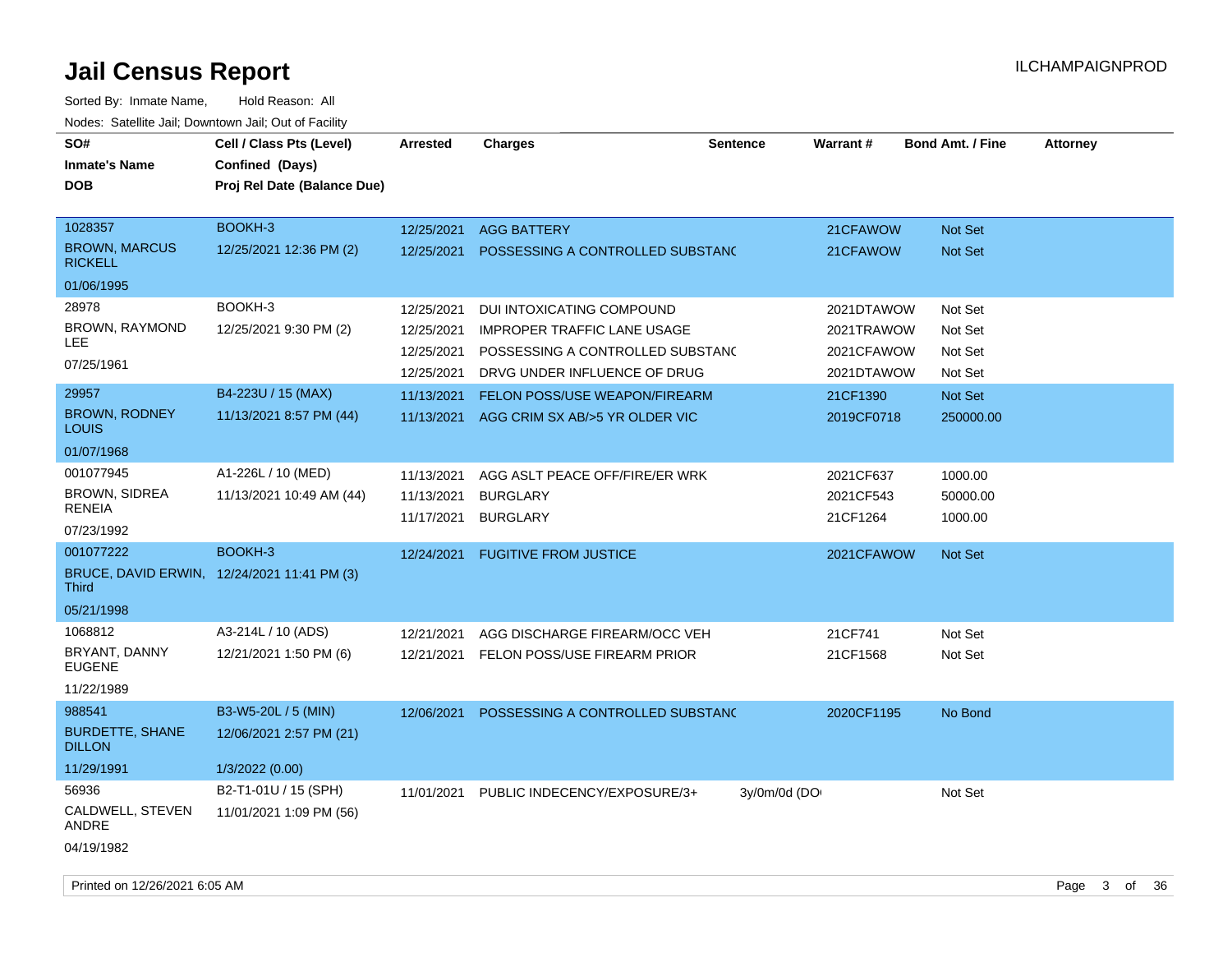Sorted By: Inmate Name, Hold Reason: All Nodes: Satellite Jail; Downtown Jail; Out of Facility

| Noues. Salenne Jan, Downlown Jan, Out or Facility |                             |                 |                                |                 |                 |                         |                 |
|---------------------------------------------------|-----------------------------|-----------------|--------------------------------|-----------------|-----------------|-------------------------|-----------------|
| SO#                                               | Cell / Class Pts (Level)    | <b>Arrested</b> | <b>Charges</b>                 | <b>Sentence</b> | <b>Warrant#</b> | <b>Bond Amt. / Fine</b> | <b>Attorney</b> |
| <b>Inmate's Name</b>                              | Confined (Days)             |                 |                                |                 |                 |                         |                 |
| <b>DOB</b>                                        | Proj Rel Date (Balance Due) |                 |                                |                 |                 |                         |                 |
|                                                   |                             |                 |                                |                 |                 |                         |                 |
| 001077954                                         | A3-214U / 10 (ADS)          | 12/21/2021      | <b>RESIDENTIAL BURGLARY</b>    |                 | 21CF1570        | Not Set                 |                 |
| CALKINS, STEVEN RAY 12/21/2021 6:35 AM (6)        |                             |                 |                                |                 |                 |                         |                 |
| 01/01/1992                                        |                             |                 |                                |                 |                 |                         |                 |
| 39474                                             | B1-101U / 10 (ADS)          | 07/06/2021      | MFG/DEL 15<100 GR HEROIN/ANLG  |                 | 21CF792         | Not Set                 |                 |
| CAMPBELL, AARON<br>JACOB                          | 07/06/2021 11:56 PM (174)   |                 |                                |                 |                 |                         |                 |
| 07/18/1974                                        |                             |                 |                                |                 |                 |                         |                 |
| 001078714                                         | BOOKH-6                     | 12/24/2021      | <b>DOMESTIC BATTERY</b>        |                 | 2021-CM-AWOW    | <b>Not Set</b>          |                 |
| <b>CASTON, PAUL</b><br><b>KENETH</b>              | 12/24/2021 6:05 PM (3)      | 12/24/2021      | CRIM DAMAGE TO PROPERTY <\$500 |                 | 2021CM115       | 1000.00                 |                 |
| 01/30/1964                                        |                             |                 |                                |                 |                 |                         |                 |
| 1029088                                           | A3-213U / 15 (ADS)          | 12/21/2021      | FELON POSS/USE FIREARM PRIOR   |                 | 21CF1338        | 250000.00               |                 |
| CHAPPLE, MALIK<br><b>BIANCO</b>                   | 12/22/2021 10:02 AM (5)     |                 |                                |                 |                 |                         |                 |
| 10/25/1994                                        |                             |                 |                                |                 |                 |                         |                 |
| 001077485                                         | A2-222L / 15 (MAX)          | 12/21/2021      | MURDER/INTENT TO KILL/INJURE   |                 | 2021CF1282      | 1000000.00              |                 |
| <b>COLBERT, ARIEANA</b><br><b>FELICIA</b>         | 12/21/2021 2:08 PM (6)      |                 |                                |                 |                 |                         |                 |
| 12/13/2000                                        |                             |                 |                                |                 |                 |                         |                 |
| 34805                                             | A4-103U / 15 (MAX)          | 10/01/2021      | DOMESTIC BATTERY               |                 | 21CF1183        | Not Set                 |                 |
| CONERLY, KIN JOSEPH 10/01/2021 1:53 AM (87)       |                             | 10/01/2021      | ARMED HABITUAL CRIMINAL        |                 | 21CF1184        | Not Set                 |                 |
|                                                   |                             | 10/06/2021      | POSS STOLEN VEHICLE > \$25,000 |                 | 19CF1786        | Not Set                 |                 |
| 11/16/1971                                        |                             |                 |                                |                 |                 |                         |                 |
| 1076276                                           | BOOKH-8 / 10 (ADS)          | 12/20/2021      | <b>BURGLARY</b>                |                 | 21CF1565        | <b>Not Set</b>          |                 |
| <b>COX, SEAN MICHAEL</b>                          | 12/20/2021 12:45 PM (7)     | 12/20/2021      | <b>WARRANT OUT OF COUNTY</b>   |                 | 21CM99          | 3000.00                 |                 |
| 02/06/1985                                        |                             |                 |                                |                 |                 |                         |                 |
| 1074319                                           | B2-T1-04L / 15 (SPH)        | 10/12/2021      | AGGRAVATED CRUELTY TO ANIMALS  |                 | 21CF1238        | Not Set                 |                 |
| CRAIG, DAVUCCI<br><b>DAVION</b>                   | 10/12/2021 11:36 AM (76)    | 10/14/2021      | <b>MURDER</b>                  |                 | 21CF1239        | Not Set                 |                 |

08/02/2001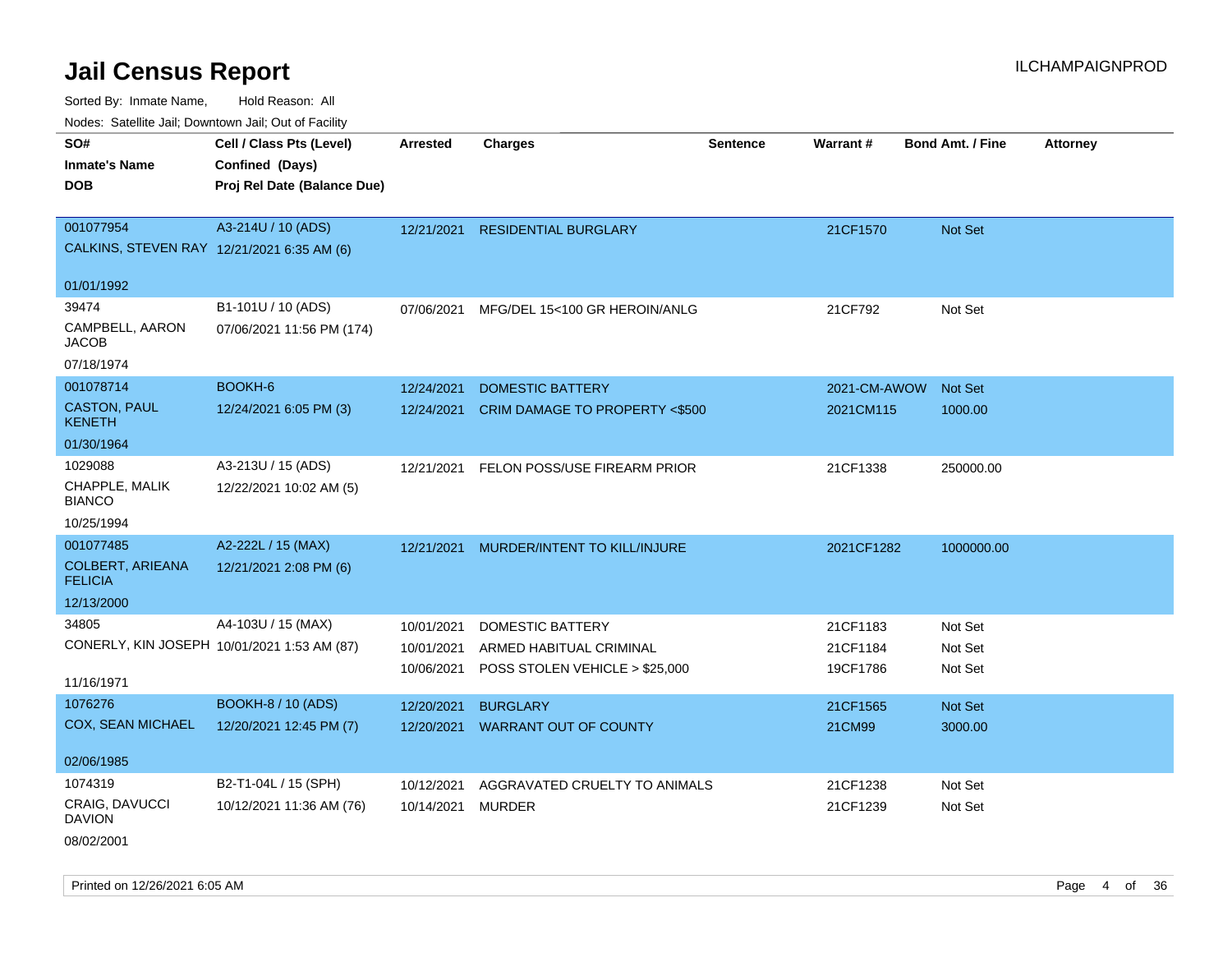Sorted By: Inmate Name, Hold Reason: All Nodes: Satellite Jail; Downtown Jail; Out of Facility

| Todos. Catolino can, Downtown can, Out of Fability |                             |            |                                         |                 |            |                         |                 |
|----------------------------------------------------|-----------------------------|------------|-----------------------------------------|-----------------|------------|-------------------------|-----------------|
| SO#                                                | Cell / Class Pts (Level)    | Arrested   | <b>Charges</b>                          | <b>Sentence</b> | Warrant#   | <b>Bond Amt. / Fine</b> | <b>Attorney</b> |
| <b>Inmate's Name</b>                               | Confined (Days)             |            |                                         |                 |            |                         |                 |
| <b>DOB</b>                                         | Proj Rel Date (Balance Due) |            |                                         |                 |            |                         |                 |
|                                                    |                             |            |                                         |                 |            |                         |                 |
| 001077549                                          | B2-T3-10L / 10 (SPH)        | 12/22/2020 | <b>PRED CRIM SEX ASLT/VICTIM &lt;13</b> |                 | 2020CF1469 | <b>Not Set</b>          |                 |
| CRISTOBAL-MATEO,<br><b>CRISTOBAL</b>               | 12/22/2020 1:17 PM (370)    |            |                                         |                 |            |                         |                 |
| 12/02/1988                                         |                             |            |                                         |                 |            |                         |                 |
| 988538                                             | A4-207L / 10 (MED)          | 12/21/2021 | AGGRAVATED DOMESTIC BATTERY             |                 | 21CF1564   | Not Set                 |                 |
| DAVIDSON, HARLEY<br><b>KYLE SCOTT</b>              | 12/21/2021 5:45 AM (6)      |            |                                         |                 |            |                         |                 |
| 08/05/1990                                         |                             |            |                                         |                 |            |                         |                 |
| 1023587                                            | B1-203U / 15 (MAX)          | 09/24/2021 | MFG/DEL CANNABIS/2.5-10 GRAMS           |                 | 21CF1155   | Not Set                 |                 |
| <b>DAVIS, MARTIN</b><br><b>DENNIS</b>              | 09/24/2021 9:38 PM (94)     | 09/24/2021 | ARMED HABITUAL CRIMINAL                 |                 | 2021-CF681 | 500000.00               |                 |
| 12/02/1994                                         |                             |            |                                         |                 |            |                         |                 |
| 001077214                                          | A3-212L / 15 (MAX)          | 12/20/2021 | <b>MURDER</b>                           |                 | 21CF1572   | Not Set                 |                 |
| DAVIS-MURDOCK,<br><b>ERION VASSHAD</b>             | 12/21/2021 10:13 AM (6)     | 12/22/2021 | PAROLE REVOCATION                       |                 | CH2107977  | Not Set                 |                 |
| 06/22/1998                                         |                             |            |                                         |                 |            |                         |                 |
| 001078538                                          | B1-205L / 10 (MED)          | 10/26/2021 | <b>CRIM SEX ASSAULT/FORCE</b>           |                 | 21CF1301   | <b>Not Set</b>          |                 |
| DAWKINS, LEN                                       | 10/26/2021 8:18 PM (62)     |            |                                         |                 |            |                         |                 |
| 03/23/1987                                         |                             |            |                                         |                 |            |                         |                 |
| 56972                                              | B3-W8-32L / 10 (MED)        | 08/30/2021 | POSS STOLEN VEHICLE > \$25,000          |                 | 21CF1044   | Not Set                 |                 |
| DAY, DANIEL JOSEPH                                 | 08/30/2021 3:07 PM (119)    | 09/04/2021 | <b>BURGLARY</b>                         |                 | 21CF1054   | Not Set                 |                 |
|                                                    |                             |            |                                         |                 |            |                         |                 |
| 10/16/1982                                         |                             |            |                                         |                 |            |                         |                 |
| 25659                                              | B4-125L / 15 (MAX)          | 06/15/2021 | <b>RESIDENTIAL BURGLARY</b>             |                 | 2020CF1218 | 50000.00                |                 |
| DORRIS, LORENZO                                    | 06/15/2021 6:17 AM (195)    | 06/15/2021 | <b>BURGLARY</b>                         |                 | 21CF689    | <b>Not Set</b>          |                 |
| 07/19/1966                                         |                             |            |                                         |                 |            |                         |                 |
| 1024895                                            | A4-106U / 10 (ADS)          | 12/15/2021 | MFG/DEL 100<400 GR COCA/ANLG            |                 | 21CF1535   | Not Set                 |                 |
| EDWARDS, GEORGE<br><b>CORTEZ</b>                   | 12/15/2021 12:26 PM (12)    | 12/15/2021 | <b>AGGRAVATED BATTERY</b>               |                 | 21CF1536   | Not Set                 |                 |

06/19/1994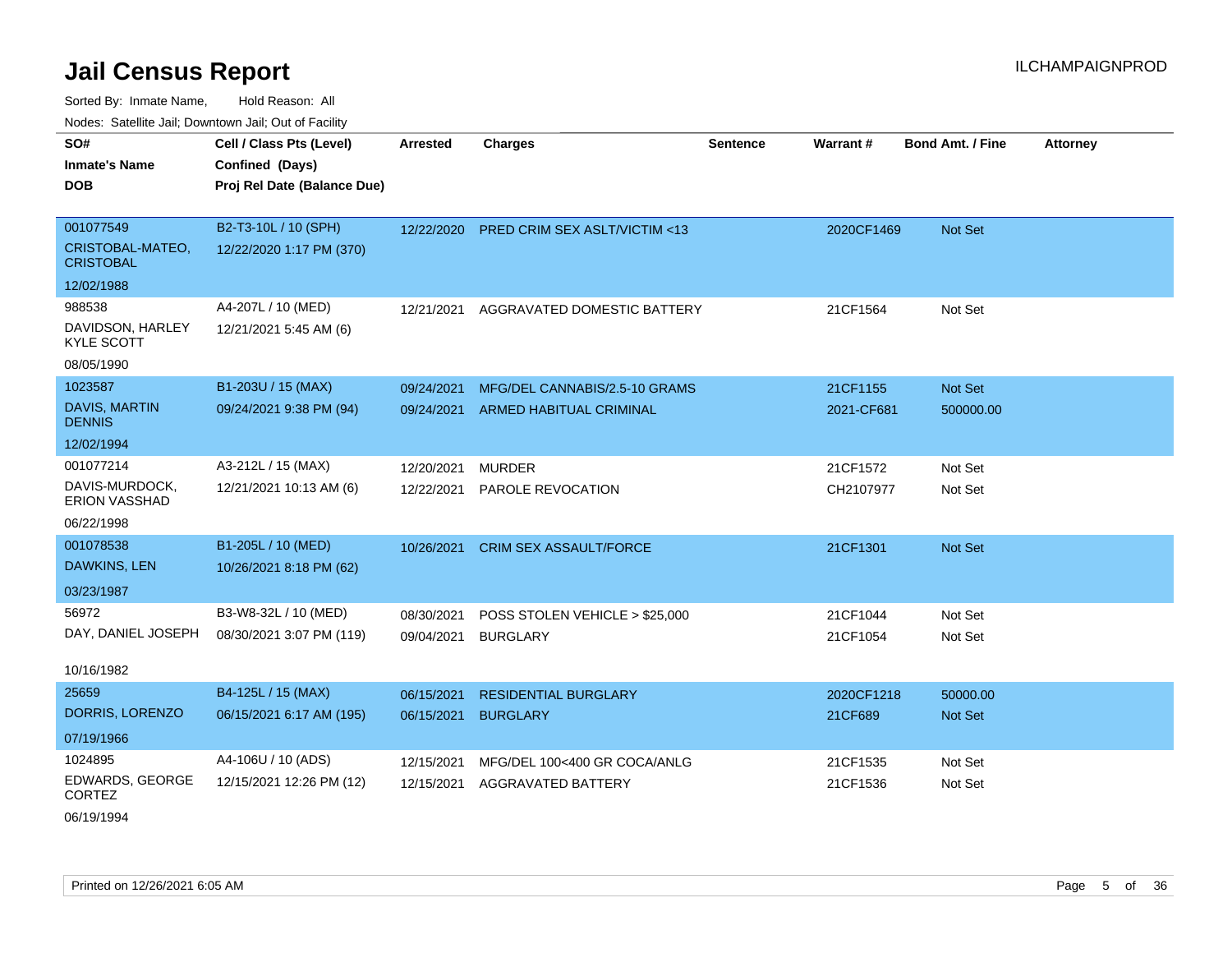| rouco. Calcillo Jali, Downtown Jali, Out of Facility |                                             |                 |                                |                 |             |                         |                 |
|------------------------------------------------------|---------------------------------------------|-----------------|--------------------------------|-----------------|-------------|-------------------------|-----------------|
| SO#                                                  | Cell / Class Pts (Level)                    | <b>Arrested</b> | <b>Charges</b>                 | <b>Sentence</b> | Warrant#    | <b>Bond Amt. / Fine</b> | <b>Attorney</b> |
| <b>Inmate's Name</b>                                 | Confined (Days)                             |                 |                                |                 |             |                         |                 |
| <b>DOB</b>                                           | Proj Rel Date (Balance Due)                 |                 |                                |                 |             |                         |                 |
|                                                      |                                             |                 |                                |                 |             |                         |                 |
| 43977                                                | A3-117U / 5 (MIN)                           | 12/20/2021      | AGG FLEEING POLICE/21 MPH OVER |                 | 21CF1566    | Not Set                 |                 |
| <b>EMKES, DOUGLAS</b><br><b>ALAN</b>                 | 12/20/2021 9:59 AM (7)                      | 12/20/2021      | PAROLE REVOCATION              |                 |             | No Bond                 |                 |
| 06/08/1959                                           |                                             |                 |                                |                 |             |                         |                 |
| 987328                                               | A2-122L / 10 (MED)                          | 12/11/2021      | AGG ASLT PEACE OFF/FIRE/ER WRK |                 | 21CF1515    | Not Set                 |                 |
| ERVIN, DEIDRA ANN<br><b>RUTH</b>                     | 12/11/2021 8:48 PM (16)                     |                 |                                |                 |             |                         |                 |
| 04/15/1991                                           |                                             |                 |                                |                 |             |                         |                 |
| 45194                                                | B3-W1-01U / 10 (MED)                        | 10/20/2021      | DOMESTIC BATTERY/OTHER PRIOR   |                 | 21CF1265    | Not Set                 |                 |
| <b>FALLS, ANDREW</b>                                 | 10/20/2021 12:59 AM (68)                    |                 |                                |                 |             |                         |                 |
| 08/15/1976                                           |                                             |                 |                                |                 |             |                         |                 |
| 527081                                               | B3-W6-24L / 10 (MED)                        | 09/06/2021      | ARSON/REAL/PERSONAL PROP>\$150 |                 | 2021 CF 797 | 25000.00                |                 |
| FERGUSON,<br><b>CHRISTOPHER</b>                      | 09/06/2021 1:18 PM (112)                    |                 |                                |                 |             |                         |                 |
| 12/21/1981                                           |                                             |                 |                                |                 |             |                         |                 |
| 1039744                                              | B4-224U / 15 (MAX)                          | 12/06/2021      | <b>MURDER</b>                  |                 | 20CF959     | 1000000.00              |                 |
| FONVILLE, TREVOY<br><b>JERMAINE</b>                  | 12/06/2021 10:52 AM (21)                    |                 |                                |                 |             |                         |                 |
| 01/13/1996                                           |                                             |                 |                                |                 |             |                         |                 |
| 518395                                               | B2-T3-12L / 15 (SPH)                        | 07/07/2020      | CRIMINAL SEXUAL ASSAULT        |                 | 2020-CF735  | 250000.00               |                 |
|                                                      | FRANDLE, MARK RYAN 07/07/2020 3:42 PM (538) |                 |                                |                 |             |                         |                 |
| 09/10/1985                                           |                                             |                 |                                |                 |             |                         |                 |
| 001077934                                            | A1-224L / 10 (MED)                          | 08/22/2021      | AGG DUI/ACCIDENT/DEATH         |                 | 21CF1024    | Not Set                 |                 |
| FREED, LOGAN<br><b>SUZANNE</b>                       | 08/22/2021 11:45 PM (127)                   | 08/22/2021      | <b>DOMESTIC BATTERY</b>        |                 | 21 CM 172   | 10000.00                |                 |
| 08/18/1996                                           |                                             |                 |                                |                 |             |                         |                 |
| 001078290                                            | A1-125U / 10 (ADS)                          | 08/19/2021      | MACHINE GUN/AUTO WEAPON/VEH    |                 | 21CF1012    | Not Set                 |                 |
| FREEMAN, ANGEL<br><b>JANILA KAY</b>                  | 08/19/2021 1:26 AM (130)                    |                 |                                |                 |             |                         |                 |
| 12/25/1995                                           |                                             |                 |                                |                 |             |                         |                 |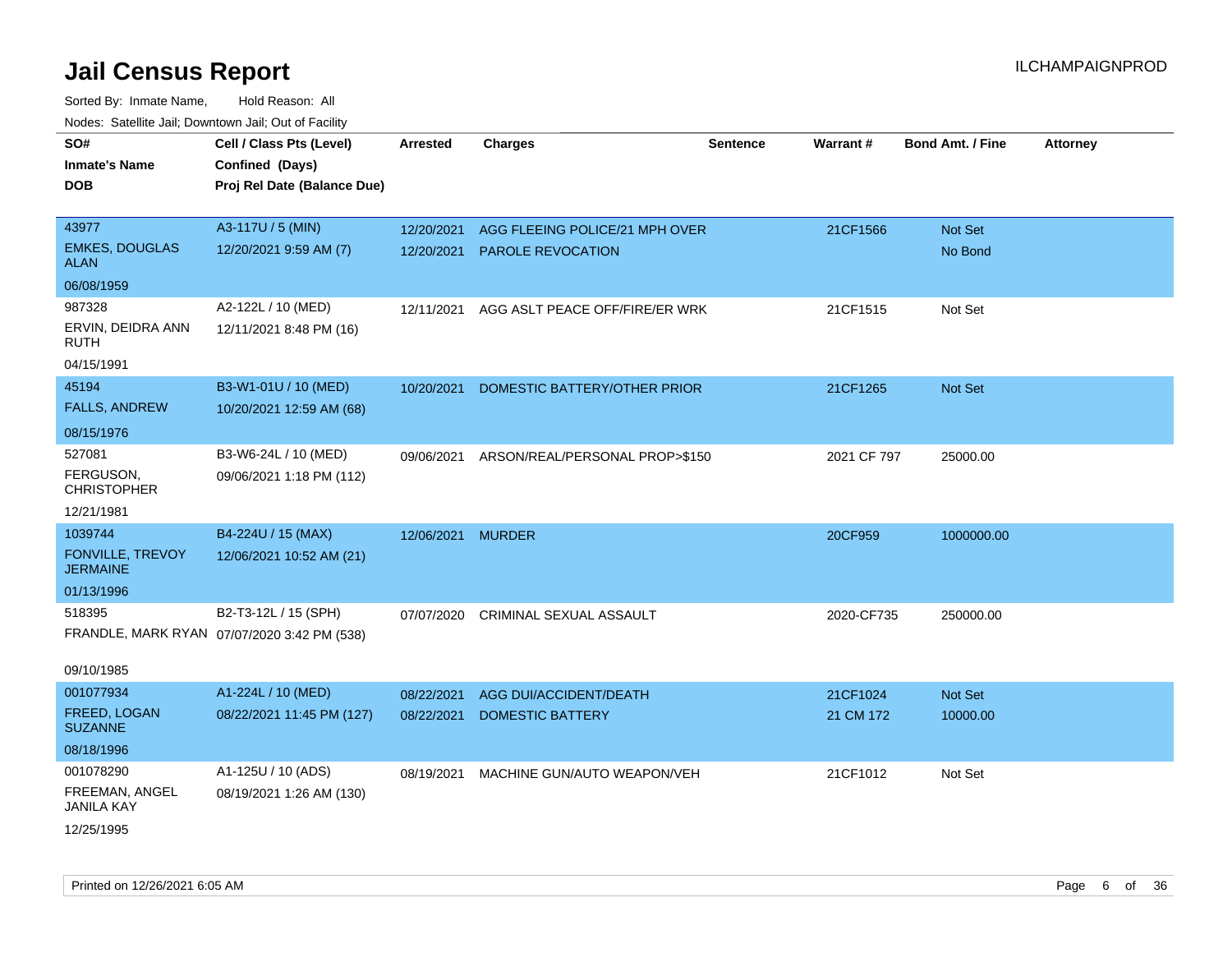Sorted By: Inmate Name, Hold Reason: All Nodes: Satellite Jail; Downtown Jail; Out of Facility

| SO#<br><b>Inmate's Name</b><br><b>DOB</b>                       | Cell / Class Pts (Level)<br>Confined (Days)<br>Proj Rel Date (Balance Due) | <b>Arrested</b>                        | <b>Charges</b>                                                                       | Sentence | Warrant#                         | <b>Bond Amt. / Fine</b>         | <b>Attorney</b> |
|-----------------------------------------------------------------|----------------------------------------------------------------------------|----------------------------------------|--------------------------------------------------------------------------------------|----------|----------------------------------|---------------------------------|-----------------|
| 1068518<br><b>FULFORD, WILLIE</b><br>Junior                     | A4-106L / 5 (ADS)<br>12/15/2021 11:16 PM (12)                              | 12/16/2021<br>12/16/2021<br>12/16/2021 | <b>BURGLARY</b><br><b>BURGLARY</b><br><b>RESIST/OBSTRUCT WITH INJURY</b>             |          | 21CF54<br>21CF416<br>21C370      | 10000.00<br>10000.00<br>5000.00 |                 |
| 12/12/1963                                                      |                                                                            |                                        |                                                                                      |          |                                  |                                 |                 |
| 001078633<br>GONZALEZ-GUILLEN,<br><b>EDWARD</b><br>08/25/2002   | B2-T4-13U / 15 (MAX)<br>12/01/2021 12:08 PM (26)                           | 12/01/2021                             | PRED CRIM SEX ASLT/VICTIM <13                                                        |          | 21CF1416                         | 250000.00                       |                 |
| 001078607<br><b>GRAY, WILLIAM</b><br>DA'VON                     | B4-221L / 15 (MAX)<br>11/22/2021 2:57 PM (35)                              | 11/22/2021<br>11/22/2021               | FELON POSS/USE FIREARM/PAROLE<br>ATTEMPT (FIRST DEGREE MURDER)                       |          | 21CF1437<br>21CF1435             | <b>Not Set</b><br>Not Set       |                 |
| 04/18/1984                                                      |                                                                            |                                        |                                                                                      |          |                                  |                                 |                 |
| 56342<br><b>GRIFFIN, NATHAN</b><br><b>EUGENE</b><br>02/24/1969  | B1-104L / 10 (MED)<br>10/21/2021 4:20 PM (67)                              | 10/21/2021<br>10/21/2021<br>10/21/2021 | THEFT CONTROL INTENT <\$500<br>DRIVING ON REVOKED LICENSE<br>ARMED HABITUAL CRIMINAL |          | 17CF1451<br>20TR1979<br>21CF1279 | 10000.00<br>3000.00<br>Not Set  |                 |
| 001078706<br><b>HAMPTON, STAR</b><br><b>DORIS</b><br>02/18/1992 | BOOKF-2 / 10 (MED)<br>12/21/2021 6:04 PM (6)                               | 12/21/2021                             | AGG BATTERY/PEACE OFFICER                                                            |          | 2021CFAWOW                       | <b>Not Set</b>                  |                 |
| 001078685<br>HATHORN, MELVIN<br>NATHANIEL<br>02/27/1999         | <b>BOOKH-3/5 (MIN)</b><br>12/21/2021 4:27 PM (6)                           | 12/21/2021                             | AID/ABET/POSS/SELL STOLEN VEH                                                        |          | 2021CFAWOW                       | Not Set                         |                 |
| 001078705<br><b>HAYES, QUINCY</b><br><b>AARON</b><br>01/14/1994 | A3-211U / 5 (ADS)<br>12/21/2021 2:31 PM (6)                                | 12/21/2021                             | OBSTRUCT JUST/DESTROY EVIDENCE                                                       |          | 2021CF1283                       | 100000.00                       |                 |
| 965829<br><b>HEINZ, ANDREW</b><br><b>MICHAEL</b><br>07/01/1987  | BOOKH-4 / 10 (ADS)<br>09/09/2021 5:21 PM (109)                             | 09/09/2021<br>09/13/2021               | HRSMT/NO CONVERSATION/KILL<br>PROBATION VIOLATION                                    |          | 2021CF1072<br>21CF7              | 25000.00<br>Not Set             |                 |

Printed on 12/26/2021 6:05 AM Page 7 of 36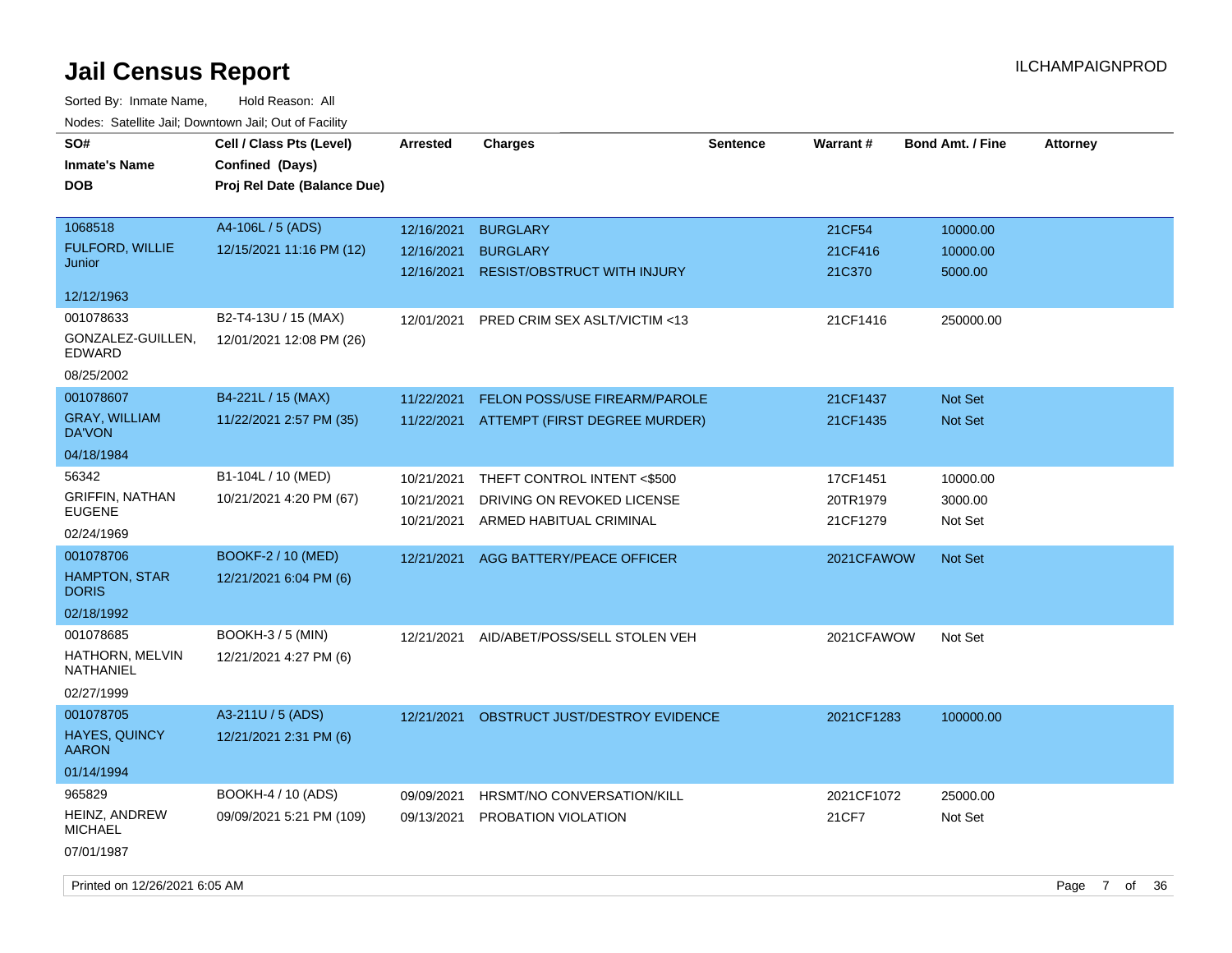| SO#<br><b>Inmate's Name</b><br><b>DOB</b>                         | Cell / Class Pts (Level)<br>Confined (Days)<br>Proj Rel Date (Balance Due) | <b>Arrested</b>                                                    | <b>Charges</b>                                                                                                                           | <b>Sentence</b>       | Warrant#                                                 | <b>Bond Amt. / Fine</b>                             | <b>Attorney</b> |
|-------------------------------------------------------------------|----------------------------------------------------------------------------|--------------------------------------------------------------------|------------------------------------------------------------------------------------------------------------------------------------------|-----------------------|----------------------------------------------------------|-----------------------------------------------------|-----------------|
| 001078488<br>HERNANDEZ-LOPEZ,<br><b>ERNESTO</b>                   | B2-T3-11U / 15 (SPH)<br>10/14/2021 3:15 PM (74)                            | 10/14/2021<br>10/14/2021                                           | PRED CRIM SEX ASLT/VICTIM <13<br><b>FUGITIVE FROM JUSTICE</b>                                                                            |                       | 21CF1232<br>21CF1246                                     | 500000.00<br>Not Set                                |                 |
| 11/28/1975<br>975293<br>HILL, JACOB MILES<br>02/06/1988           | B2-T4-14L / 10 (SPH)<br>07/21/2021 8:43 PM (159)                           | 07/21/2021<br>07/21/2021<br>07/25/2021<br>08/18/2021<br>09/09/2021 | VIO ORDER/PRIOR VIO OF ORDER<br><b>STALKING</b><br>PAROLE REVOCATION<br><b>HARASS WITNESS/FAMILY MBR/REP</b><br>AGG STALKING/BODILY HARM |                       | 21CF914<br>2021CF863<br>CH2104646<br>21CF992<br>21CF1073 | No Bond<br>Not Set<br>Not Set<br>Not Set<br>Not Set |                 |
| 48471<br><b>HILL, RAMESH</b><br><b>JERMAINE</b><br>12/11/1978     | B1-207L / 15 (MAX)<br>08/08/2021 4:45 AM (141)                             | 08/08/2021                                                         | AGG BATTERY/DISCHARGE FIREARM                                                                                                            |                       | 21CF946                                                  | Not Set                                             |                 |
| 972300<br>HOLT, MICHAEL<br><b>TERRELL</b><br>12/25/1989           | A3-211L / 10 (ADS)<br>12/22/2021 8:36 AM (5)                               | 12/22/2021<br>12/22/2021                                           | <b>RESIDENTIAL BURGLARY</b><br>AGG CRIM SEX ABUSE/VICTIM <9                                                                              |                       | 18CF1691<br>19CF1277                                     | 25000.00<br>250000.00                               |                 |
| 1043704<br><b>HOUSTON, STEVEN</b><br><b>CORDELL</b><br>01/24/1989 | B4-223L / 15 (MAX)<br>07/13/2021 5:56 AM (167)                             | 07/13/2021                                                         | ARMED ROBBERY/ARMED W/FIREARM                                                                                                            | 12y (DOC)             | 21CF815                                                  | <b>Not Set</b>                                      |                 |
| 999198<br>HOWARD, BRION LIN<br>06/10/1992                         | B4-226L / 15 (MAX)<br>11/30/2021 10:41 AM (27)                             | 11/30/2021                                                         | FELON POSS/USE FIREARM PRIOR                                                                                                             |                       | 21CF1377                                                 | 500000.00                                           |                 |
| 1061996<br>HUBBARD, REBEKIAH<br><b>DIONA</b><br>04/08/1998        | A1-226U / 5 (MIN)<br>10/30/2021 1:37 PM (58)                               | 10/30/2021<br>10/30/2021<br>10/31/2021                             | DRVG UNDER INFLUENCE OF DRUG<br>RETAIL THEFT/DISP MERCH/<\$300<br>USE FORGED CR/DEBIT CARD/<\$300                                        | 180d (CJ)<br>2y (DOC) | 2018CF1302                                               | No Bond<br>20000.00<br>No Bond                      |                 |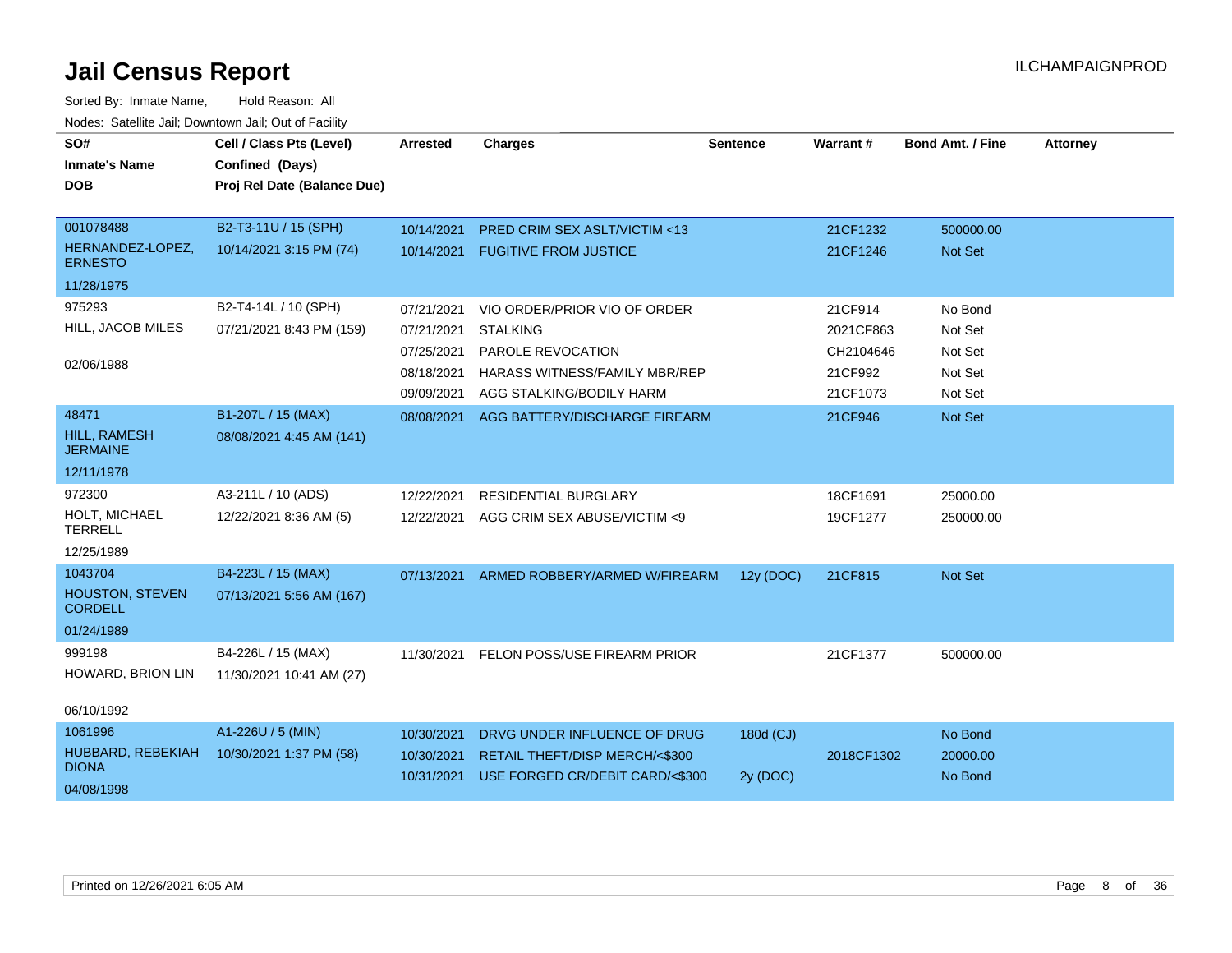| roaco. Catolino dall, Downtown dall, Out of Fability |                                            |                 |                                           |                 |             |                         |                 |
|------------------------------------------------------|--------------------------------------------|-----------------|-------------------------------------------|-----------------|-------------|-------------------------|-----------------|
| SO#                                                  | Cell / Class Pts (Level)                   | <b>Arrested</b> | <b>Charges</b>                            | <b>Sentence</b> | Warrant#    | <b>Bond Amt. / Fine</b> | <b>Attorney</b> |
| <b>Inmate's Name</b>                                 | Confined (Days)                            |                 |                                           |                 |             |                         |                 |
| <b>DOB</b>                                           | Proj Rel Date (Balance Due)                |                 |                                           |                 |             |                         |                 |
|                                                      |                                            |                 |                                           |                 |             |                         |                 |
| 953555                                               | B4-122L / 15 (MAX)                         | 03/10/2021      | <b>CRIM TRESPASS TO RESIDENCE</b>         |                 | 21CF272     | Not Set                 |                 |
| HUNT, TAVARIS EARL                                   | 03/10/2021 4:58 AM (292)                   |                 | 04/14/2021 AGG FLEEING POLICE/21 MPH OVER | 3y (DOC)        | 2020CF94    | 10000.00                |                 |
|                                                      |                                            |                 |                                           |                 |             |                         |                 |
| 12/29/1987                                           |                                            |                 |                                           |                 |             |                         |                 |
| 001078639                                            | B1-206L / 10 (MED)                         | 12/02/2021      | <b>FUGITIVE FROM JUSTICE</b>              |                 | 21CF1465    | Not Set                 |                 |
| JACKSON, GREGORY<br>LYNN                             | 12/02/2021 3:43 AM (25)                    |                 |                                           |                 |             |                         |                 |
| 11/22/1994                                           |                                            |                 |                                           |                 |             |                         |                 |
| 38993                                                | B4-126L / 15 (MAX)                         |                 | 02/13/2021 ATTEMPT (FIRST DEGREE MURDER)  |                 | 21CF181     | Not Set                 |                 |
| JACKSON, LAMONT<br><b>JEREMIE</b>                    | 02/13/2021 7:45 AM (317)                   |                 |                                           |                 |             |                         |                 |
| 07/31/1973                                           |                                            |                 |                                           |                 |             |                         |                 |
| 001078689                                            | A3-112U / 15 (MAX)                         | 12/17/2021      | FIREARM/FOID INVALID/NOT ELIG             |                 | 21CF1551    | No Bond                 |                 |
| <b>JACKSON, PRENTISS</b><br>MANSION DEWAYNE          | 12/18/2021 12:39 AM (9)                    |                 |                                           |                 |             |                         |                 |
| 09/02/2003                                           |                                            |                 |                                           |                 |             |                         |                 |
| 001077487                                            | B3-W7-27U / 10 (MED)                       | 12/03/2020      | FELON POSS/USE WEAPON/FIREARM             |                 | 20CF1377    | Not Set                 |                 |
| <b>JACKSON, TERRELL</b><br><b>DANDRE</b>             | 12/03/2020 10:18 AM (389)                  | 11/09/2021      | AGG DISCHARGE FIREARM/OCC VEH             |                 | 21CR0331401 | No Bond                 |                 |
| 08/11/1990                                           |                                            |                 |                                           |                 |             |                         |                 |
| 001077864                                            | B1-103L / 15 (MAX)                         | 04/18/2021      | FELON POSS/USE WEAPON/FIREARM             |                 | 21CF428     | Not Set                 |                 |
| D                                                    | JAMERSON, ANTHONY 04/18/2021 7:21 PM (253) |                 |                                           |                 |             |                         |                 |
| 01/26/1990                                           |                                            |                 |                                           |                 |             |                         |                 |
| 001078703                                            | A2-223U / 15 (MAX)                         | 12/20/2021      | MURDER/INTENT TO KILL/INJURE              |                 | 21CF1574    | Not Set                 |                 |
| <b>JOHN, SHAMIQUH</b><br><b>THERESA</b>              | 12/22/2021 6:41 AM (5)                     |                 |                                           |                 |             |                         |                 |
| 04/03/1992                                           |                                            |                 |                                           |                 |             |                         |                 |
| 001077437                                            | B3-W4-16L / 10 (MED)                       |                 | 08/23/2021 DOM BTRY/CONTACT/1-2 PRECONV   |                 | 21CF1025    | Not Set                 |                 |
| JOHNSON, ANTONIO<br>LASHAUN                          | 08/23/2021 7:48 PM (126)                   |                 |                                           |                 |             |                         |                 |
| 01/06/1980                                           |                                            |                 |                                           |                 |             |                         |                 |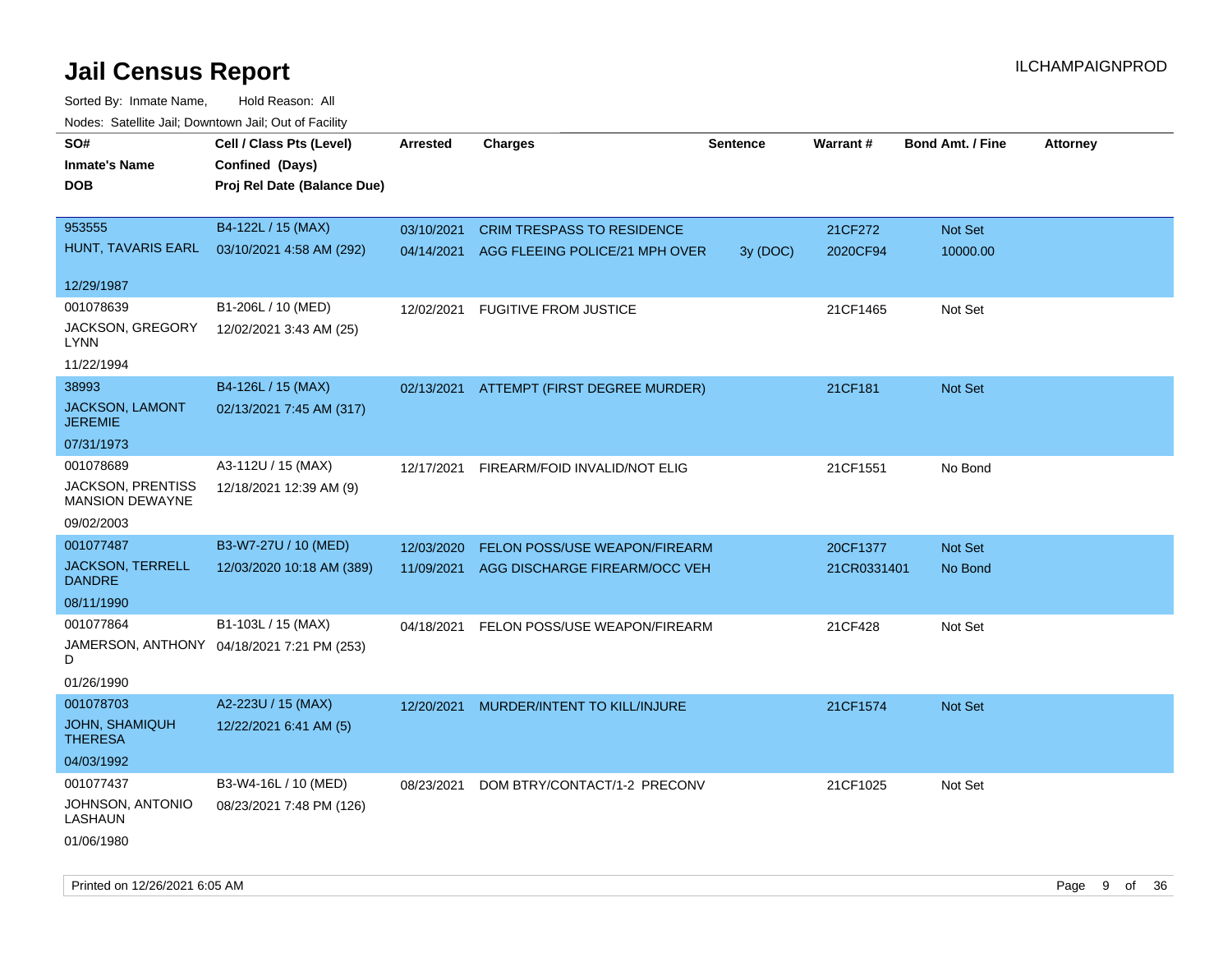Sorted By: Inmate Name, Hold Reason: All Nodes: Satellite Jail; Downtown Jail; Out of Facility

| SO#                                       | Cell / Class Pts (Level)    | Arrested   | <b>Charges</b>                    | <b>Sentence</b> | Warrant#     | <b>Bond Amt. / Fine</b> | <b>Attorney</b> |
|-------------------------------------------|-----------------------------|------------|-----------------------------------|-----------------|--------------|-------------------------|-----------------|
| <b>Inmate's Name</b>                      | Confined (Days)             |            |                                   |                 |              |                         |                 |
| <b>DOB</b>                                | Proj Rel Date (Balance Due) |            |                                   |                 |              |                         |                 |
|                                           |                             |            |                                   |                 |              |                         |                 |
| 1071536                                   | B4-127L / 15 (MED)          | 06/17/2021 | ATTEMPT (FIRST DEGREE MURDER)     |                 | 21CF702      | Not Set                 |                 |
| JOHNSON, ZACHERY<br><b>EDWARD</b>         | 06/17/2021 2:00 AM (193)    |            |                                   |                 |              |                         |                 |
| 10/30/1987                                |                             |            |                                   |                 |              |                         |                 |
| 1017120                                   | B3-W1-03U / 5 (MIN)         | 10/29/2021 | AGG ASLT/USE DDLY WEAPON          |                 |              | No Bond                 |                 |
| JONES, JOSHUA LYNN                        | 10/29/2021 3:15 AM (59)     |            |                                   |                 |              |                         |                 |
| 05/16/1993                                | 1/25/2022 (0.00)            |            |                                   |                 |              |                         |                 |
| 001078645                                 | B4-222U / 10 (MED)          | 12/02/2021 | <b>AGG DISCHARGE FIREARM</b>      |                 | 21CF1478     | No Bond                 |                 |
| JONES, KELVIN<br><b>KHYRIC</b>            | 12/02/2021 6:56 PM (25)     | 12/02/2021 | <b>ILLEG POSS AMMUNITION/FOID</b> |                 | 2021CM000472 | 1000.00                 |                 |
| 02/27/2001                                |                             |            |                                   |                 |              |                         |                 |
| 956822                                    | B1-205U / 15 (MAX)          | 11/25/2021 | AGGRAVATED DOMESTIC BATTERY       |                 | 21CF1442     | Not Set                 |                 |
| JONES, MARIO                              | 11/25/2021 10:37 AM (32)    | 11/25/2021 | PAROLE REVOCATION                 |                 | CH2106361    | No Bond                 |                 |
| <b>NATHANIEL</b>                          |                             | 11/25/2021 | UNLAWFUL RESTRAINT                |                 | 21CF1443     | Not Set                 |                 |
| 10/27/1987                                |                             |            |                                   |                 |              |                         |                 |
| 1008468                                   | B4-226U / 10 (MED)          | 12/01/2021 | FELON POSS/USE WEAPON/FIREARM     |                 | 21CF1472     | Not Set                 |                 |
| JONES, MARTEZ<br><b>LAMONTE</b>           | 12/01/2021 1:28 PM (26)     | 12/02/2021 | PROBATION VIOLATION               |                 | 20CF1151     | Not Set                 |                 |
| 06/22/1993                                |                             |            |                                   |                 |              |                         |                 |
| 506244                                    | B1-204L / 15 (MAX)          | 07/15/2021 | ARMED ROBBERY/ARMED W/FIREARM     |                 | 2021CF791    | 250000.00               |                 |
| JOSLIN, JASON LEE                         | 07/15/2021 4:38 AM (165)    |            |                                   |                 |              |                         |                 |
| 12/22/1985                                |                             |            |                                   |                 |              |                         |                 |
| 66662                                     | B1-102L / 10 (MED)          |            |                                   |                 |              |                         |                 |
| KINTNER, WESLEY J                         | 12/05/2021 1:57 PM (22)     | 12/05/2021 | POSS AMT CON SUB EXCEPT(A)/(D)    | 2y (DOC)        | 18CF597      | 200000.00               |                 |
|                                           |                             |            |                                   |                 |              |                         |                 |
| 04/15/1986                                |                             |            |                                   |                 |              |                         |                 |
| 001078693                                 | A4-205U / 15 (MAX)          | 12/19/2021 | <b>RETAIL THEFT</b>               |                 | 2021CF422    | 20000.00                |                 |
| LARGE, JOSHUA DALE 12/19/2021 4:54 AM (8) |                             | 12/19/2021 | RECEIVE/POSS/SELL STOLEN VEH      |                 | 21CF1555     | Not Set                 |                 |
|                                           |                             | 12/19/2021 | <b>RETAIL THEFT</b>               |                 | 2021CM216    | 5000.00                 |                 |
| 10/27/1985                                |                             |            |                                   |                 |              |                         |                 |

Printed on 12/26/2021 6:05 AM Page 10 of 36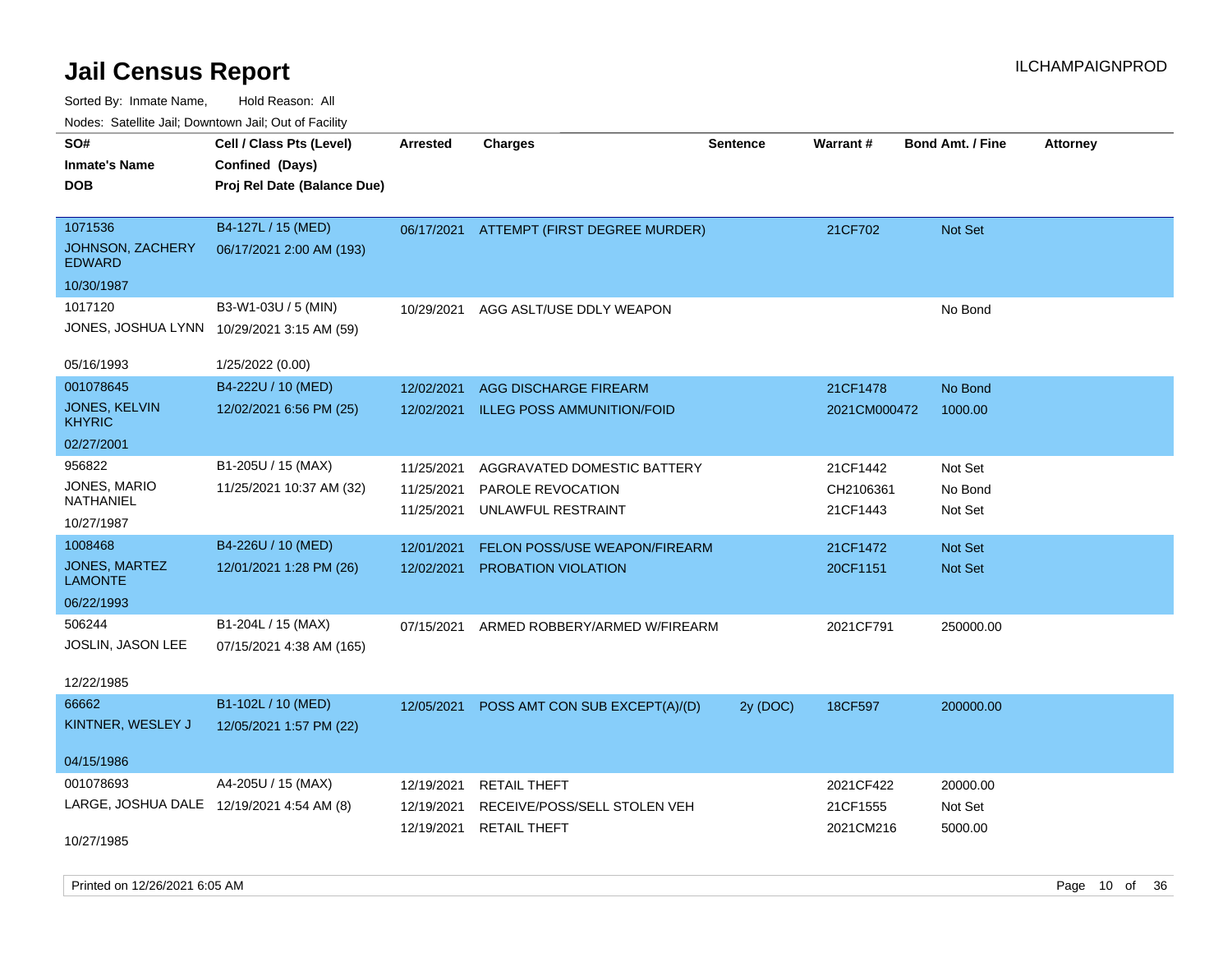Sorted By: Inmate Name, Hold Reason: All Nodes: Satellite Jail; Downtown Jail; Out of Facility

| SO#                                  | Cell / Class Pts (Level)                     | Arrested   | <b>Charges</b>                 | <b>Sentence</b> | Warrant#     | <b>Bond Amt. / Fine</b> | <b>Attorney</b> |
|--------------------------------------|----------------------------------------------|------------|--------------------------------|-----------------|--------------|-------------------------|-----------------|
|                                      |                                              |            |                                |                 |              |                         |                 |
| <b>Inmate's Name</b>                 | Confined (Days)                              |            |                                |                 |              |                         |                 |
| <b>DOB</b>                           | Proj Rel Date (Balance Due)                  |            |                                |                 |              |                         |                 |
|                                      |                                              |            |                                |                 |              |                         |                 |
| 26787                                | A4-205L / 10 (MED)                           | 12/18/2021 | <b>RESIDENTIAL BURGLARY</b>    |                 | 21CF1558     | Not Set                 |                 |
| <b>LAURENT, JOHN</b><br><b>WAYNE</b> | 12/18/2021 9:30 PM (9)                       |            |                                |                 |              |                         |                 |
| 02/01/1967                           |                                              |            |                                |                 |              |                         |                 |
| 1017260                              | BOOKH-3                                      | 12/26/2021 | AGG ASLT PEACE OFF/FIRE/ER WRK |                 | 2021CFAWOW   | No Bond                 |                 |
| LAWRENCE,                            | 12/26/2021 3:53 AM (1)                       | 12/26/2021 | CAUSE CHILD TO BE ENDANGERED   |                 | 2021CMAWOW   | Not Set                 |                 |
| DAQUEVIUS ANTWON                     |                                              | 12/26/2021 | DOMESTIC BATTERY               |                 | 2021CMAWOW   | Not Set                 |                 |
| 08/20/1993                           |                                              |            |                                |                 |              |                         |                 |
| 1070011                              | B4-124U / 15 (MAX)                           | 08/03/2021 | AGG DISCH FIREARM/1ST AID PERS |                 | 21CF929      | Not Set                 |                 |
| LAWS, WILLIAM<br>ZARAK, Third        | 08/03/2021 3:53 PM (146)                     |            |                                |                 |              |                         |                 |
| 07/06/1999                           |                                              |            |                                |                 |              |                         |                 |
| 548089                               | B1-204U / 15 (MAX)                           | 12/04/2020 | AGG DOMESTIC BATTERY/STRANGLE  |                 | 18CF1507     | 10000.00                |                 |
| LEWIS, LAWRENCE                      | 12/04/2020 4:42 AM (388)                     | 12/04/2020 | ATTEMPT (FIRST DEGREE MURDER)  |                 | 20CF1378     | Not Set                 |                 |
| PAUL, Third                          |                                              | 12/04/2020 | METH DELIVERY/100<400 GRAMS    |                 | 20CF1481     | Not Set                 |                 |
| 02/08/1993                           |                                              |            |                                |                 |              |                         |                 |
| 001077524                            | B2-T4-15U / 10 (SPH)                         | 12/14/2020 | <b>AGG BATTERY/JUDGE/EMT</b>   |                 | 2020-CF-1212 | 10000.00                |                 |
| <b>LEWIS, TREVOR</b>                 | 12/14/2020 5:16 PM (378)                     | 12/14/2020 | <b>RESIDENTIAL ARSON</b>       |                 | 2020-CF-1388 | 150000.00               |                 |
| <b>DANIEL</b>                        |                                              | 12/14/2020 | AGG BATTERY/PUBLIC PLACE       |                 | 2020-CF-1231 | 50000.00                |                 |
| 06/03/2002                           |                                              | 12/14/2020 | AGG BATTERY/PEACE OFFICER      |                 | 2020-CF-1211 | 10000.00                |                 |
| 001077621                            | B1-107L / 10 (MED)                           | 12/05/2021 | AGG ASLT PEACE OFF/FIRE/ER WRK |                 | 2021CF64     | 100000.00               |                 |
|                                      | LINDSEY, DONALD RAY 12/05/2021 10:23 AM (22) |            |                                |                 |              |                         |                 |

### 08/19/1996

| 1065002                  | B3-W4-13U / 10 (MED)     | 11/16/2021 | DOMESTIC BTRY/CONTACT/VIO O/P | 2019CF001781 | 25000.00 |
|--------------------------|--------------------------|------------|-------------------------------|--------------|----------|
| LOVELESS, DUSTIN<br>DEE. | 11/16/2021 11:41 AM (41) | 11/16/2021 | DOM BTRY/CONTACT/1-2 PRECONV  | 2021CF000494 | 25000.00 |
| 06/17/1982               |                          |            |                               |              |          |
| 001077791                | BOOKH-5                  | 12/24/2021 | DOMESTIC BATTERY              | 2021CMAWOW   | No Bond  |
| LUCAS, EVELYN            | 12/24/2021 7:53 PM (3)   |            |                               |              |          |
| 09/28/1970               |                          |            |                               |              |          |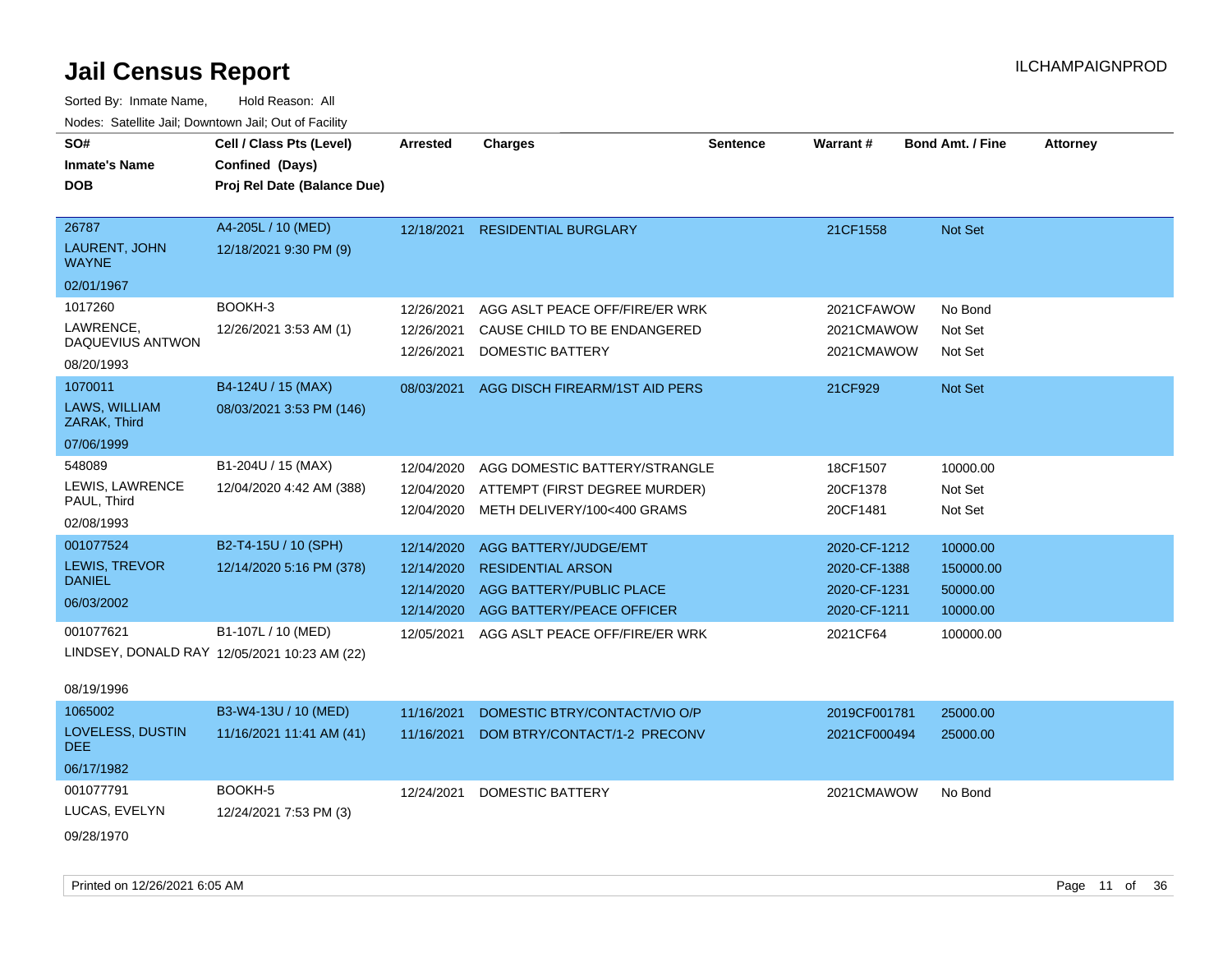| SO#                                       | Cell / Class Pts (Level)                    | <b>Arrested</b> | <b>Charges</b>                 | <b>Sentence</b> | Warrant#    | <b>Bond Amt. / Fine</b> | <b>Attorney</b> |
|-------------------------------------------|---------------------------------------------|-----------------|--------------------------------|-----------------|-------------|-------------------------|-----------------|
| <b>Inmate's Name</b>                      | Confined (Days)                             |                 |                                |                 |             |                         |                 |
| <b>DOB</b>                                | Proj Rel Date (Balance Due)                 |                 |                                |                 |             |                         |                 |
|                                           |                                             |                 |                                |                 |             |                         |                 |
| 1000869                                   | B1-106L / 15 (MAX)                          | 09/11/2021      | FELON POSS/USE WEAPON/FIREARM  |                 | 21CF1102    | Not Set                 |                 |
| MARTIN, MANNIX<br><b>TILMOND</b>          | 09/12/2021 12:40 AM (106)                   |                 |                                |                 |             |                         |                 |
| 07/19/1991                                |                                             |                 |                                |                 |             |                         |                 |
| 1063030                                   | A4-101L / 15 (MAX)                          | 12/20/2021      | <b>MURDER</b>                  |                 | 21CF1571    | Not Set                 |                 |
| MASON, RYAN ONEIAL 12/21/2021 9:30 AM (6) |                                             | 12/22/2021      | PAROLE REVOCATION              |                 | CH2107979   | Not Set                 |                 |
|                                           |                                             |                 |                                |                 |             |                         |                 |
| 02/22/1991                                |                                             |                 |                                |                 |             |                         |                 |
| 48792                                     | B4-225U / 10 (MED)                          | 11/19/2021      | AGG BATTERY/DISCHARGE FIREARM  |                 | 21CF1425    | Not Set                 |                 |
| <b>MCCLAIN, HURCHEL</b><br><b>JOSEPH</b>  | 11/20/2021 4:11 AM (37)                     |                 |                                |                 |             |                         |                 |
| 05/01/1979                                |                                             |                 |                                |                 |             |                         |                 |
| 001077938                                 | BOOKH-2 / 15 (ADS)                          | 05/10/2021      | AGG KIDNAPING DISCH FIR/HARM   |                 | 21CF532     | Not Set                 |                 |
| MCGAHA,                                   | 05/10/2021 7:02 PM (231)                    | 05/11/2021      | <b>MURDER</b>                  |                 | 2021-CF-215 | No Bond                 |                 |
| CHRISTOPHER D                             |                                             | 05/27/2021      | ESCAPE FROM DEPT OF CORRECTION |                 | 21CF600     | Not Set                 |                 |
| 07/27/1991                                |                                             |                 |                                |                 |             |                         |                 |
| 1043071                                   | A2-220L / 10 (MED)                          | 11/08/2021      | CRIM DMG/GOVT PROP/<\$500      |                 | 21CF1378    | Not Set                 |                 |
| MERRELL-<br>SUTHERLAND, ALICIA            | 11/08/2021 2:22 AM (49)                     |                 |                                |                 |             |                         |                 |
| 11/26/1972                                |                                             |                 |                                |                 |             |                         |                 |
| 1026478                                   | <b>BOOKH-3 / 5 (MIN)</b>                    | 12/24/2021      | <b>DOMESTIC BATTERY</b>        |                 | 21CMAWOW    | Not Set                 |                 |
| MILLER, ANTHONY                           | 12/24/2021 1:11 AM (3)                      | 12/24/2021      | UNLAWFUL RESTRAINT             |                 | 21CFAWOW    | Not Set                 |                 |
| 02/20/1994                                |                                             | 12/24/2021      | DRIVING ON REVOKED LICENSE     |                 | 20TR3647    | 10000.00                |                 |
| 41584                                     | B4-227U / 15 (MAX)                          | 12/01/2021      | <b>ARMED HABITUAL CRIMINAL</b> |                 | 21CF1467    | Not Set                 |                 |
|                                           | MILLER, JOSE LOVELL 12/02/2021 1:04 AM (25) |                 |                                |                 |             |                         |                 |
|                                           |                                             |                 |                                |                 |             |                         |                 |
| 10/07/1975                                |                                             |                 |                                |                 |             |                         |                 |
| 001077902                                 | A2-123L / 5 (ADS)                           | 11/23/2021      | BATTERY/CAUSE BODILY HARM      |                 | 21CM187     | Not Set                 |                 |
| MOFFETT, CAROLYN<br>REENE                 | 11/21/2021 10:31 AM (36)                    |                 |                                |                 |             |                         |                 |
| 10/23/1988                                |                                             |                 |                                |                 |             |                         |                 |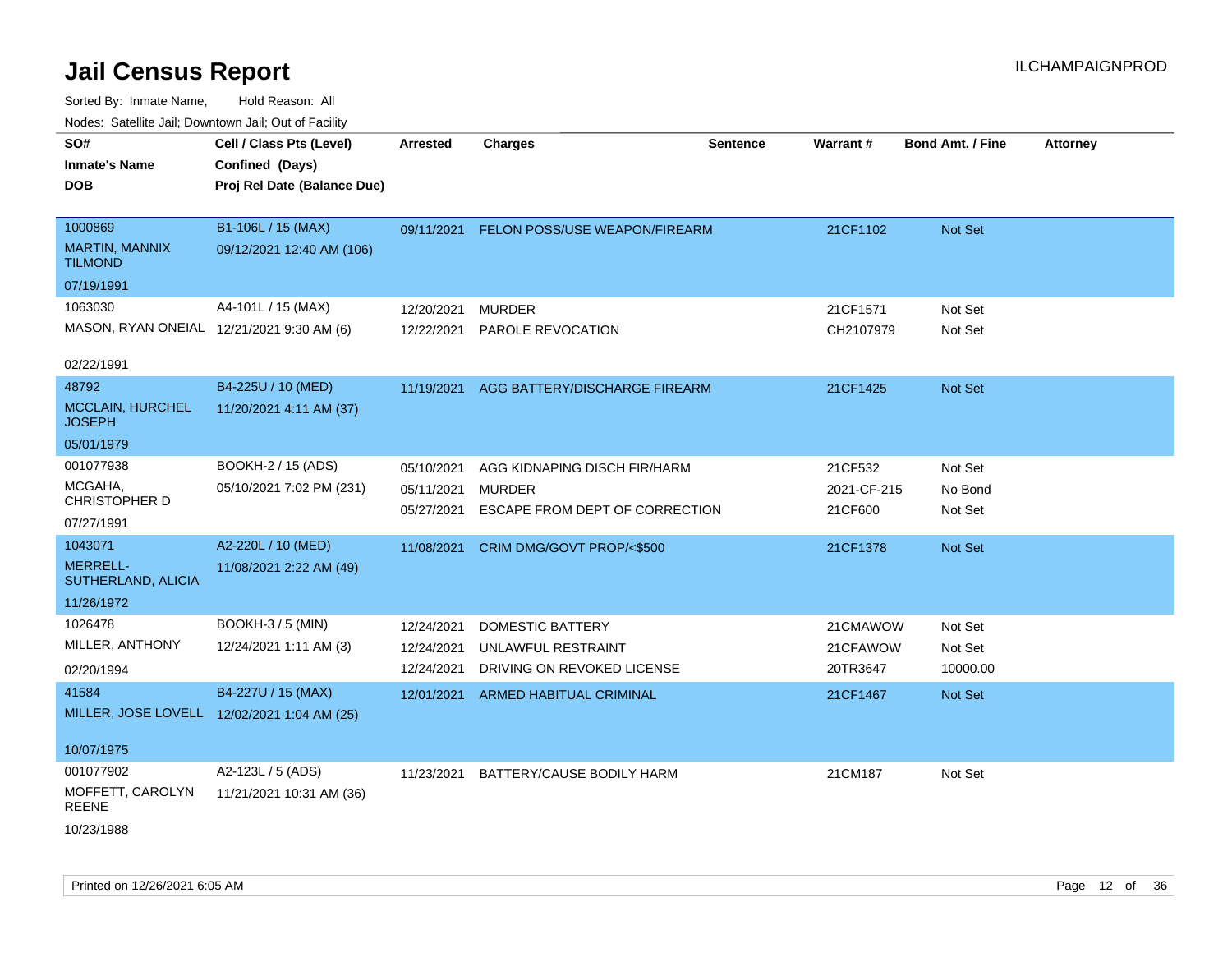Sorted By: Inmate Name, Hold Reason: All Nodes: Satellite Jail; Downtown Jail; Out of Facility

| SO#<br><b>Inmate's Name</b><br><b>DOB</b>                                                 | Cell / Class Pts (Level)<br>Confined (Days)<br>Proj Rel Date (Balance Due) | <b>Arrested</b>                        | <b>Charges</b>                                                                             | <b>Sentence</b> | Warrant#                         | <b>Bond Amt. / Fine</b>      | <b>Attorney</b> |
|-------------------------------------------------------------------------------------------|----------------------------------------------------------------------------|----------------------------------------|--------------------------------------------------------------------------------------------|-----------------|----------------------------------|------------------------------|-----------------|
| 001078712<br>MONTGOMERY,<br><b>RASHARD MYKI</b>                                           | BOOKH-3 / 10 (MED)<br>12/23/2021 4:27 PM (4)                               | 12/23/2021<br>12/23/2021               | AGG UNLAWFUL USE WEAPON/PERSON<br>AGG DISCH FIREARM/1ST AID PERS                           |                 | 2021CFAWOW<br>2021CFAWOW         | Not Set<br><b>Not Set</b>    |                 |
| 11/05/2001<br>39106<br>MOORE, ANDREW LEE, 10/12/2021 1:02 AM (76)<br>Junior<br>04/12/1973 | B4-227L / 10 (MED)                                                         | 10/12/2021                             | DOMESTIC BATTERY/OTHER PRIOR                                                               |                 | 21CF1217                         | Not Set                      |                 |
| 48033<br>MOORE,<br><b>CHRISTOPHER ALLEN</b><br>07/02/1976                                 | A4-102L / 5 (ADS)<br>12/04/2021 4:38 PM (23)                               | 12/04/2021                             | DOMESTIC BATTERY/OTHER PRIOR                                                               | 4y (DOC)        | 21CF1482                         | <b>Not Set</b>               |                 |
| 1076384<br>09/23/1995                                                                     | A1-227L / 5 (MIN)<br>MURPHY, AZIA CIMONE 10/29/2021 12:49 AM (59)          | 10/28/2021                             | RETAIL THEFT/DISP MERCH/<\$300                                                             |                 | 21CM149                          | 12500.00                     |                 |
| 001078517<br><b>NELSON, RORY</b><br><b>DEMOND</b><br>08/14/1984                           | B1-201L / 15 (MAX)<br>10/19/2021 3:55 AM (69)                              |                                        | 10/19/2021 ATTEMPT (FIRST DEGREE MURDER)                                                   |                 | 21CF1267                         | <b>Not Set</b>               |                 |
| 1064664<br>NEVAREZ, OSCAR<br><b>DEWEY</b><br>09/26/1996                                   | B3-W4-15U / 10 (MED)<br>12/01/2021 4:46 PM (26)<br>12/29/2021 (0.00)       | 12/01/2021                             | <b>DOMESTIC BATTERY</b>                                                                    |                 | 20CF1443                         | No Bond                      |                 |
| 1073913<br><b>OSBORNE, NICHOLE</b><br><b>MARIE</b><br>06/22/1979                          | A2-120L / 5 (MIN)<br>12/16/2021 4:17 AM (11)                               | 12/16/2021<br>12/16/2021<br>12/16/2021 | <b>RESIDENTIAL BURGLARY</b><br><b>CRIMINAL TRESPASS TO VEHICLES</b><br><b>RETAIL THEFT</b> |                 | 21CF1537<br>2021CM423<br>21CM522 | 100.00<br>1500.00<br>5000.00 |                 |
| 1074169<br>PANZER, IAN RICHARD 12/21/2021 2:24 PM (6)                                     | A4-207U / 10 (ADS)                                                         | 12/21/2021                             | AGGRAVATED DOMESTIC BATTERY                                                                |                 | 21CF1567                         | Not Set                      |                 |

07/04/1988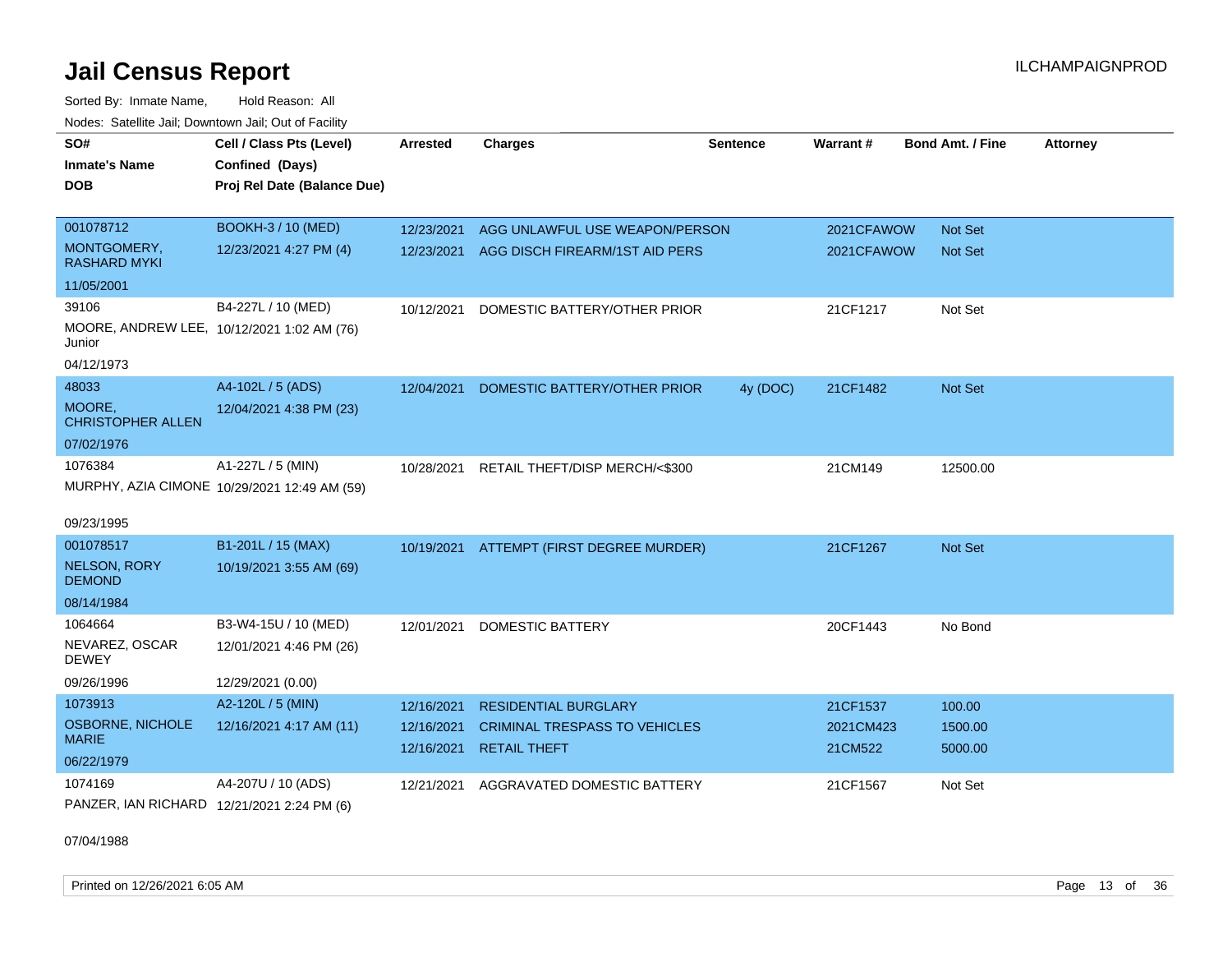| roacs. Catellite Jall, Downtown Jall, Out of Facility |                             |                 |                                       |                 |                 |                         |                 |
|-------------------------------------------------------|-----------------------------|-----------------|---------------------------------------|-----------------|-----------------|-------------------------|-----------------|
| SO#                                                   | Cell / Class Pts (Level)    | <b>Arrested</b> | <b>Charges</b>                        | <b>Sentence</b> | <b>Warrant#</b> | <b>Bond Amt. / Fine</b> | <b>Attorney</b> |
| <b>Inmate's Name</b>                                  | Confined (Days)             |                 |                                       |                 |                 |                         |                 |
| <b>DOB</b>                                            | Proj Rel Date (Balance Due) |                 |                                       |                 |                 |                         |                 |
|                                                       |                             |                 |                                       |                 |                 |                         |                 |
| 1063325                                               | B1-104U / 10 (MED)          | 12/09/2021      | <b>DOMESTIC BATTERY</b>               |                 | 21CF1502        | Not Set                 |                 |
| PICKENS, JOSEPH<br><b>PARNELL</b>                     | 12/09/2021 4:43 AM (18)     |                 |                                       |                 |                 |                         |                 |
| 04/27/1978                                            |                             |                 |                                       |                 |                 |                         |                 |
| 999352                                                | B4-225L / 10 (MED)          | 09/09/2021      | VIOLATE OP/OTHER PRIOR                |                 | 21CF1092        | Not Set                 |                 |
| PIRLOT, JUSTIN LEE                                    | 09/09/2021 11:28 AM (109)   | 10/23/2021      | FALSE REPORT OF OFFENSE               |                 | 2019CF836       | 5000.00                 |                 |
| 11/08/1982                                            |                             |                 |                                       |                 |                 |                         |                 |
| 001078669                                             | A4-105U / 10 (MED)          | 12/10/2021      | AGG DISCHARGE FIREARM/BLDG/SCH        |                 | 21CF1507        | Not Set                 |                 |
| RANGEL, ADRIAN                                        | 12/10/2021 12:53 AM (17)    |                 |                                       |                 |                 |                         |                 |
| 11/25/2000                                            |                             |                 |                                       |                 |                 |                         |                 |
| 1069524                                               | B4-224L / 15 (MAX)          | 08/08/2021      | MFG/DEL CANNABIS/30-500 GRAMS         |                 | 21CF953         | Not Set                 |                 |
| RAY-DAVIS, KAMARI<br><b>DAYVON</b>                    | 08/09/2021 2:44 AM (140)    |                 |                                       |                 |                 |                         |                 |
| 03/30/2000                                            |                             |                 |                                       |                 |                 |                         |                 |
| 45473                                                 | B1-202L / 15 (MAX)          | 11/23/2021      | CHIL SEX OFFEN/RESIDE DAY CARE        |                 | 21CF1275        | 10000.00                |                 |
| REXROAD, CALVIN<br><b>ALLEN</b>                       | 11/23/2021 6:27 PM (34)     |                 | 11/23/2021 VIOLATE SEX OFFENDER REGIS |                 | 21CF546         | 50000.00                |                 |
| 10/04/1970                                            |                             |                 |                                       |                 |                 |                         |                 |
| 979485                                                | B2-T4-16L / 15 (ADS)        | 03/12/2021      | PRED CRIM SEX ASLT/VICTIM <13         |                 | 21CF282         | Not Set                 |                 |
| RODRIGUEZ, JOSHUA<br><b>ANTHONY</b>                   | 03/12/2021 1:57 PM (290)    |                 |                                       |                 |                 |                         |                 |
| 04/06/1990                                            |                             |                 |                                       |                 |                 |                         |                 |
| 61330                                                 | B4-121L / 15 (MAX)          | 12/01/2021      | <b>ARMED HABITUAL CRIMINAL</b>        |                 | 21CF1473        | Not Set                 |                 |
| RUFFIN, JONATHON<br><b>CECIL</b>                      | 12/01/2021 5:34 AM (26)     | 12/01/2021      | PAROLE REVOCATION                     |                 | CH2107545       | No Bond                 |                 |
| 05/10/1984                                            |                             |                 |                                       |                 |                 |                         |                 |
| 1071161                                               | B4-124L / 15 (MAX)          | 08/18/2021      | DELIVERY OF OR POSSESSION OF W/INT    |                 | 21CF1008        | No Bond                 |                 |
| SANDERS, MARKELL<br>LAMAR                             | 08/18/2021 6:18 PM (131)    |                 |                                       |                 |                 |                         |                 |
| 02/02/2000                                            |                             |                 |                                       |                 |                 |                         |                 |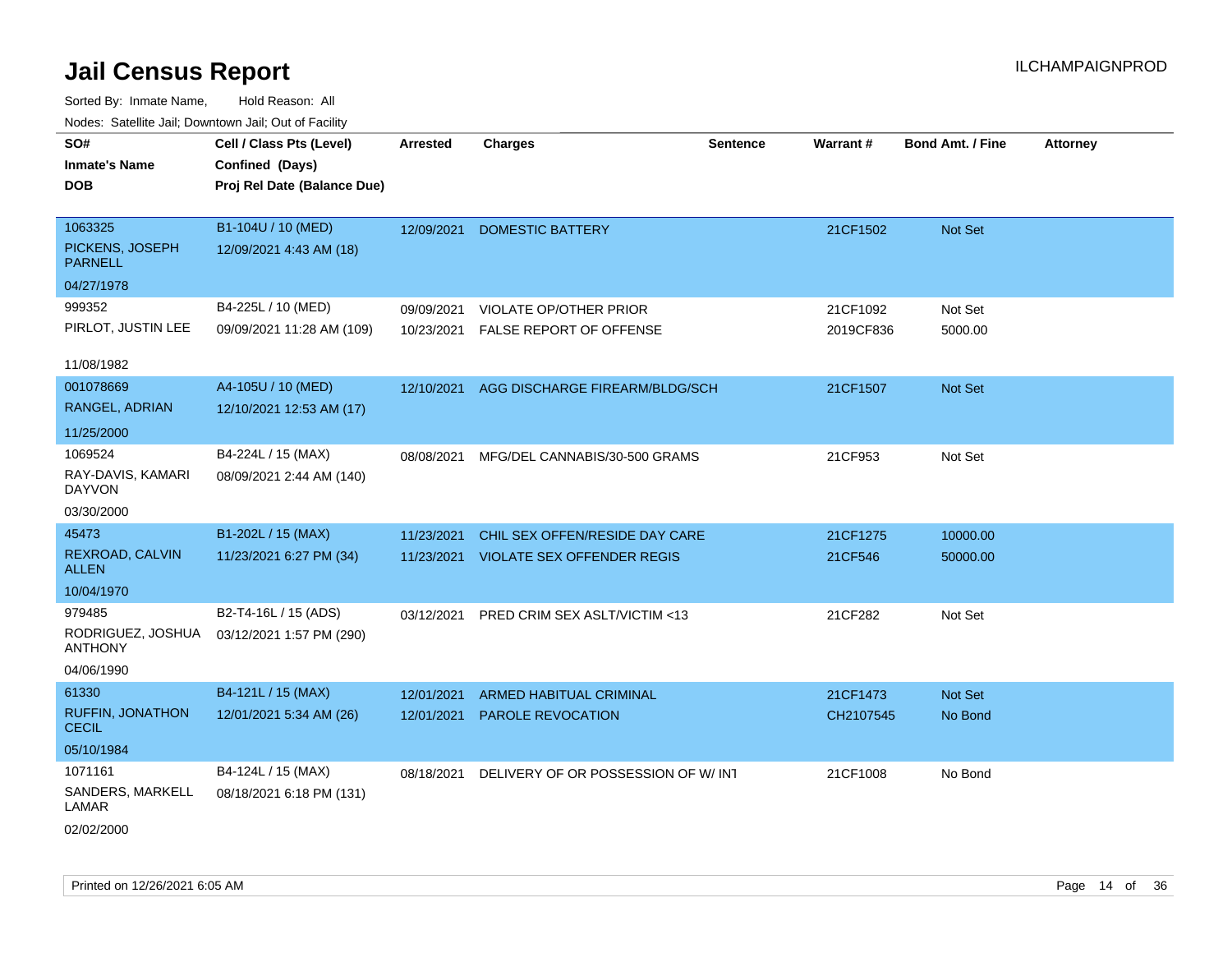| SO#                                    | Cell / Class Pts (Level)                     | <b>Arrested</b> | <b>Charges</b>                 | Sentence | Warrant#   | <b>Bond Amt. / Fine</b> | <b>Attorney</b> |
|----------------------------------------|----------------------------------------------|-----------------|--------------------------------|----------|------------|-------------------------|-----------------|
| <b>Inmate's Name</b>                   | Confined (Days)                              |                 |                                |          |            |                         |                 |
| <b>DOB</b>                             | Proj Rel Date (Balance Due)                  |                 |                                |          |            |                         |                 |
|                                        |                                              |                 |                                |          |            |                         |                 |
| 59178                                  | A4-104L / 15 (MAX)                           | 12/13/2021      | POSS AMT CON SUB EXCEPT(A)/(D) |          | 20CF221    | 5000.00                 |                 |
| SANDERS, MICHAEL<br><b>JEAN</b>        | 12/13/2021 4:17 PM (14)                      | 12/13/2021      | AGG DISCHARGE FIREARM/OCC VEH  |          | 21CF1274   | 1500000.00              |                 |
| 12/22/1967                             |                                              |                 |                                |          |            |                         |                 |
| 1047469                                | B3-W5-18L / 10 (MED)                         | 07/03/2021      | CRIMINAL SEX ASSAULT/CONSENT   |          | 21CF773    | Not Set                 |                 |
| ALLEN                                  | SCHINDLER, RICHARD 07/03/2021 10:25 PM (177) |                 |                                |          |            |                         |                 |
| 10/16/1979                             |                                              |                 |                                |          |            |                         |                 |
| 001078704                              | A3-212U / 15 (MAX)                           | 12/21/2021      | MURDER/INTENT TO KILL/INJURE   |          | 21CF1575   | Not Set                 |                 |
| SHORTER, JAQUAN<br><b>MAURICE</b>      | 12/23/2021 1:23 AM (4)                       |                 |                                |          |            |                         |                 |
| 10/08/1998                             |                                              |                 |                                |          |            |                         |                 |
| 001078698                              | A4-206U / 5 (MIN)                            | 12/20/2021      | DIRECT CRIMINAL CONTEMPT       |          | 2019F44    | No Bond                 |                 |
| SIDES, BRIAN KEITH                     | 12/20/2021 4:23 PM (7)                       |                 |                                |          |            |                         |                 |
|                                        |                                              |                 |                                |          |            |                         |                 |
| 12/08/1969                             |                                              |                 |                                |          |            |                         |                 |
| 001078441                              | BOOKF-3 / 15 (ADS)                           | 10/01/2021      | ARMED HABITUAL CRIMINAL        |          | 21CF1182   | Not Set                 |                 |
| SINGLETON, CORRIE<br><b>DERRELL</b>    | 10/01/2021 12:36 PM (87)                     | 12/20/2021      | SPEEDING 26-34 MPH OVER LIMIT  |          | 2021TR2701 | 1000.00                 |                 |
| 05/07/1983                             |                                              |                 |                                |          |            |                         |                 |
| 38305                                  | B2-T2-06L / 10 (SPH)                         | 03/18/2020      | <b>CRIMINAL SEXUAL ABUSE</b>   |          | 20CF-343   | 500000.00               |                 |
| STOVER, JOSH<br><b>ANDREW</b>          | 03/18/2020 10:24 AM (649)                    |                 |                                |          |            |                         |                 |
| 08/18/1973                             |                                              |                 |                                |          |            |                         |                 |
| 001078182                              | A3-114L / 5 (MIN)                            | 12/20/2021      | DRIVING ON REVOKED LICENSE     |          | 2021CF800  | No Bond                 |                 |
| <b>STRONG, KEVIN</b><br><b>GARDNER</b> | 12/20/2021 4:34 PM (7)                       |                 |                                |          |            |                         |                 |
| 02/12/1963                             | 3/19/2022 (0.00)                             |                 |                                |          |            |                         |                 |
| 65920                                  | A3-213L / 15 (MAX)                           | 12/21/2021      | ARMED ROBBERY/ARMED W/FIREARM  |          | 2021CF1543 | 100000.00               |                 |
| TAPSCOTT,<br><b>CORNELIUS</b>          | 12/21/2021 10:57 PM (6)                      |                 |                                |          |            |                         |                 |
| 07/14/1985                             |                                              |                 |                                |          |            |                         |                 |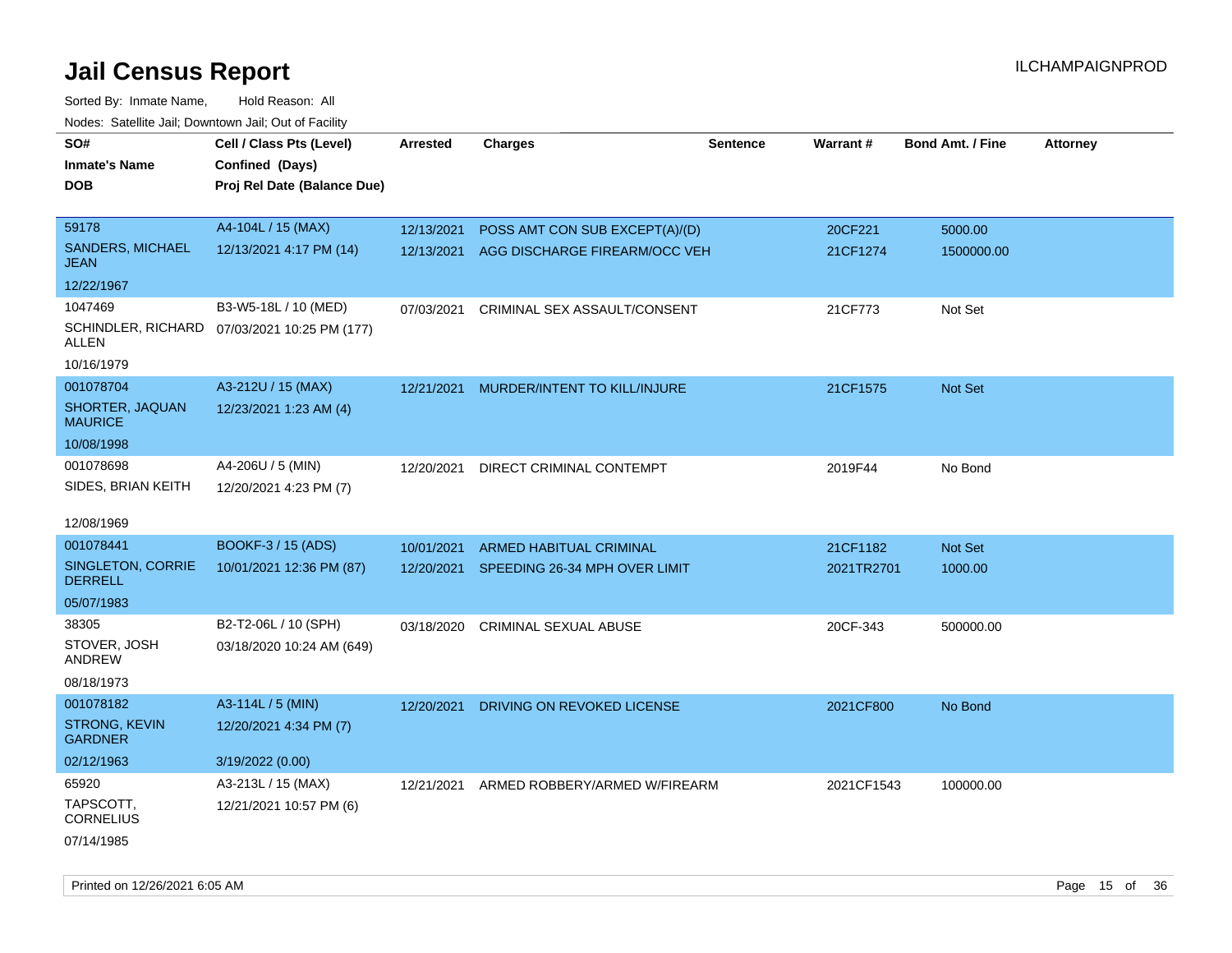| Noues. Salemie Jan, Downtown Jan, Out of Facility |                             |                 |                               |                 |           |                         |                 |
|---------------------------------------------------|-----------------------------|-----------------|-------------------------------|-----------------|-----------|-------------------------|-----------------|
| SO#                                               | Cell / Class Pts (Level)    | <b>Arrested</b> | <b>Charges</b>                | <b>Sentence</b> | Warrant#  | <b>Bond Amt. / Fine</b> | <b>Attorney</b> |
| <b>Inmate's Name</b>                              | Confined (Days)             |                 |                               |                 |           |                         |                 |
| <b>DOB</b>                                        | Proj Rel Date (Balance Due) |                 |                               |                 |           |                         |                 |
|                                                   |                             |                 |                               |                 |           |                         |                 |
| 990937                                            | BOOKF-2                     | 12/25/2021      | <b>DOMESTIC BATTERY</b>       |                 | 21CMAWOW  | Not Set                 |                 |
| TAYLOR, RENA MAE                                  | 12/25/2021 7:49 PM (2)      |                 |                               |                 |           |                         |                 |
| 05/30/1980                                        |                             |                 |                               |                 |           |                         |                 |
| 1066794                                           | B3-W2-07U / 5 (MIN)         | 09/07/2021      | <b>VIOLATE OP/OTHER PRIOR</b> |                 | 21CF1061  | Not Set                 |                 |
| TAYLOR, STANLEY<br>JAMES                          | 09/07/2021 7:01 AM (111)    |                 |                               |                 |           |                         |                 |
| 01/05/1994                                        |                             |                 |                               |                 |           |                         |                 |
| 001078713                                         | <b>BOOKH-7 / 5 (MIN)</b>    | 12/24/2021      | <b>DOMESTIC BATTERY</b>       |                 | 21CMAWOW  | Not Set                 |                 |
| TAYLOR, WILLIAM LEE 12/24/2021 5:51 AM (3)        |                             |                 |                               |                 |           |                         |                 |
|                                                   |                             |                 |                               |                 |           |                         |                 |
| 04/12/1986                                        |                             |                 |                               |                 |           |                         |                 |
| 001078471                                         | B4-127U / 10 (MED)          | 10/11/2021      | AGG UUW/VEHICLE/<21           |                 | 21CF1210  | 100.00                  |                 |
| THATCH, OMARION<br><b>DIAMONTE</b>                | 10/11/2021 1:26 AM (77)     |                 |                               |                 |           |                         |                 |
| 09/05/2003                                        |                             |                 |                               |                 |           |                         |                 |
| 21252                                             | B4-121U / 15 (MAX)          | 10/18/2021      | MFG/DEL 1<15 GR COCAINE/ANLG  |                 | 2021CF172 | 25000.00                |                 |
| THOMAS, ELIJAH                                    | 10/18/2021 12:35 AM (70)    |                 |                               |                 |           |                         |                 |
| 07/31/1962                                        |                             |                 |                               |                 |           |                         |                 |
| 1005699                                           | BOOKH-1                     | 12/25/2021      | <b>DOMESTIC BATTERY</b>       |                 | 21CMAWOW  | Not Set                 |                 |
| THOMAS, JEANETTE                                  | 12/25/2021 6:32 PM (2)      |                 |                               |                 |           |                         |                 |
|                                                   |                             |                 |                               |                 |           |                         |                 |
| 10/07/1977                                        |                             |                 |                               |                 |           |                         |                 |
| 32058                                             | B4-123U / 15 (MAX)          | 06/14/2021      | <b>AGG DISCH FIREARM</b>      |                 | 21CF690   | Not Set                 |                 |
| THOMPSON, STEVEN<br><b>ONEAL</b>                  | 06/14/2021 6:44 AM (196)    |                 |                               |                 |           |                         |                 |
| 03/14/1969                                        |                             |                 |                               |                 |           |                         |                 |
| 32910                                             | B3-W4-14L / 10 (MED)        | 10/04/2021      | DOM BTRY/HARM/1-2 PRECONV     |                 | 21CF1189  | Not Set                 |                 |
| TULL, CHRISTOPHER<br><b>MICHAEL</b>               | 10/04/2021 10:53 PM (84)    |                 |                               |                 |           |                         |                 |
| 04/02/1971                                        |                             |                 |                               |                 |           |                         |                 |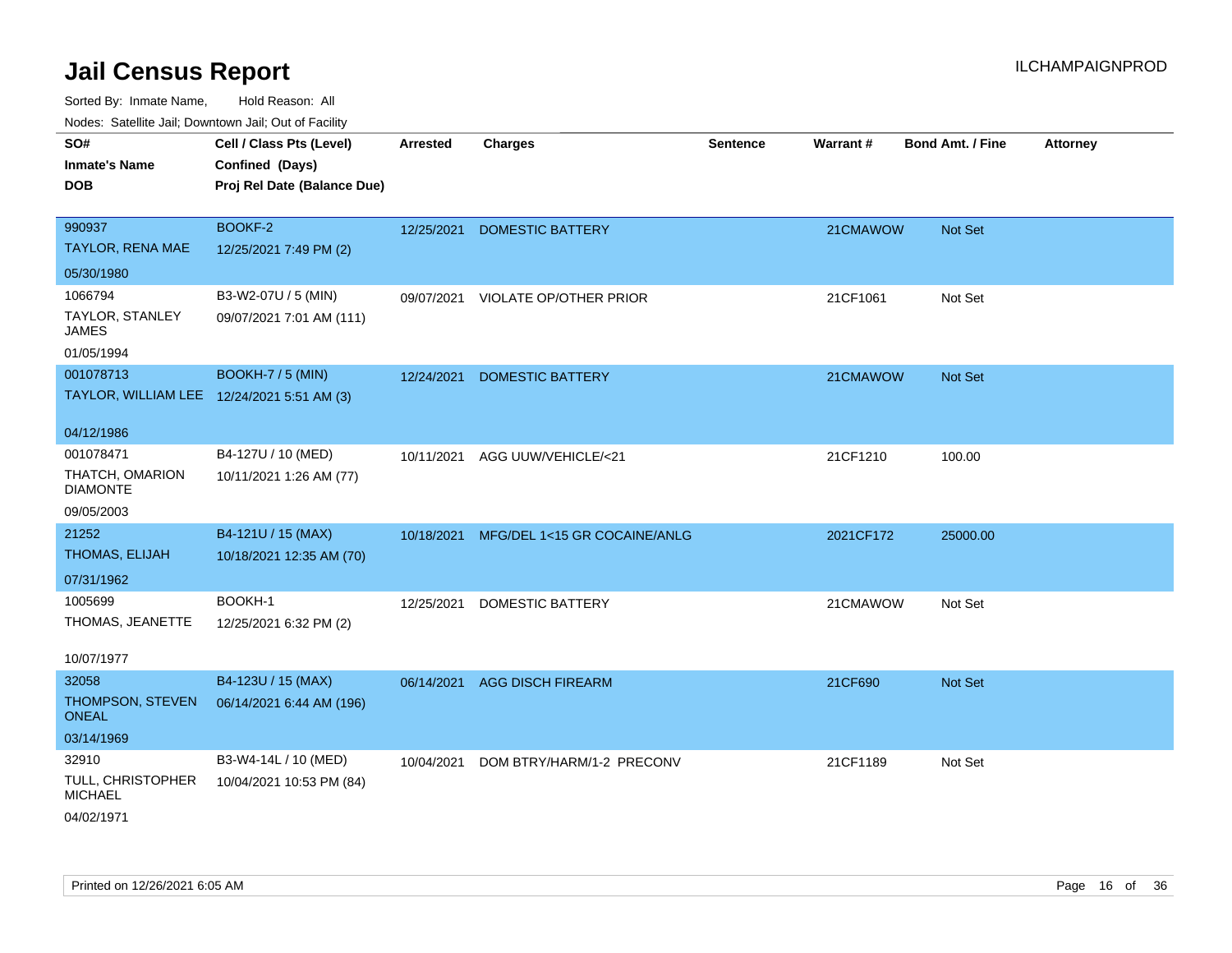| SO#<br><b>Inmate's Name</b><br><b>DOB</b>                       | Cell / Class Pts (Level)<br>Confined (Days)<br>Proj Rel Date (Balance Due) | Arrested                               | <b>Charges</b>                                                                                    | Sentence | Warrant#                             | <b>Bond Amt. / Fine</b>          | <b>Attorney</b> |  |
|-----------------------------------------------------------------|----------------------------------------------------------------------------|----------------------------------------|---------------------------------------------------------------------------------------------------|----------|--------------------------------------|----------------------------------|-----------------|--|
| 56994<br><b>TURNER, ROBERT</b><br><b>EARL, Senior</b>           | A3-111L / 15 (MAX)<br>12/09/2021 9:23 PM (18)                              | 12/09/2021<br>12/13/2021               | STALKING/CAUSE FEAR FOR SAFETY<br><b>PAROLE REVOCATION</b>                                        |          | 21CF1514<br>CH2107735                | <b>Not Set</b><br><b>Not Set</b> |                 |  |
| 09/07/1982                                                      |                                                                            |                                        |                                                                                                   |          |                                      |                                  |                 |  |
| 1070737<br>WASHINGTON,<br><b>JASTINA VIRGINIA</b><br>04/11/2000 | A1-126L / 15 (MAX)<br>10/14/2021 12:02 PM (74)                             | 10/14/2021                             | AGG KIDNAPG/<13/INTEL DISABL                                                                      |          | 2020CF418                            | 250000.00                        |                 |  |
|                                                                 |                                                                            |                                        |                                                                                                   |          |                                      |                                  |                 |  |
| 977140<br><b>WEBSTER, DERRIAL</b><br><b>DEVON</b>               | B1-203L / 10 (MED)<br>10/24/2021 2:46 AM (64)                              | 10/24/2021                             | ARMED HABITUAL CRIMINAL                                                                           |          | 21CF1289                             | <b>Not Set</b>                   |                 |  |
| 01/14/1990                                                      |                                                                            |                                        |                                                                                                   |          |                                      |                                  |                 |  |
| 001078328<br>WHITE, JUSTIN<br><b>STEVEN</b><br>10/25/1995       | B1-207U / 15 (MAX)<br>08/30/2021 10:48 AM (119)                            | 08/30/2021                             | FELON POSS/USE WEAPON/FIREARM                                                                     |          | 21CF1045                             | Not Set                          |                 |  |
| 54212                                                           | <b>BOOKH-7 / 10 (MED)</b>                                                  | 12/21/2021                             | UNLAWFUL USE OF A WEAPON                                                                          |          | 2021CFAWOW                           | Not Set                          |                 |  |
| <b>WHITLOCK, GEORGE</b><br><b>ABRAM</b><br>11/10/1978           | 12/21/2021 1:20 PM (6)                                                     | 12/21/2021<br>12/21/2021<br>12/21/2021 | RECEIVE/POSS/SELL STOLEN VEH<br><b>VIOLATE ORDER PROTECTION</b><br>OBSTRUCT JUST/DESTROY EVIDENCE |          | 2021CF669<br>2021CM391<br>2021CF1223 | 10000.00<br>1000.00<br>10000.00  |                 |  |
| 001078709<br>WILLIAMS, DAVID LEE<br>12/18/1989                  | BOOKH-3 / 15 (MAX)<br>12/22/2021 11:00 AM (5)                              | 12/22/2021                             | ARMED VIOLENCE/CATEGORY I                                                                         |          | 21CFAWOW                             | Not Set                          |                 |  |
| 1019420<br>WILLIAMS,<br><b>MARSHAWN ANTONIO</b>                 | A3-115L / 10 (ADS)<br>12/14/2021 1:56 PM (13)                              | 12/14/2021                             | METH MANUFACTURING/15<100 GR                                                                      | 8y (DOC) | 21CF205                              | No Bond                          |                 |  |
| 06/02/1994                                                      |                                                                            |                                        |                                                                                                   |          |                                      |                                  |                 |  |
| 638552<br><b>WILLIAMS, MICHAEL</b><br><b>JAMES</b>              | B2-DR / 5 (SPH)<br>10/07/2021 12:20 PM (81)                                | 10/07/2021                             | CHILD PORNOGRAPHY/PHOTOGRAPH                                                                      |          | 2021CF1207                           | No Bond                          |                 |  |
| 03/29/1964                                                      |                                                                            |                                        |                                                                                                   |          |                                      |                                  |                 |  |
| Printed on 12/26/2021 6:05 AM                                   |                                                                            |                                        |                                                                                                   |          |                                      |                                  | Page 17 of 36   |  |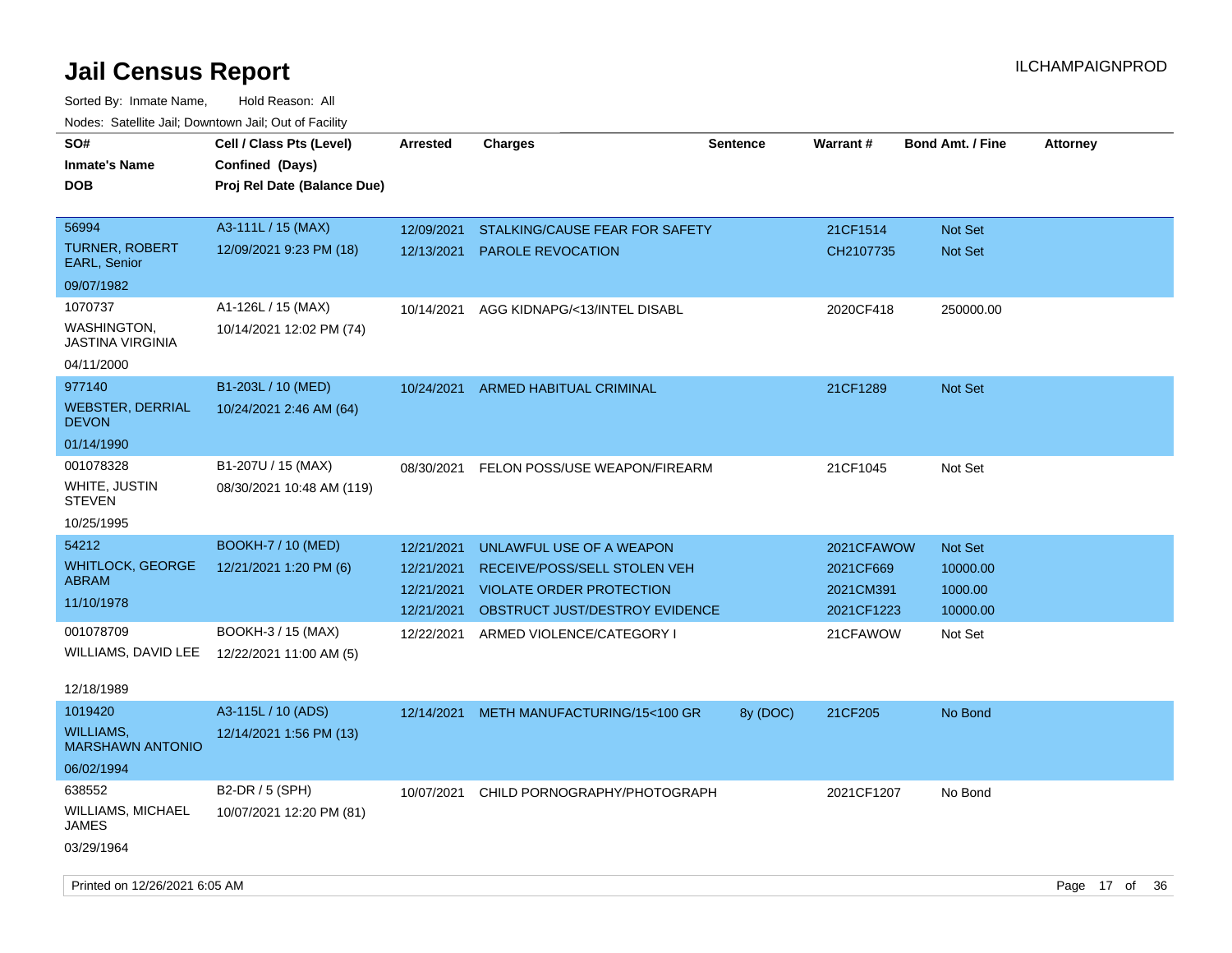| SO#<br><b>Inmate's Name</b><br><b>DOB</b> | Cell / Class Pts (Level)<br>Confined (Days)<br>Proj Rel Date (Balance Due) | Arrested          | <b>Charges</b>                 | <b>Sentence</b> | Warrant#    | <b>Bond Amt. / Fine</b> | <b>Attorney</b> |
|-------------------------------------------|----------------------------------------------------------------------------|-------------------|--------------------------------|-----------------|-------------|-------------------------|-----------------|
| 1066370                                   | B1-101L / 15 (MAX)                                                         | 07/28/2021        | ARMED VIOLENCE/CATEGORY III    |                 | 2021 CF 882 | Not Set                 |                 |
| <b>WILLIAMS, REONTE</b><br><b>REMIR</b>   | 07/28/2021 5:40 AM (152)                                                   |                   |                                |                 |             |                         |                 |
| 05/14/1999                                |                                                                            |                   |                                |                 |             |                         |                 |
| 001078711                                 | BOOKF-1 / 10 (MED)                                                         | 12/22/2021        | AGG DISCHARGE FIREARM/OCC BLDG |                 | 21CFAWOW    | Not Set                 |                 |
| <b>WILLIS, RANDY</b><br>RAMEEL            | 12/22/2021 4:15 PM (5)                                                     |                   |                                |                 |             |                         |                 |
| 09/10/2003                                |                                                                            |                   |                                |                 |             |                         |                 |
| <b>Total Satellite Jail: 136</b>          |                                                                            | <b>Males: 117</b> | Unknown: 0<br>Females: 19      |                 |             |                         |                 |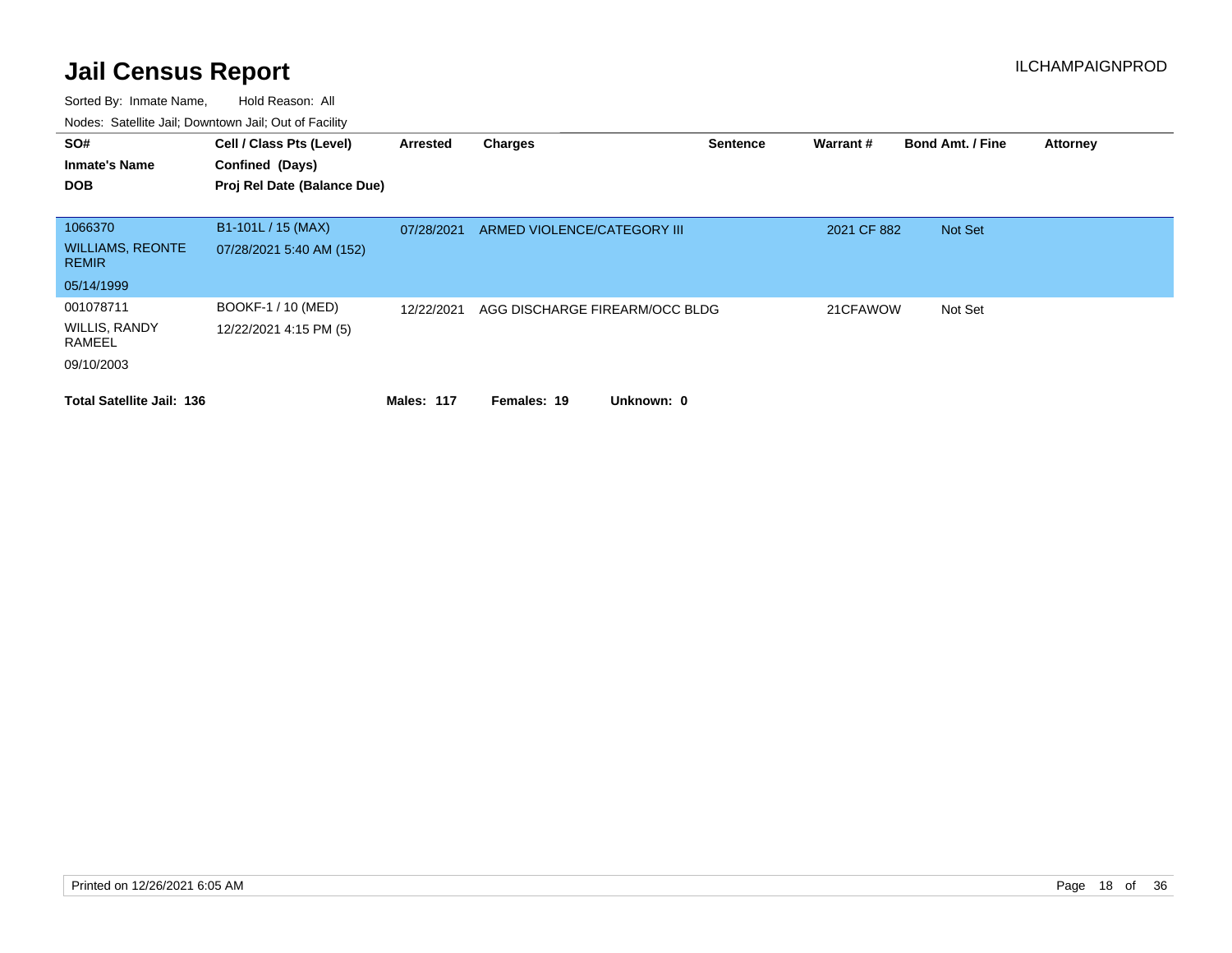| <b>Downtown Jail</b><br>SO#                      |                                             |                 |                                      |                 | Warrant#   | <b>Bond Amt. / Fine</b> |                 |
|--------------------------------------------------|---------------------------------------------|-----------------|--------------------------------------|-----------------|------------|-------------------------|-----------------|
| <b>Inmate's Name</b>                             | Cell / Class Pts (Level)<br>Confined (Days) | <b>Arrested</b> | <b>Charges</b>                       | <b>Sentence</b> |            |                         | <b>Attorney</b> |
| <b>DOB</b>                                       | Proj Rel Date (Balance Due)                 |                 |                                      |                 |            |                         |                 |
|                                                  |                                             |                 |                                      |                 |            |                         |                 |
| 1073165                                          | G4L / 5 (MIN)                               | 04/30/2021      | UNLWFL POSS/DRIVER/VEH/STOLEN        |                 | 21CF486    | <b>Not Set</b>          |                 |
| <b>ACKERMAN, CODY</b><br><b>JAMES</b>            | 04/30/2021 4:48 PM (241)                    | 04/30/2021      | FORGERY/ISSUE/DELIVER DOCUMENT       |                 | 19CF143    | 75000.00                |                 |
| 02/01/1989                                       |                                             | 04/30/2021      | <b>BURGLARY</b>                      |                 | 21CF516    | Not Set                 |                 |
|                                                  |                                             | 05/03/2021      | FORGERY/ISSUE/DELIVER DOCUMENT       |                 | 2018CF689  | 2500.00 / 75.00         |                 |
| 969121<br>BECKLEY, ANTHONY                       | $15/15$ (MAX)<br>11/25/2021 7:16 PM (32)    | 11/25/2021      | <b>CRIM TRESPASS TO RESIDENCE</b>    |                 | 21CF1444   | Not Set                 |                 |
| <b>PATRICK</b>                                   |                                             |                 |                                      |                 |            |                         |                 |
| 06/30/1989                                       |                                             |                 |                                      |                 |            |                         |                 |
| 517915                                           | G5U / 5 (MIN)                               | 08/03/2021      | <b>BURGLARY</b>                      |                 | 21CF289    | 20000.00                |                 |
| <b>BOXLEY, CHARLES</b><br><b>OMAR</b>            | 08/03/2021 2:18 PM (146)                    | 08/03/2021      | <b>BURGLARY</b>                      |                 | 21CF679    | 20000.00                |                 |
| 01/10/1985                                       |                                             | 08/03/2021      | FORGERY/ISSUE/DELIVER DOCUMENT       |                 |            | No Bond                 |                 |
| 1067476                                          | C1U / 10 (MED)                              | 11/13/2021      | AGG DOMESTIC BATTERY/STRANGLE        |                 | 20CF575    | 5000.00                 |                 |
| <b>BROWN, JAMES</b><br><b>BRONELL</b>            | 11/13/2021 2:35 AM (44)                     | 11/13/2021      | <b>RESIDENTIAL BURGLARY</b>          |                 | 21CF385    | 25000.00                |                 |
| 01/08/1996                                       |                                             |                 |                                      |                 |            |                         |                 |
| 1075941                                          | G2L / 5 (MIN)                               | 10/08/2021      | <b>HARASS WITNESS/FAMILY MBR/REP</b> |                 | 2021CF1188 | 500000.00               |                 |
| <b>BROWN, LIONEL</b><br><b>TERRELL</b>           | 10/08/2021 5:16 PM (80)                     |                 |                                      |                 |            |                         |                 |
| 10/19/1981                                       |                                             |                 |                                      |                 |            |                         |                 |
| 61904                                            | D4 / 15 (ADS)                               | 10/23/2021      | <b>ROBBERY</b>                       |                 | 21CF1287   | Not Set                 |                 |
| <b>BURNETT, TIMOTHY</b><br><b>LYNN</b>           | 10/23/2021 5:43 PM (65)                     |                 |                                      |                 |            |                         |                 |
| 09/09/1983                                       |                                             |                 |                                      |                 |            |                         |                 |
| 1075361                                          | <b>J6L / 5 (ADS)</b>                        | 04/16/2021      | <b>BURGLARY</b>                      |                 | 21CF414    | <b>Not Set</b>          |                 |
| <b>COWART, TORREY</b><br><b>BENJAMEN, Junior</b> | 04/16/2021 9:17 PM (255)                    |                 |                                      |                 |            |                         |                 |
| 11/22/1987                                       |                                             |                 |                                      |                 |            |                         |                 |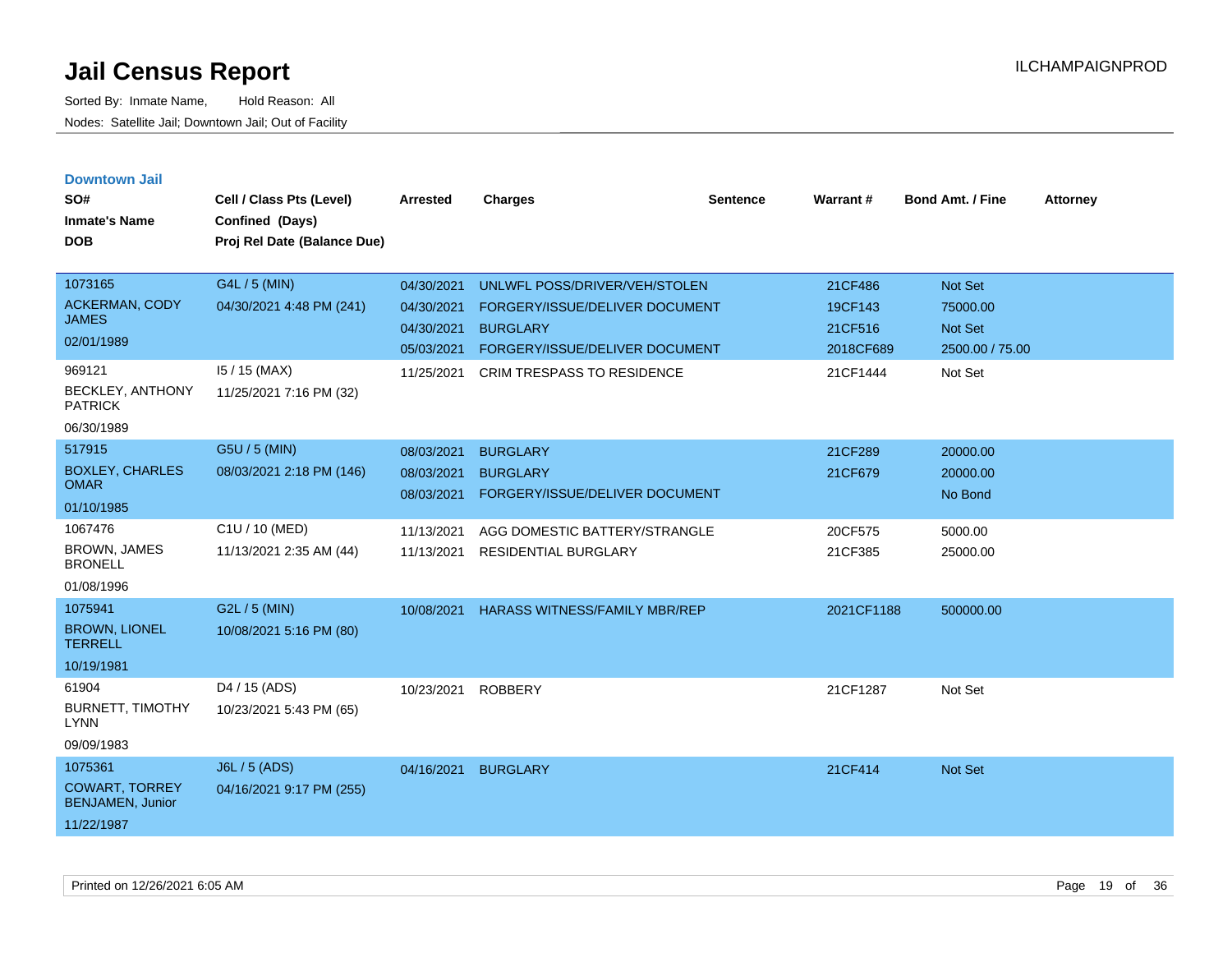Sorted By: Inmate Name, Hold Reason: All Nodes: Satellite Jail; Downtown Jail; Out of Facility

| SO#                                        | Cell / Class Pts (Level)    | <b>Arrested</b> | <b>Charges</b>                 | <b>Sentence</b> | Warrant #  | <b>Bond Amt. / Fine</b> | <b>Attorney</b> |
|--------------------------------------------|-----------------------------|-----------------|--------------------------------|-----------------|------------|-------------------------|-----------------|
| <b>Inmate's Name</b>                       | Confined (Days)             |                 |                                |                 |            |                         |                 |
| <b>DOB</b>                                 | Proj Rel Date (Balance Due) |                 |                                |                 |            |                         |                 |
|                                            |                             |                 |                                |                 |            |                         |                 |
| 1067370                                    | E3L / 15 (MAX)              | 11/05/2021      | FIREARM/FOID INVALID/NOT ELIG  |                 | 21CF1370   | Not Set                 |                 |
| <b>DAVIS, AUSTIN</b><br><b>CHRISTOPHER</b> | 11/06/2021 12:23 AM (51)    |                 |                                |                 |            |                         |                 |
| 08/11/1997                                 |                             |                 |                                |                 |            |                         |                 |
| 1066719                                    | E4L / 10 (MED)              | 06/09/2021      | AGG DOMESTIC BATTERY/STRANGLE  |                 | 21CF310    | 100000.00               |                 |
| DAVIS, TAVEON                              | 06/09/2021 10:50 PM (201)   | 06/09/2021      | RET THEFT/DISP MERCH/>\$300    |                 | 19CF959    | 5000.00                 |                 |
| <b>CORNELIUS</b><br>12/21/1997             |                             | 06/09/2021      | RETAIL THEFT/DISP MERCH/<\$300 |                 | 19CM897    | 3000.00                 |                 |
| 001078223                                  | G6L / 5 (MIN)               | 11/09/2021      | AGG DUI/NO VALID DL            |                 | 21CF1382   | Not Set                 |                 |
| DIEGO-MATEO,<br><b>JOAQUIN</b>             | 11/09/2021 10:52 PM (48)    |                 |                                |                 |            |                         |                 |
| 01/23/2002                                 |                             |                 |                                |                 |            |                         |                 |
| 571307                                     | J3L / 15 (ADS)              | 09/14/2020      | CRIM SEXUAL ABUSE/CONSENT      |                 | 2020CF1026 | Not Set                 |                 |
| DOMINGO-<br>CASTANEDA,                     | 09/14/2020 11:19 PM (469)   | 09/14/2020      | PRED CRIM SEX ASLT/VICTIM <13  |                 | 2020CF1025 | Not Set                 |                 |
| 09/29/1989                                 |                             |                 |                                |                 |            |                         |                 |
| 527379                                     | C9U / 15 (ADS)              | 10/25/2021      | <b>ARMED HABITUAL CRIMINAL</b> |                 | 21CF1297   | Not Set                 |                 |
| DRAKE, MARCELL<br><b>DEON</b>              | 10/25/2021 5:05 PM (63)     | 10/27/2021      | AGG DOMESTIC BATTERY/STRANGLE  |                 | 21CF1245   | <b>Not Set</b>          |                 |
| 04/20/1987                                 |                             |                 |                                |                 |            |                         |                 |
| 959292                                     | K1 / 15 (ADS)               | 04/01/2021      | ATTEMPT (FIRST DEGREE MURDER)  |                 | 2020CF565  | 2000000.00              |                 |
| DUNCAN, COREYON<br><b>ANTHONY</b>          | 04/01/2021 8:46 PM (270)    | 12/17/2021      | <b>MURDER</b>                  |                 | 21CF1542   | Not Set                 |                 |
| 01/17/1989                                 |                             |                 |                                |                 |            |                         |                 |
| 1053207                                    | K2 / 15 (SPH)               | 06/06/2019      | MURDER/INTENT TO KILL/INJURE   |                 | 2019-CF849 | 2000000.00              |                 |
| FAUST, JAQUAVEON<br><b>LAVELL</b>          | 06/06/2019 2:24 PM (935)    |                 |                                |                 |            |                         |                 |
| 07/25/1996                                 |                             |                 |                                |                 |            |                         |                 |
| 962759                                     | E6L / 5 (ADS)               | 07/16/2021      | METH DELIVERY<5 GRAMS          |                 | 21CF833    | Not Set                 |                 |
| FINLEY, KEVIN DANTE                        | 07/16/2021 9:44 PM (164)    | 07/29/2021      | AGG CRIM SEX ASSAULT/FELONY    |                 | 21CF891    | No Bond                 |                 |

12/28/1988

Printed on 12/26/2021 6:05 AM Page 20 of 36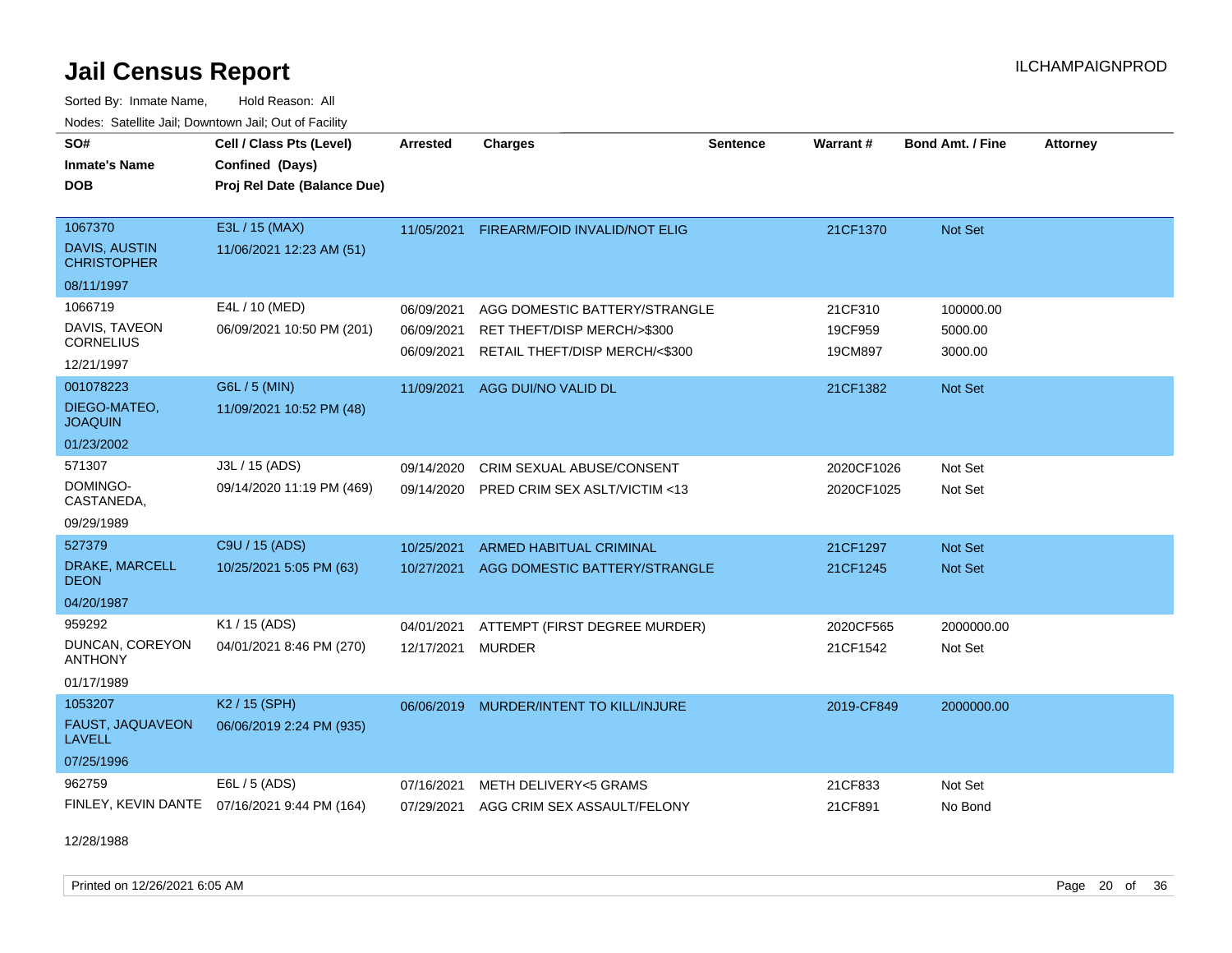| Nudes. Satellite Jali, Downtown Jali, Out of Facility |                                            |            |                                       |                 |             |                         |                 |
|-------------------------------------------------------|--------------------------------------------|------------|---------------------------------------|-----------------|-------------|-------------------------|-----------------|
| SO#                                                   | Cell / Class Pts (Level)                   | Arrested   | <b>Charges</b>                        | <b>Sentence</b> | Warrant#    | <b>Bond Amt. / Fine</b> | <b>Attorney</b> |
| <b>Inmate's Name</b>                                  | Confined (Days)                            |            |                                       |                 |             |                         |                 |
| <b>DOB</b>                                            | Proj Rel Date (Balance Due)                |            |                                       |                 |             |                         |                 |
|                                                       |                                            |            |                                       |                 |             |                         |                 |
| 524764                                                | G3L / 5 (MIN)                              |            | 09/18/2021 METH DELIVERY/15<100 GRAMS |                 | 21CF627     | 50000.00                |                 |
| <b>FISCUS, ROBERT</b><br>LOWELL                       | 09/18/2021 10:50 AM (100)                  |            |                                       |                 |             |                         |                 |
| 02/17/1986                                            |                                            |            |                                       |                 |             |                         |                 |
| 1068917                                               | H1L / 5 (MIN)                              | 08/11/2021 | VIO ORDER/PRIOR VIO OF ORDER          |                 | 21CF965     | Not Set                 |                 |
| GARCIA, JUAN<br>CARLOS                                | 08/11/2021 9:24 PM (138)                   |            |                                       |                 |             |                         |                 |
| 10/21/1997                                            |                                            |            |                                       |                 |             |                         |                 |
| 32913                                                 | $11/15$ (ADS)                              | 12/03/2021 | PRED CRIM SEX ASLT/VICTIM <13         |                 | 21CF1481    | <b>Not Set</b>          |                 |
| GROB, WARREN A,<br>Junior                             | 12/03/2021 4:24 PM (24)                    |            |                                       |                 |             |                         |                 |
| 12/07/1950                                            |                                            |            |                                       |                 |             |                         |                 |
| 1073611                                               | G3U / 5 (MIN)                              | 02/09/2021 | DELIVERY OF OR POSSESSION OF W/INT    |                 | 21CF160     | Not Set                 |                 |
| <b>HAYES, CAMERON</b><br>TAYLOR MALEEK                | 02/09/2021 3:10 PM (321)                   | 02/09/2021 | MFG 15>100 GR ECSTASY/ANALOG          |                 | 21CF121     | 500000.00               |                 |
| 08/10/1998                                            |                                            |            |                                       |                 |             |                         |                 |
| 544770                                                | D3 / 10 (MED)                              | 08/14/2021 | AGG DOMESTIC BATTERY/STRANGLE         |                 | 2021CF514   | 25000.00                |                 |
| <b>HAYES, DEVON</b><br>JERMAINE                       | 08/14/2021 2:56 AM (135)                   | 08/14/2021 | AGGRAVATED DOMESTIC BATTERY           |                 | 21CF977     | No Bond                 |                 |
| 11/07/1987                                            |                                            |            |                                       |                 |             |                         |                 |
| 1038973                                               | I3 / 10 (MED)                              | 11/05/2021 | AGG DOMESTIC BATTERY/STRANGLE         |                 | 21CF1365    | Not Set                 |                 |
|                                                       | HAYS, DAMIEN CLYDE 11/05/2021 8:59 PM (52) |            |                                       |                 |             |                         |                 |
| 03/19/1994                                            |                                            |            |                                       |                 |             |                         |                 |
| 1024228                                               | K3 / 15 (SPH)                              | 04/24/2018 | *MURDER/INTENT TO KILL/INJURE         |                 | 2018-CF1170 | 5000000.00              |                 |
| <b>HILL, JAMONTE</b><br>RASHAD                        | 04/24/2018 4:07 PM (1,343)                 |            |                                       |                 |             |                         |                 |
| 05/23/1994                                            |                                            |            |                                       |                 |             |                         |                 |
| 1063119                                               | J5L / 10 (MED)                             | 11/05/2021 | BURGLARY                              |                 | 2018CF877   | 10000.00                |                 |
| HUNT, KHALLEEL<br>MALIK                               | 11/05/2021 7:47 AM (52)                    |            |                                       |                 |             |                         |                 |
| 03/28/1999                                            |                                            |            |                                       |                 |             |                         |                 |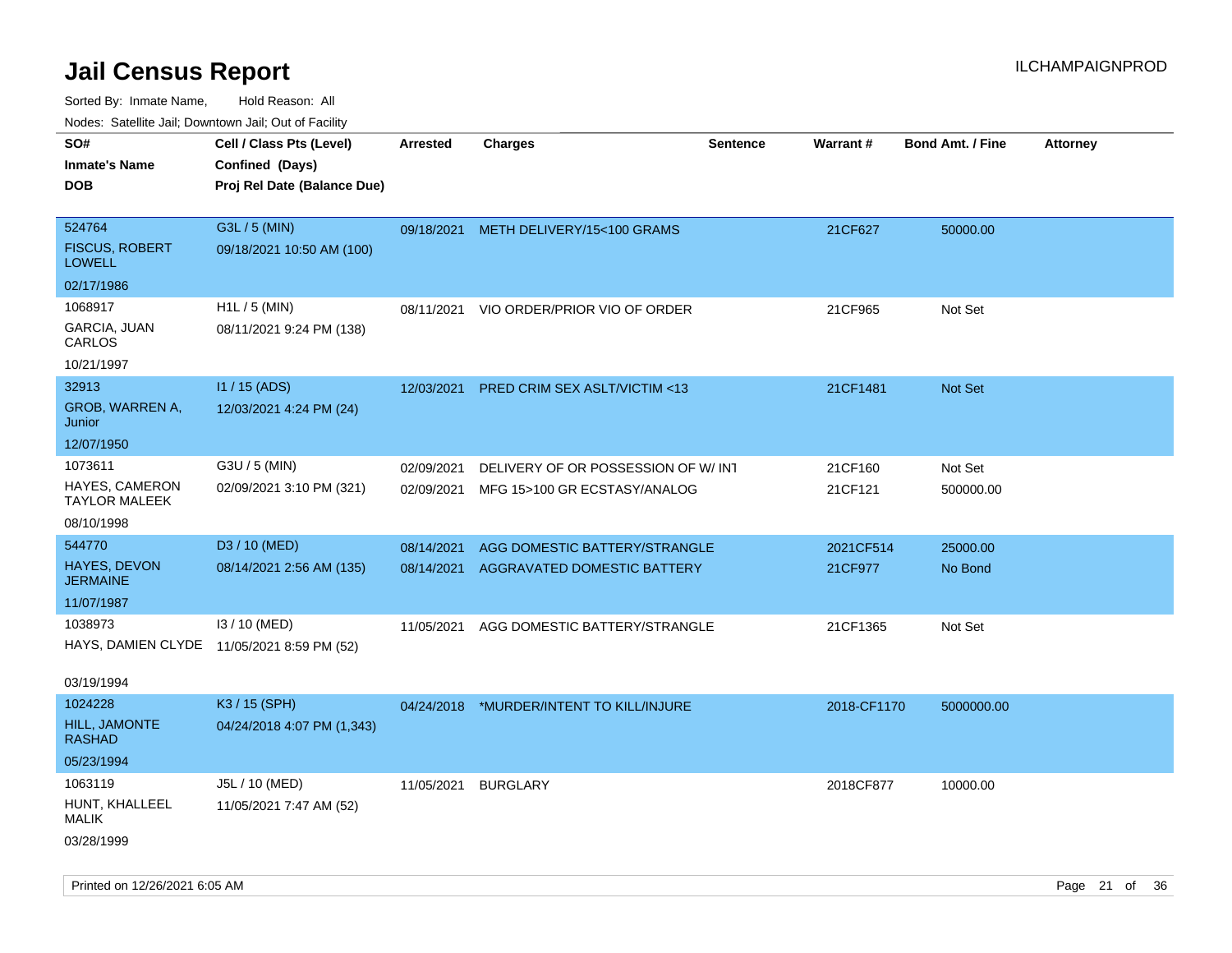Sorted By: Inmate Name, Hold Reason: All Nodes: Satellite Jail; Downtown Jail; Out of Facility

| rougs. Calcing Jan, Downtown Jan, Out of Facility                    |                                                                            |                 |                                           |                 |            |                         |                 |
|----------------------------------------------------------------------|----------------------------------------------------------------------------|-----------------|-------------------------------------------|-----------------|------------|-------------------------|-----------------|
| SO#<br><b>Inmate's Name</b><br><b>DOB</b>                            | Cell / Class Pts (Level)<br>Confined (Days)<br>Proj Rel Date (Balance Due) | <b>Arrested</b> | <b>Charges</b>                            | <b>Sentence</b> | Warrant#   | <b>Bond Amt. / Fine</b> | <b>Attorney</b> |
| 1073894<br><b>JOKICH, ANTON VEGO</b>                                 | E1U / 10 (ADS)<br>09/09/2021 2:14 PM (109)                                 |                 | 09/09/2021 VIOLATE SEX OFFENDER REGIS/2+  |                 | 2021CF920  | 10000.00                |                 |
| 05/30/1969                                                           |                                                                            |                 |                                           |                 |            |                         |                 |
| 23138<br>JONES, GLENN<br><b>CLAYTON</b><br>08/17/1958                | D1 / 15 (MAX)<br>06/17/2021 12:51 PM (193)                                 | 06/17/2021      | AGG STALKING/CONFINE/RESTRAIN             | 5y (DOC)        | 18-CF-1333 | Not Set                 |                 |
| 24308<br>KWIATKOWSKI,<br><b>ROBERT JOHN</b>                          | D <sub>2</sub> / 15 (MAX)<br>06/03/2021 10:40 PM (207)                     | 06/03/2021      | <b>ROBBERY</b>                            |                 | 21CF625    | No Bond                 |                 |
| 08/08/1963                                                           |                                                                            |                 |                                           |                 |            |                         |                 |
| 29681<br>LENOIR, JOHN<br><b>CHRISTOPHER</b>                          | J2L / 15 (ADS)<br>07/14/2020 12:51 PM (531)                                | 07/14/2020      | PREDATORY CRIMINAL SEX ASSLT/CHILD        |                 | 20CF-781   | 250000.00               |                 |
| 04/20/1966                                                           |                                                                            |                 |                                           |                 |            |                         |                 |
| 001078320<br><b>MARSH, PAUL</b><br><b>OLUFUNMILAYO</b><br>07/13/1994 | J1L / 10 (SPH)<br>11/23/2021 2:32 PM (34)                                  | 11/23/2021      | <b>RESIST/OBSTRUCTING A PEACE OFFICEF</b> |                 | 21CM539    | Not Set                 |                 |
| 45113                                                                | E2L / 15 (MAX)                                                             |                 |                                           |                 | 21CF1424   |                         |                 |
| <b>MARTIN, JEREMIAH</b><br><b>FRANCIS</b>                            | 11/20/2021 1:18 AM (37)                                                    | 11/20/2021      | ARMED HABITUAL CRIMINAL                   |                 |            | No Bond                 |                 |
| 01/18/1977                                                           |                                                                            |                 |                                           |                 |            |                         |                 |
| 1066623<br>MATA-OROZCO,<br>OLEGARIO<br>03/06/1995                    | G6U / 5 (MIN)<br>11/17/2021 5:08 PM (40)                                   | 11/17/2021      | MFG/DEL 15<100 GR COCA/ANALOG             |                 | 17CF1093   | 75000.00                |                 |
| 001078249<br>MCCLENDON, CALVIN<br>М<br>04/29/1990                    | B3 / 10 (MED)<br>08/07/2021 8:56 AM (142)                                  | 08/07/2021      | FELON POSS/USE WEAPON/FIREARM             |                 | 21CF947    | Not Set                 |                 |

Printed on 12/26/2021 6:05 AM Page 22 of 36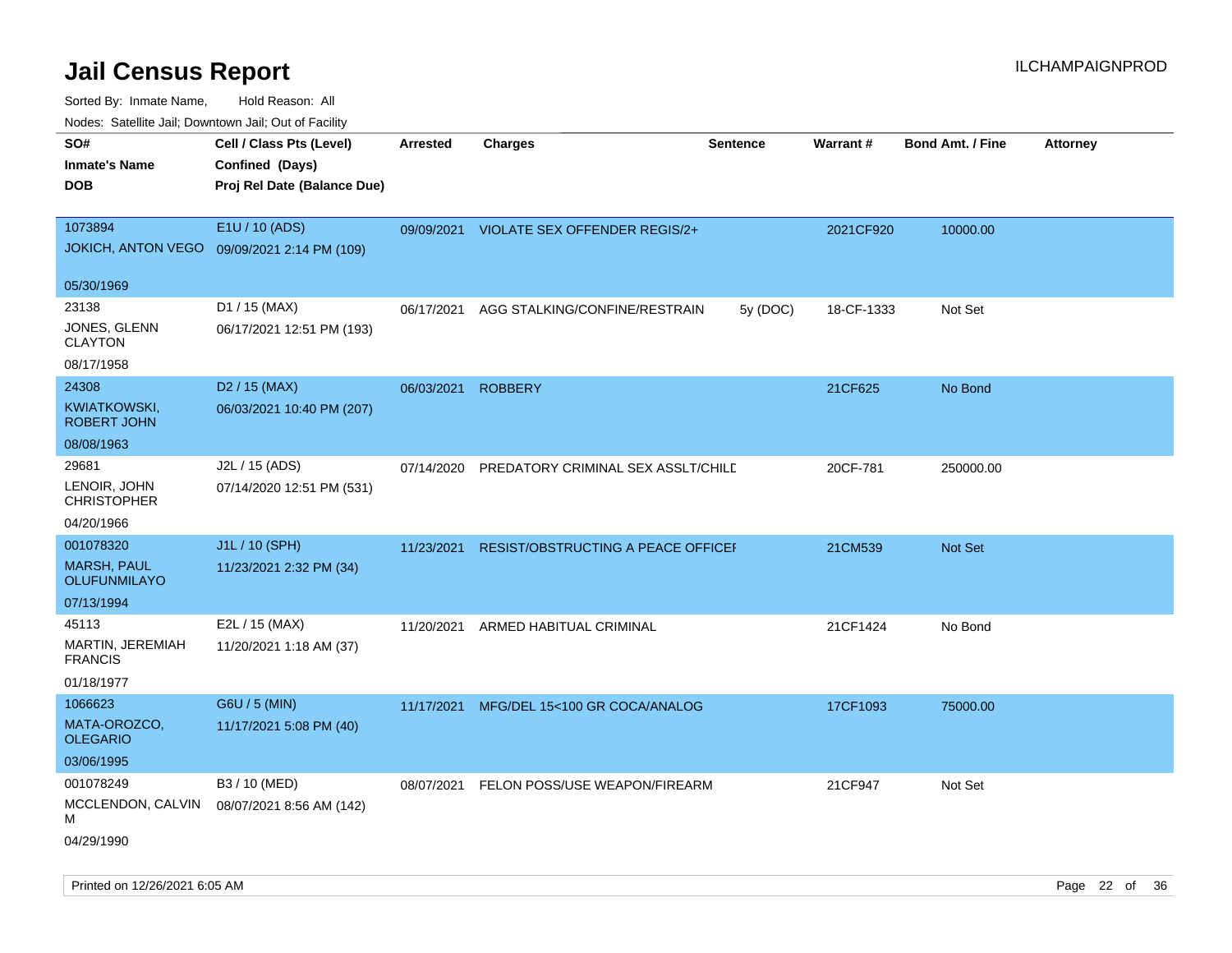Sorted By: Inmate Name, Hold Reason: All

Nodes: Satellite Jail; Downtown Jail; Out of Facility

| SO#                                        | Cell / Class Pts (Level)                   | <b>Arrested</b> | <b>Charges</b>                     | Sentence | Warrant#     | <b>Bond Amt. / Fine</b> | <b>Attorney</b> |
|--------------------------------------------|--------------------------------------------|-----------------|------------------------------------|----------|--------------|-------------------------|-----------------|
| <b>Inmate's Name</b>                       | Confined (Days)                            |                 |                                    |          |              |                         |                 |
| <b>DOB</b>                                 | Proj Rel Date (Balance Due)                |                 |                                    |          |              |                         |                 |
|                                            |                                            |                 |                                    |          |              |                         |                 |
| 40235                                      | G9U / 5 (MIN)                              | 10/04/2021      | <b>AGG DUI/4</b>                   |          | 2021CF1145   | 35000.00                |                 |
| MERRIWEATHER,<br><b>MARCUS TODD</b>        | 10/04/2021 4:41 PM (84)                    |                 |                                    |          |              |                         |                 |
| 11/28/1967                                 |                                            |                 |                                    |          |              |                         |                 |
| 1040273                                    | E5U / 15 (ADS)                             | 09/30/2021      | PRED CRIM SEX ASLT/VICTIM <13      |          | 21CF329      | 500000.00               |                 |
| METCALFE, LANELL<br><b>JARON</b>           | 09/30/2021 11:32 PM (88)                   |                 |                                    |          |              |                         |                 |
| 09/22/1988                                 |                                            |                 |                                    |          |              |                         |                 |
| 1075635                                    | B <sub>2</sub> / 10 (ADS)                  | 05/11/2021      | AGG DISCHARGE FIREARM/OCC VEH      |          | 21CF538      | <b>Not Set</b>          |                 |
| MILES, DEVLON VON,<br>Junior               | 05/11/2021 10:39 PM (230)                  | 05/11/2021      | MFG/DEL CANNABIS/30-500 GRAMS      |          | 20CF1402     | 100000.00               |                 |
| 11/04/2000                                 |                                            |                 |                                    |          |              |                         |                 |
| 1069209                                    | H <sub>2</sub> L / 10 (ADS)                | 04/07/2021      | AGG BATTERY/GREAT BODILY HARM      |          | 21CF376      | Not Set                 |                 |
| MOORE, DEVONTE<br>JAMAL                    | 04/07/2021 6:25 PM (264)                   |                 |                                    |          |              |                         |                 |
| 09/24/1995                                 |                                            |                 |                                    |          |              |                         |                 |
| 001078357                                  | H6L / 15 (ADS)                             | 09/17/2021      | ARMED ROBBERY/ARMED W/FIREARM      |          | 21CF1230     | <b>Not Set</b>          |                 |
| PETTIGREW, CAREY                           | 09/17/2021 9:56 AM (101)                   | 09/17/2021      | ARMED ROBBERY/ARMED W/FIREARM      |          | 21CF1128     | <b>Not Set</b>          |                 |
| <b>CORNITRIAS DEOBLO</b>                   |                                            | 09/17/2021      | ARMED ROBBERY/ARMED W/FIREARM      |          | 21CF1129     | <b>Not Set</b>          |                 |
| 08/31/1986                                 |                                            |                 |                                    |          |              |                         |                 |
| 1022441                                    | H3L / 10 (ADS)                             | 10/27/2021      | AGG BATTERY/PEACE OFFICER          |          | 2021 CF 12   | No Bond                 |                 |
| PICKENS, DONTRELL<br><b>DEMAR</b>          | 10/27/2021 1:39 PM (61)                    | 10/27/2021      | AGG BATTERY/PEACE OFFICER          |          | 2020 CF 1488 | No Bond                 |                 |
| 12/10/1993                                 |                                            |                 |                                    |          |              |                         |                 |
| 001078602                                  | C7L / 10 (MED)                             | 11/21/2021      | <b>AGGRAVATED DOMESTIC BATTERY</b> |          | 21CF1428     | Not Set                 |                 |
| <b>RICHARDSON,</b><br><b>JOHNNY LINDAL</b> | 11/21/2021 10:00 AM (36)                   |                 |                                    |          |              |                         |                 |
| 06/27/2000                                 |                                            |                 |                                    |          |              |                         |                 |
| 1072114                                    | A1U / 15 (SPH)                             | 01/17/2021      | ATTEMPT (FIRST DEGREE MURDER)      |          | 2021CF65     | Not Set                 |                 |
|                                            | ROBINSON, DONNELL 01/17/2021 2:40 PM (344) | 01/17/2021      | ARMED ROBBERY/NO FIREARM           |          | 2020CF824    | 75000.00                |                 |
| <b>LEVON</b>                               |                                            |                 | 02/17/2021 AGGRAVATED BATTERY      | 4y (DOC) |              | 250000.00               |                 |
| 10/23/2000                                 |                                            |                 |                                    |          |              |                         |                 |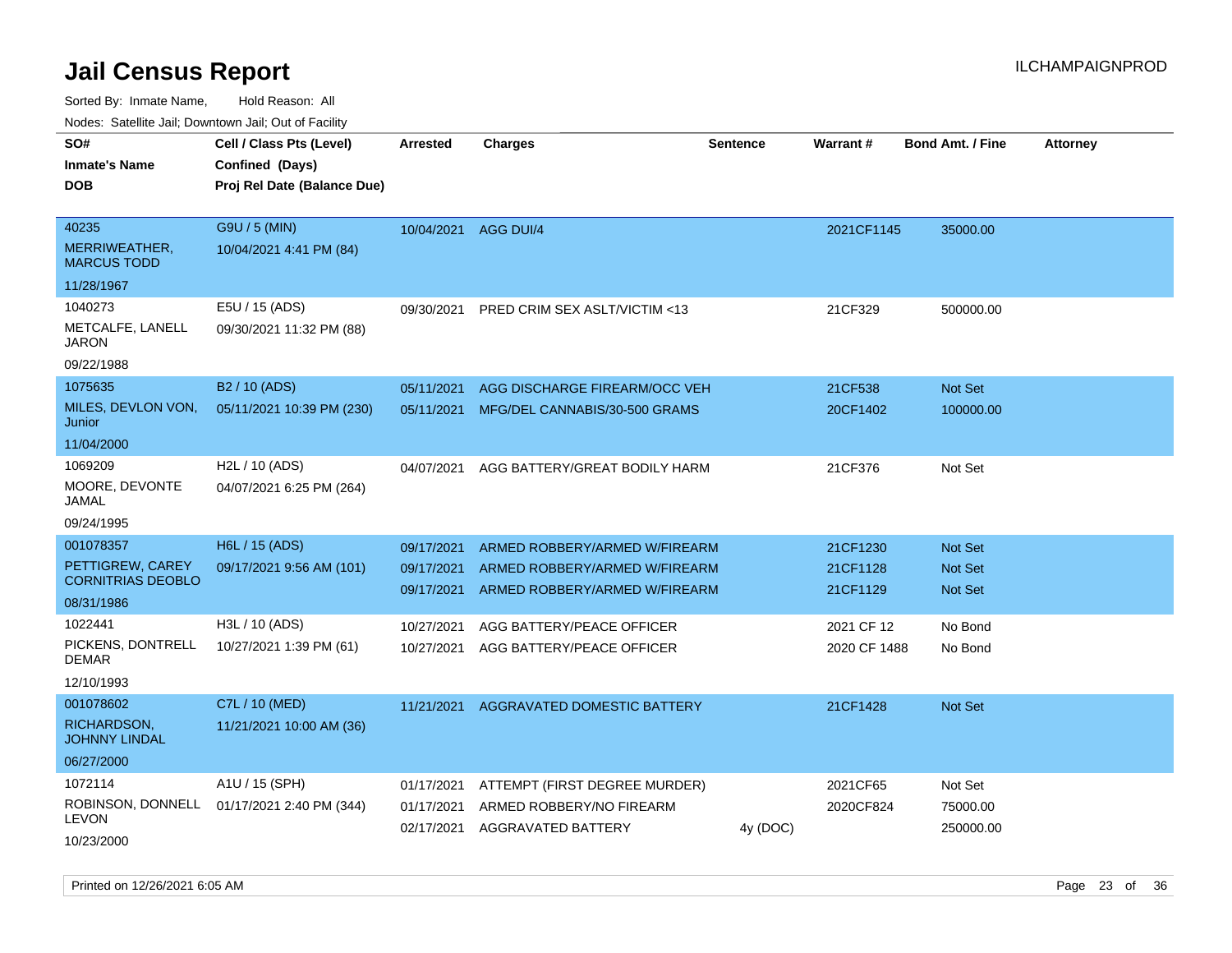| roucs. Calcillic Jali, Downtown Jali, Out of Facility |                                                                            |                          |                                                     |                 |                        |                         |                 |
|-------------------------------------------------------|----------------------------------------------------------------------------|--------------------------|-----------------------------------------------------|-----------------|------------------------|-------------------------|-----------------|
| SO#<br><b>Inmate's Name</b><br><b>DOB</b>             | Cell / Class Pts (Level)<br>Confined (Days)<br>Proj Rel Date (Balance Due) | <b>Arrested</b>          | <b>Charges</b>                                      | <b>Sentence</b> | Warrant#               | <b>Bond Amt. / Fine</b> | <b>Attorney</b> |
| 1006507                                               | C2L / 10 (MED)                                                             | 10/21/2021               | AGG ASLT/USE DDLY WEAPON                            |                 | 21CM123                | 1000.00                 |                 |
| RODGERS, DYLAN<br><b>ROBERT</b>                       | 10/21/2021 12:34 AM (67)                                                   | 10/21/2021<br>10/21/2021 | DOMESTIC BATTERY/OTHER PRIOR<br>PROBATION VIOLATION |                 | 21CF1269<br>2019CF1220 | Not Set<br>10000.00     |                 |
| 12/12/1991                                            |                                                                            |                          |                                                     |                 |                        |                         |                 |
| 1068592<br>ROSS, TEVONTAE<br><b>TERRANCE</b>          | C8L / 15 (ADS)<br>11/12/2021 8:41 AM (45)                                  | 11/12/2021               | <b>BURGLARY</b>                                     |                 | 21CF1393               | Not Set                 |                 |
| 12/15/1998                                            |                                                                            |                          |                                                     |                 |                        |                         |                 |
| 1057312                                               | G2U / 5 (MIN)                                                              | 11/10/2021               | <b>HOME INVASION/FIREARM</b>                        |                 | 21CF1388               | Not Set                 |                 |
| <b>STARKS, RAMEON</b><br><b>TAHZIER</b>               | 11/10/2021 9:51 PM (47)                                                    | 11/30/2021               | <b>THEFT</b>                                        |                 | 21CF1194               | 100000.00               |                 |
| 12/18/1996                                            |                                                                            |                          |                                                     |                 |                        |                         |                 |
| 1051104                                               | $G1U / 5$ (MIN)                                                            | 05/26/2021               | METH DELIVERY/5<15 GRAMS                            |                 | 21CF598                | Not Set                 |                 |
| STOVER, ANDREW<br>WADE                                | 05/27/2021 12:59 AM (214)                                                  | 05/26/2021<br>05/26/2021 | <b>BURGLARY</b><br>DRIVING ON REVOKED LICENSE       |                 | 21CF667<br>21TR4000    | Not Set<br>Not Set      |                 |
| 07/20/1994                                            |                                                                            |                          |                                                     |                 |                        |                         |                 |
| 1024184                                               | <b>H5L / 10 (ADS)</b>                                                      | 09/08/2021               | AGG ASLT PEACE OFF/FIRE/ER WRK                      |                 | 20CF1051               | No Bond                 |                 |
| SULLIVAN, CODY<br><b>MICHAEL</b>                      | 09/08/2021 3:28 PM (110)                                                   |                          |                                                     |                 |                        |                         |                 |
| 08/15/1994                                            |                                                                            |                          |                                                     |                 |                        |                         |                 |
| 1068839<br>TAYLOR, LONDON<br>JAVON                    | C3L / 15 (MAX)<br>08/07/2020 10:30 AM (507)                                | 08/07/2020               | <b>HOMICIDE</b>                                     |                 | 2020-CF851             | 1000000.00              |                 |
| 08/16/1999                                            |                                                                            |                          |                                                     |                 |                        |                         |                 |
| 1004142<br>TOY, KAYON LARENZ                          | F7L / 15 (MAX)<br>10/22/2021 1:01 PM (66)                                  | 10/27/2021               | POSSESSION OF METH/15<100GRAMS                      |                 | 2021CF1298             | 1500000.00              |                 |
| 09/12/1991                                            |                                                                            |                          |                                                     |                 |                        |                         |                 |
| 1056971                                               | D6 / 10 (ADS)                                                              | 08/07/2021               | FELON POSS/USE WEAPON/FIREARM                       |                 | 21CF948                | No Bond                 |                 |
| TRAVIS, DENZEL<br><b>DANTRELL</b>                     | 08/07/2021 7:36 AM (142)                                                   | 08/08/2021               | AGG BATTERY/PUBLIC PLACE                            |                 | 2020CF647              | 25000.00                |                 |
| 03/21/1993                                            |                                                                            |                          |                                                     |                 |                        |                         |                 |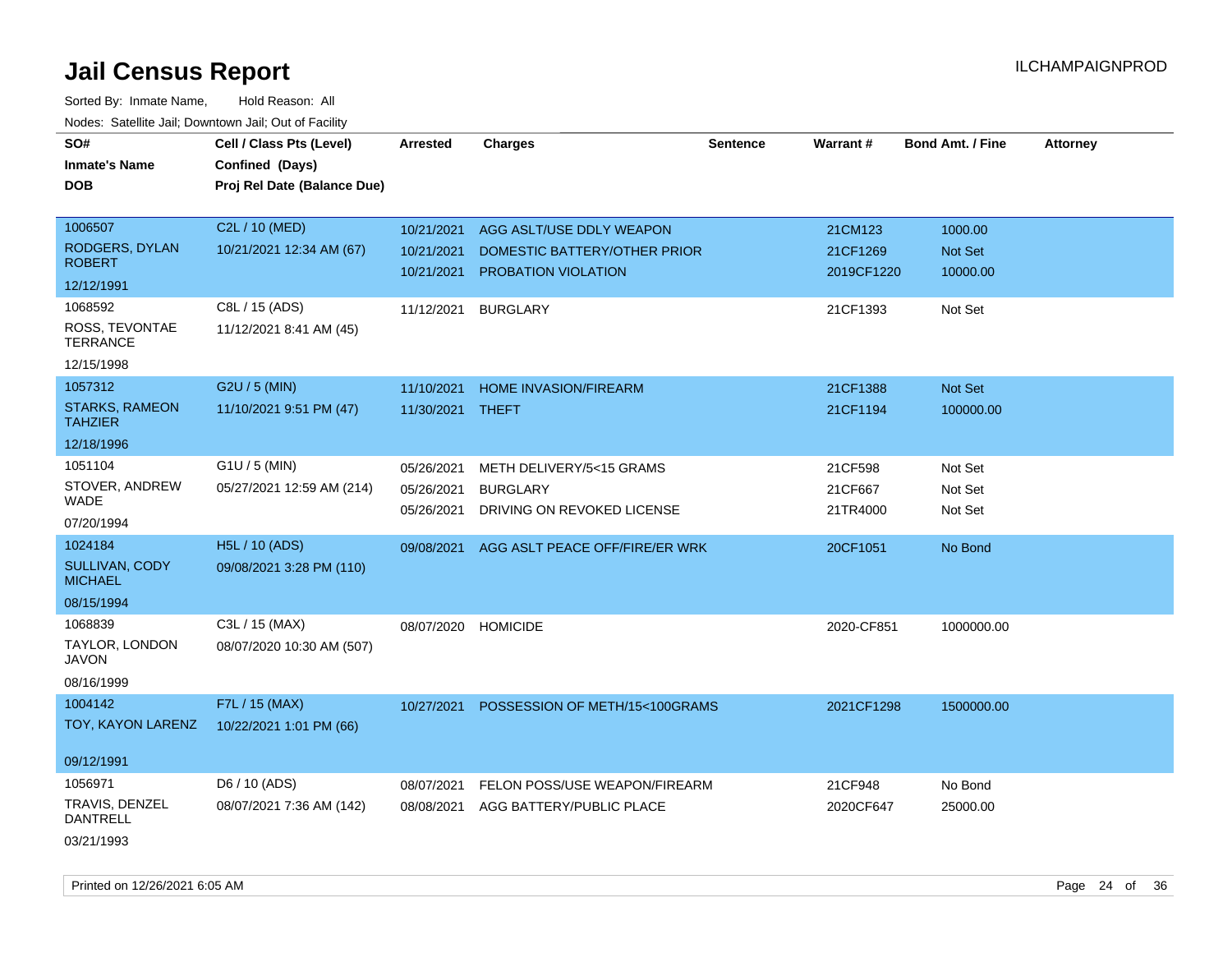| SO#<br><b>Inmate's Name</b><br><b>DOB</b>     | Cell / Class Pts (Level)<br>Confined (Days)<br>Proj Rel Date (Balance Due) | <b>Arrested</b> | <b>Charges</b>                    | <b>Sentence</b> | Warrant#    | <b>Bond Amt. / Fine</b> | <b>Attorney</b> |
|-----------------------------------------------|----------------------------------------------------------------------------|-----------------|-----------------------------------|-----------------|-------------|-------------------------|-----------------|
| 001078250<br><b>TRAVIS, JORDAN</b><br>TESHAUN | F2L / 10 (MED)<br>08/07/2021 10:27 AM (142)                                | 08/07/2021      | FELON POSS WEAPON/BODY ARMOR      |                 | 21CF950     | <b>Not Set</b>          |                 |
| 03/03/1996                                    |                                                                            |                 |                                   |                 |             |                         |                 |
| 30108                                         | J4L / 15 (ADS)                                                             | 07/30/2021      | <b>MURDER</b>                     |                 | 21CF902     | 2000000.00              |                 |
| VANDYKE, DARYL<br><b>ANTHONY</b>              | 07/30/2021 8:29 PM (150)                                                   |                 |                                   |                 |             |                         |                 |
| 10/04/1965                                    |                                                                            |                 |                                   |                 |             |                         |                 |
| 968681                                        | D5 / 15 (ADS)                                                              | 08/27/2021      | AGG CRIM SX AB/VIC 13<18/TRUST    |                 | 2020CF499   | 250000.00               |                 |
| <b>WADE, DEMETRIUS</b><br><b>DARYL</b>        | 08/27/2021 2:25 AM (122)                                                   | 08/27/2021      | <b>INDIRECT CRIMINAL CONTEMPT</b> | 5y (DOC)        | 2021CC16    | No Bond                 |                 |
| 01/07/1987                                    |                                                                            |                 |                                   |                 |             |                         |                 |
| 1070904                                       | G7U / 5 (MIN)                                                              | 10/28/2021      | <b>BURGLARY</b>                   |                 | 2021CF321   | 15000.00                |                 |
| WANKEL, JONAH<br>JAMES                        | 10/28/2021 3:42 AM (60)                                                    |                 |                                   |                 |             |                         |                 |
| 12/15/1993                                    |                                                                            |                 |                                   |                 |             |                         |                 |
| 1070971                                       | 14 / 5 (ADS)                                                               | 12/07/2021      | <b>IDENTITY THEFT/&lt;\$300</b>   |                 | 20CF922     | <b>Not Set</b>          |                 |
| <b>WEIR, CLINTON</b><br><b>HOWARD</b>         | 12/08/2021 3:45 AM (19)                                                    | 12/07/2021      | <b>RECKLESS DRIVING</b>           |                 | 19TR2348    | Not Set                 |                 |
| 03/15/1983                                    |                                                                            |                 |                                   |                 |             |                         |                 |
| 1058072                                       | A2U / 15 (SPH)                                                             | 02/25/2021      | ARMED HABITUAL CRIMINAL           |                 |             | Not Set                 |                 |
| WILLIAMS, KENNETH<br><b>BERNARD</b>           | 02/25/2021 3:24 PM (305)                                                   |                 |                                   |                 |             |                         |                 |
| 10/04/1985                                    |                                                                            |                 |                                   |                 |             |                         |                 |
| 9326                                          | $12/5$ (ADS)                                                               | 06/14/2021      | <b>BURGLARY</b>                   |                 | 2020-CF-625 | <b>Not Set</b>          |                 |
| YOUNG, ANTHONY<br><b>PAUL</b>                 | 06/14/2021 12:07 PM (196)                                                  |                 |                                   |                 |             |                         |                 |
| 03/13/1954                                    |                                                                            |                 |                                   |                 |             |                         |                 |
| <b>Total Downtown Jail: 54</b>                |                                                                            | Males: 54       | Females: 0<br>Unknown: 0          |                 |             |                         |                 |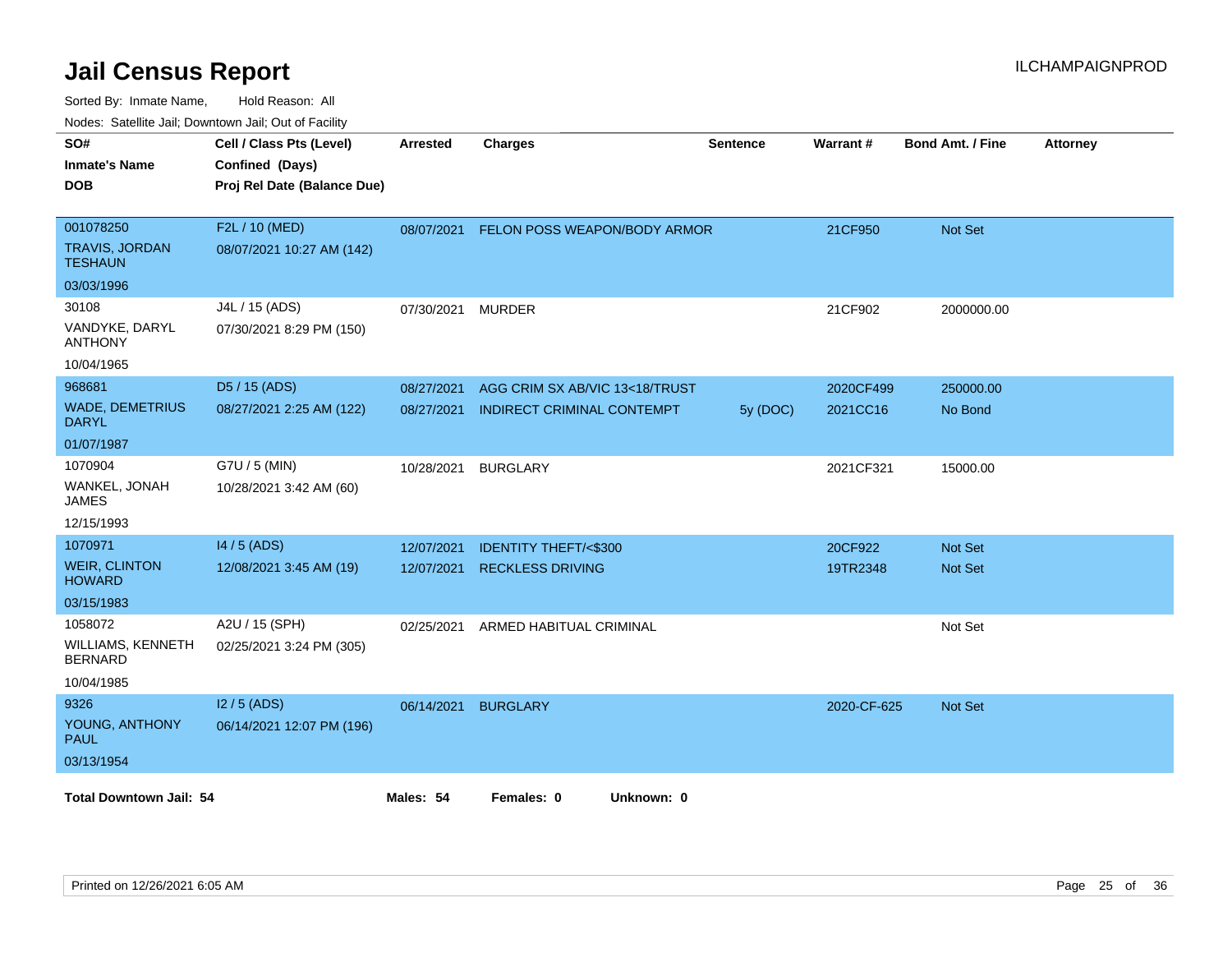|  | <b>Out of Facility</b> |  |
|--|------------------------|--|

| SO#<br><b>Inmate's Name</b>             | Cell / Class Pts (Level)<br>Confined (Days)   | <b>Arrested</b> | <b>Charges</b>                   | <b>Sentence</b> | <b>Warrant#</b> | <b>Bond Amt. / Fine</b> | <b>Attorney</b> |
|-----------------------------------------|-----------------------------------------------|-----------------|----------------------------------|-----------------|-----------------|-------------------------|-----------------|
| <b>DOB</b>                              | Proj Rel Date (Balance Due)                   |                 |                                  |                 |                 |                         |                 |
| 61095                                   | <b>DEW / 10 (ADS)</b>                         | 05/02/2021      | HOME INVASION/CAUSE INJURY       |                 | 2021CF323       | 100000.00               |                 |
| AMOS, DERRICK<br><b>JAMES</b>           | 05/02/2021 9:02 PM (239)                      |                 |                                  |                 |                 |                         |                 |
| 06/12/1985                              |                                               |                 |                                  |                 |                 |                         |                 |
| 19971                                   | EHD                                           | 11/09/2021      | DRIVING RVK/SUSP DUI/SSS 4-9     |                 | 2021CF968       | Not Set                 |                 |
| <b>LYNN</b>                             | BARNESKE, RAYMOND 11/09/2021 9:32 AM (48)     |                 |                                  |                 |                 |                         |                 |
| 08/17/1961                              | 5/6/2022 (0.00)                               |                 |                                  |                 |                 |                         |                 |
| 516062                                  | <b>DEW / 15 (MAX)</b>                         | 02/22/2021      | PHONE HARASSMENT/2+              |                 | 20CF194         | 5000.00                 |                 |
| <b>BENNETT, JOHN</b><br><b>MICHAEL</b>  | 02/22/2021 10:47 AM (308)                     | 02/22/2021      | AGG DISCH FIR/VEH/PC OFF/FRMAN   |                 | 21CF210         | No Bond                 |                 |
| 04/30/1986                              |                                               |                 |                                  |                 |                 |                         |                 |
| 976538                                  | EHD                                           | 10/12/2021      | DOMESTIC BATTERY/OTHER PRIOR     |                 | 2020CF1095      | Not Set                 |                 |
|                                         | BLISSIT, WYATT TYRES 10/12/2021 10:05 AM (76) |                 |                                  |                 |                 |                         |                 |
| 09/05/1989                              | 1/6/2022 (0.00)                               |                 |                                  |                 |                 |                         |                 |
| 33993                                   | <b>DEW / 10 (MED)</b>                         | 06/14/2021      | AGGRAVATED DOMESTIC BATTERY      |                 | 21CF688         | Not Set                 |                 |
| <b>BOOKER, STEPHON</b>                  | 06/14/2021 7:42 PM (196)                      | 06/14/2021      | POSSESSING A CONTROLLED SUBSTANC |                 | 21CF657         | Not Set                 |                 |
| <b>MONTELL</b>                          |                                               | 06/14/2021      | <b>PAROLE REVOCATION</b>         |                 | CH2103612       | No Bond                 |                 |
| 06/11/1971                              |                                               |                 |                                  |                 |                 |                         |                 |
| 1074315                                 | DEW / 15 (MAX)                                | 07/27/2021      | AGG DISCHARGE FIREARM/VEH/SCH    |                 | 21CF927         | Not Set                 |                 |
| <b>BRIGGS, PATRICK</b><br><b>MONTAY</b> | 08/03/2021 4:56 PM (146)                      |                 |                                  |                 |                 |                         |                 |
| 08/05/2001                              |                                               |                 |                                  |                 |                 |                         |                 |
| 001078065                               | <b>KAN / 10 (ADS)</b>                         | 06/17/2021      | AGG BATTERY/DISCHARGE FIREARM    |                 | 21CF704         | 1000000.00              |                 |
| <b>BROWN, CHARMAN</b><br><b>LAKEEF</b>  | 06/17/2021 12:32 PM (193)                     |                 |                                  |                 |                 |                         |                 |
| 11/30/2002                              |                                               |                 |                                  |                 |                 |                         |                 |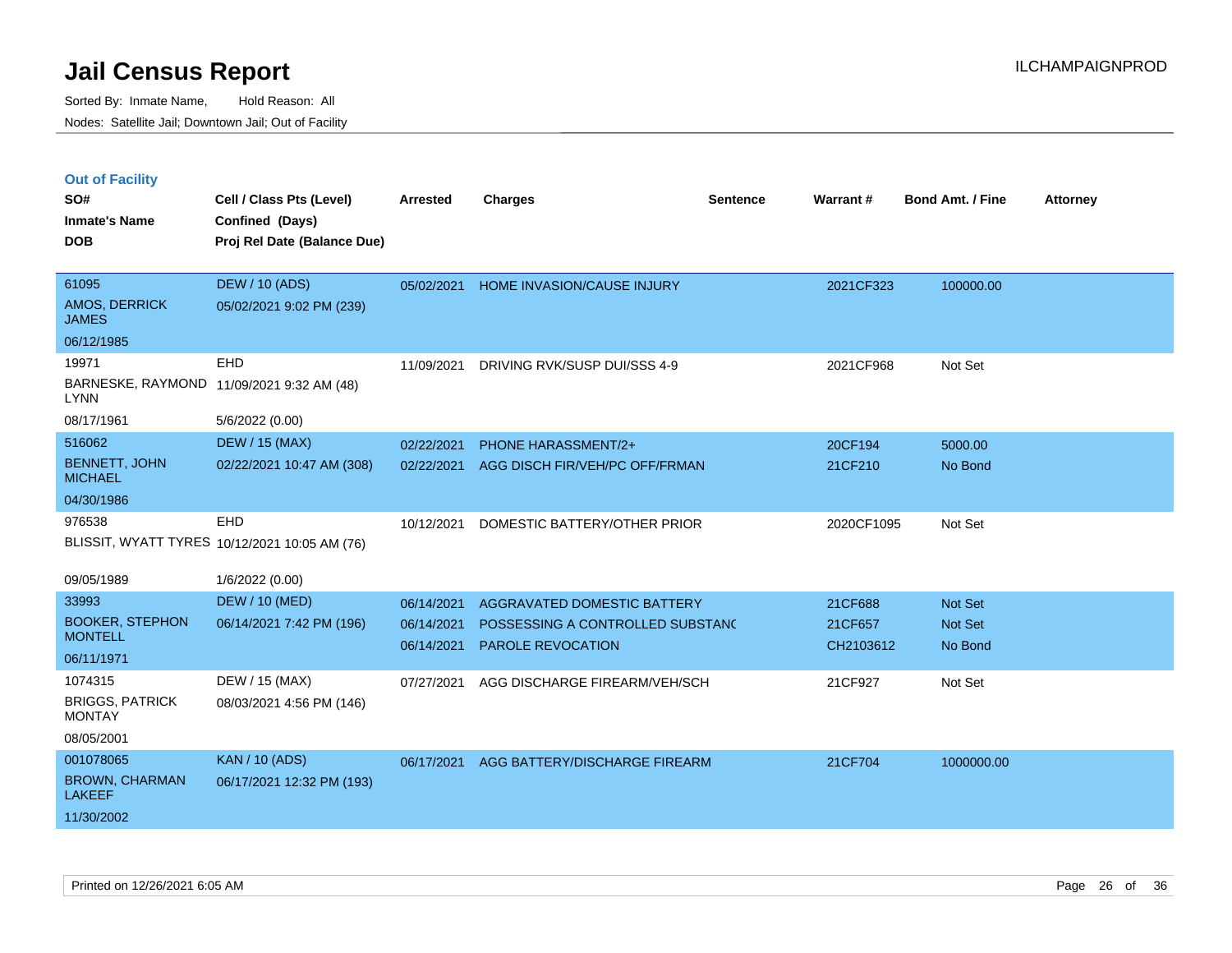| roaco. Catolino dall, Downtown dall, Out of Fability |                             |            |                                          |                 |            |                         |                 |
|------------------------------------------------------|-----------------------------|------------|------------------------------------------|-----------------|------------|-------------------------|-----------------|
| SO#                                                  | Cell / Class Pts (Level)    | Arrested   | <b>Charges</b>                           | <b>Sentence</b> | Warrant#   | <b>Bond Amt. / Fine</b> | <b>Attorney</b> |
| <b>Inmate's Name</b>                                 | Confined (Days)             |            |                                          |                 |            |                         |                 |
| <b>DOB</b>                                           | Proj Rel Date (Balance Due) |            |                                          |                 |            |                         |                 |
|                                                      |                             |            |                                          |                 |            |                         |                 |
| 1038554                                              | <b>KAN / 15 (MAX)</b>       | 08/18/2021 | DELIVERY OF OR POSSESSION OF W/INT       |                 | 21CF1009   | No Bond                 |                 |
| <b>BROWN, CORRION</b><br><b>DEVONTAE</b>             | 08/18/2021 5:40 PM (131)    | 08/18/2021 | ARMED HABITUAL CRIMINAL                  |                 | 21CF1162   | Not Set                 |                 |
| 04/19/1995                                           |                             |            |                                          |                 |            |                         |                 |
| 1038579                                              | KAN / 15 (MAX)              | 08/18/2021 | FELON POSS/USE WEAPON/FIREARM            |                 | 21CF1010   | Not Set                 |                 |
| <b>BROWN, MARKEL</b><br><b>RIKKI</b>                 | 08/18/2021 2:05 PM (131)    |            |                                          |                 |            |                         |                 |
| 01/06/1995                                           |                             |            |                                          |                 |            |                         |                 |
| 1003006                                              | <b>KAN / 15 (MAX)</b>       | 08/19/2021 | FELON POSS/USE MACHINE GUN               |                 | 21CF1011   | No Bond                 |                 |
| <b>BROWN, ROCKEITH</b><br><b>JAVONTE</b>             | 08/19/2021 12:55 AM (130)   |            |                                          |                 |            |                         |                 |
| 07/23/1991                                           |                             |            |                                          |                 |            |                         |                 |
| 987334                                               | DEW / 15 (MAX)              |            | 03/10/2021 ATTEMPT (FIRST DEGREE MURDER) |                 | 19CF689    | Not Set                 |                 |
| CAIN, ISAIAH<br><b>DEPRIEST</b>                      | 03/10/2021 2:22 PM (292)    |            |                                          |                 |            |                         |                 |
| 12/23/1990                                           |                             |            |                                          |                 |            |                         |                 |
| 001078638                                            | <b>EHD</b>                  | 12/15/2021 | DRIVING ON SUSPENDED LICENSE             |                 | 2021TR1120 | Not Set                 |                 |
| CAMPBELL, CARLA<br><b>GISSELLE</b>                   | 12/15/2021 11:03 AM (12)    |            |                                          |                 |            |                         |                 |
| 08/12/1980                                           | 2/12/2022 (0.00)            |            |                                          |                 |            |                         |                 |
| 992962                                               | DEW / 15 (ADS)              | 05/25/2021 | MURDER/INTENT TO KILL/INJURE             |                 | 2018CF1045 | 1000000.00              |                 |
| CAMPBELL, KEITH<br><b>KNAQEEB</b>                    | 05/25/2021 1:19 PM (216)    |            |                                          |                 |            |                         |                 |
| 07/22/1991                                           |                             |            |                                          |                 |            |                         |                 |
| 001078576                                            | <b>KAN / 15 (MAX)</b>       | 11/09/2021 | UNLAWFUL USE OF A WEAPON                 |                 | 21CF1383   | <b>Not Set</b>          |                 |
| CARTER, DEMONDRE<br><b>DAVON</b>                     | 11/09/2021 6:01 PM (48)     |            |                                          |                 |            |                         |                 |
| 05/27/2001                                           |                             |            |                                          |                 |            |                         |                 |
| 1064992                                              | KAN / 15 (MAX)              | 09/20/2021 | ARMED VIOLENCE/CATEGORY I                |                 | 21CF1137   | Not Set                 |                 |
| CARTER, KEJUAN<br><b>JAVONTE</b>                     | 09/20/2021 11:42 PM (98)    |            |                                          |                 |            |                         |                 |
| 06/27/1998                                           |                             |            |                                          |                 |            |                         |                 |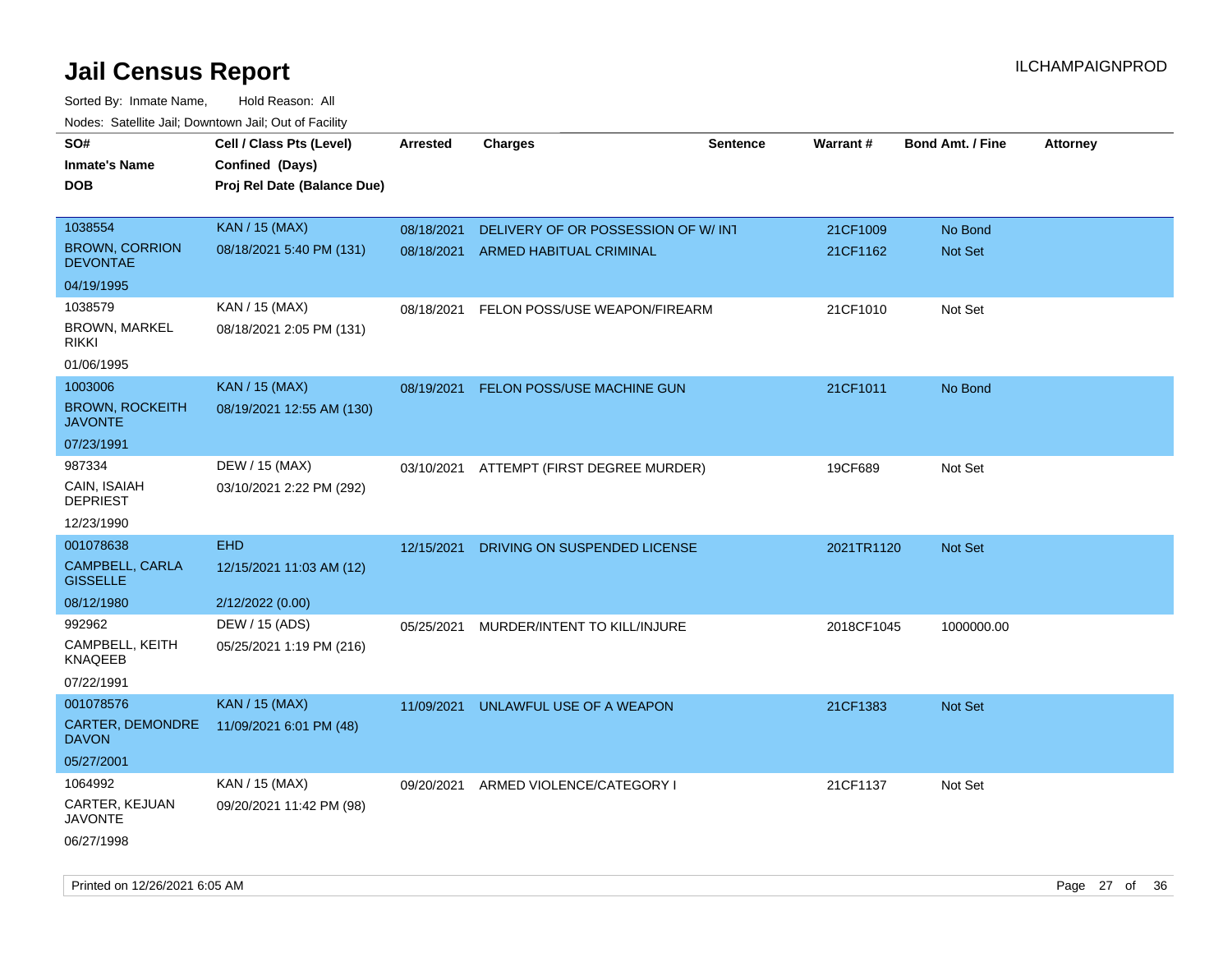| roaco. Catolino dall, Downtown dall, Out of Fability |                             |                 |                                           |                 |            |                         |                 |
|------------------------------------------------------|-----------------------------|-----------------|-------------------------------------------|-----------------|------------|-------------------------|-----------------|
| SO#                                                  | Cell / Class Pts (Level)    | <b>Arrested</b> | <b>Charges</b>                            | <b>Sentence</b> | Warrant#   | <b>Bond Amt. / Fine</b> | <b>Attorney</b> |
| <b>Inmate's Name</b>                                 | Confined (Days)             |                 |                                           |                 |            |                         |                 |
| <b>DOB</b>                                           | Proj Rel Date (Balance Due) |                 |                                           |                 |            |                         |                 |
|                                                      |                             |                 |                                           |                 |            |                         |                 |
| 959420                                               | <b>EHD</b>                  |                 | 11/16/2021 AGG DUI/NO VALID DL            |                 | 2021CF673  | Not Set                 |                 |
| <b>CHAPPLE, RAYMOND</b><br><b>DEONTE</b>             | 11/16/2021 9:49 AM (41)     |                 |                                           |                 |            |                         |                 |
| 06/30/1988                                           | 12/29/2021 (0.00)           |                 |                                           |                 |            |                         |                 |
| 001078461                                            | KAN / 10 (MED)              | 10/07/2021      | AGG UNLAWFUL USE WEAPON/PERSON            |                 | 2021CF1209 | No Bond                 |                 |
| COLE, ERIC JOSE                                      | 10/08/2021 12:25 AM (80)    | 10/07/2021      | AGG DOMESTIC BATTERY/STRANGLE             |                 | 2021CF1208 | Not Set                 |                 |
| 01/24/2002                                           |                             | 10/08/2021      | HARASS WITNESS/FAMILY MBR/REP             |                 | 21CF1218   | Not Set                 |                 |
| 57733                                                | <b>KAN / 15 (SPH)</b>       | 02/25/2020      | <b>HOMICIDE</b>                           |                 | 2020-CF250 | 2000000.00              |                 |
| <b>CRAIG, ANTOINE</b><br><b>DARRELL</b>              | 02/25/2020 4:08 PM (671)    | 02/25/2020      | FELON POSS/USE WEAPON/FIREARM             |                 | 19CF-1827  | 80000.00                |                 |
| 10/09/1982                                           |                             |                 |                                           |                 |            |                         |                 |
| 001077939                                            | DEW / 10 (MED)              | 05/10/2021      | FIREARM/FOID INVALID/NOT ELIG             |                 | 21CF526    | No Bond                 |                 |
| <b>CROSS, PATRICK</b><br><b>DONTRELLE</b>            | 05/10/2021 7:31 PM (231)    |                 | 06/02/2021 POSS STOLEN VEHICLE > \$25,000 |                 | 21CF612    | Not Set                 |                 |
| 11/07/2001                                           |                             |                 |                                           |                 |            |                         |                 |
| 1061304                                              | <b>DEW / 15 (MAX)</b>       | 10/11/2021      | <b>ARMED HABITUAL CRIMINAL</b>            |                 | 21CF1226   | No Bond                 |                 |
| <b>DORRIS, KEMION</b>                                | 10/11/2021 7:30 PM (77)     | 10/11/2021      | <b>ARMED HABITUAL CRIMINAL</b>            |                 | 21CF1227   | No Bond                 |                 |
| <b>DAETOCE</b>                                       |                             | 10/11/2021      | <b>HOME INVASION/FIREARM</b>              |                 | 21CF1228   | No Bond                 |                 |
| 11/19/1997                                           |                             |                 |                                           |                 |            |                         |                 |
| 995885                                               | EHD                         | 11/30/2021      | DRIVING ON SUSPENDED LICENSE              |                 | 2021TR4222 | Not Set                 |                 |
| FINLEY, KENON<br><b>MARQUIS</b>                      | 11/30/2021 10:33 AM (27)    |                 |                                           |                 |            |                         |                 |
| 09/13/1991                                           | 12/29/2021 (0.00)           |                 |                                           |                 |            |                         |                 |
| 60154                                                | <b>EHD</b>                  |                 | 10/20/2021 AGG DUI/LIC SUSP OR REVOKED    |                 | 2021cf261  | Not Set                 |                 |
| GARCIA-MEZA,<br><b>CARLOS</b>                        | 10/20/2021 9:23 AM (68)     |                 |                                           |                 |            |                         |                 |
| 03/06/1983                                           | 1/16/2022 (0.00)            |                 |                                           |                 |            |                         |                 |
| 986642                                               | EHD                         | 12/14/2021      | DRIVING ON SUSPENDED LICENSE              |                 | 2020TR8374 | Not Set                 |                 |
| GARELLI, SAMMY<br><b>JOSEPH</b>                      | 12/14/2021 9:32 AM (13)     |                 |                                           |                 |            |                         |                 |
| 06/24/1982                                           | 1/12/2022 (0.00)            |                 |                                           |                 |            |                         |                 |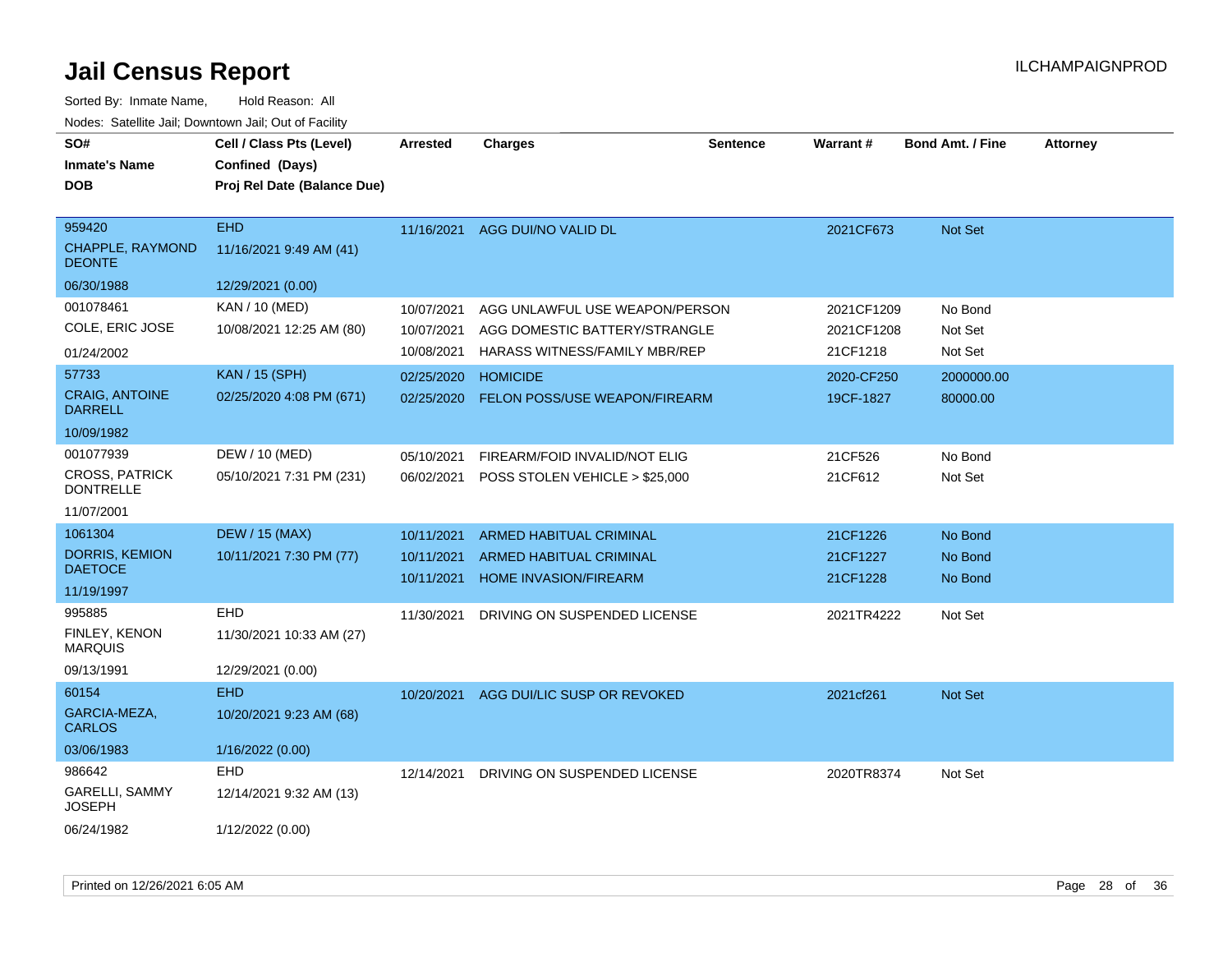| SO#<br><b>Inmate's Name</b><br><b>DOB</b>  | Cell / Class Pts (Level)<br>Confined (Days)<br>Proj Rel Date (Balance Due) | <b>Arrested</b> | <b>Charges</b>                            | <b>Sentence</b> | <b>Warrant#</b> | <b>Bond Amt. / Fine</b> | <b>Attorney</b> |
|--------------------------------------------|----------------------------------------------------------------------------|-----------------|-------------------------------------------|-----------------|-----------------|-------------------------|-----------------|
| 001077363<br>GARY, DAKOTA<br><b>TREVON</b> | <b>KAN / 25 (SPH)</b><br>10/30/2020 10:41 AM (423)                         |                 | 10/30/2020 HOME INVASION/FIREARM          |                 | 20CF1202        | 500000.00               |                 |
| 12/31/2001                                 |                                                                            |                 |                                           |                 |                 |                         |                 |
| 1013012                                    | KAN / 15 (MAX)                                                             | 07/08/2021      | ATTEMPT (FIRST DEGREE MURDER)             |                 | 2021CF790       | 1000000.00              |                 |
| GARY, XAVIER LAMAR                         | 07/08/2021 9:24 AM (172)                                                   | 07/08/2021      | FELON POSS/USE FIREARM PRIOR              |                 | 2020CF650       | 25000.00                |                 |
| 12/14/1991                                 |                                                                            | 07/08/2021      | FELON POSS/USE FIREARM PRIOR              |                 | 21CF798         | Not Set                 |                 |
| 1065946                                    | <b>KAN / 10 (MED)</b>                                                      | 09/04/2021      | AGG BATTERY/DISCHARGE FIREARM             |                 | 21CF1057        | 750000.00               |                 |
| GODBOLT, DESMOND<br><b>DEVONTAE</b>        | 09/04/2021 1:17 AM (114)                                                   | 09/04/2021      | <b>RESIST/OBSTRUCTING A PEACE OFFICEF</b> |                 | 21CM407         | Not Set                 |                 |
| 11/15/1997                                 |                                                                            |                 |                                           |                 |                 |                         |                 |
| 1070118                                    | KAN / 15 (MAX)                                                             | 08/31/2021      | AGGRAVATED DOMESTIC BATTERY               |                 | 21CF1049        | No Bond                 |                 |
| <b>GRAHAM, CORTEZ</b><br>LAMON             | 08/31/2021 9:32 PM (118)                                                   | 09/02/2021      | PROBATION VIOLATION                       |                 | 21CF55          | Not Set                 |                 |
| 03/31/1976                                 |                                                                            |                 |                                           |                 |                 |                         |                 |
| 1000641                                    | <b>KAN / 10 (MED)</b>                                                      | 09/14/2021      | ARMED HABITUAL CRIMINAL                   |                 | 21CF1116        | No Bond                 |                 |
| <b>GRANT, CEDRIC</b><br><b>DYSHAWN</b>     | 09/14/2021 6:32 PM (104)                                                   |                 |                                           |                 |                 |                         |                 |
| 01/03/1991                                 |                                                                            |                 |                                           |                 |                 |                         |                 |
| 1076506                                    | KAN / 15 (MAX)                                                             | 09/17/2021      | AGG UUW/PERSON/CM THREAT VIOL             |                 | 21CF1131        | Not Set                 |                 |
|                                            | GRAY, JAMARH EMERE 09/17/2021 10:41 AM (101)                               | 09/20/2021      | DOMESTIC BATTERY                          |                 | 21CM430         | Not Set                 |                 |
| 06/21/2003                                 |                                                                            |                 |                                           |                 |                 |                         |                 |
| 973845                                     | <b>EHD</b>                                                                 | 12/21/2021      | DRIVING ON SUSPENDED LICENSE              |                 | 2021TR647       | Not Set                 |                 |
| <b>GRIFFITH, PRESTON</b><br><b>JOEL</b>    | 12/21/2021 10:42 AM (6)                                                    |                 |                                           |                 |                 |                         |                 |
| 08/16/1982                                 | 1/19/2022 (0.00)                                                           |                 |                                           |                 |                 |                         |                 |
| 1042532                                    | EHD                                                                        | 12/21/2021      | DRIVING ON SUSPENDED LICENSE              |                 | 2021TR4179      | Not Set                 |                 |
| HARMON, DANICCI<br><b>JAISHA ASHANNA</b>   | 12/21/2021 9:56 AM (6)                                                     |                 |                                           |                 |                 |                         |                 |
| 11/23/1993                                 | 12/30/2021 (0.00)                                                          |                 |                                           |                 |                 |                         |                 |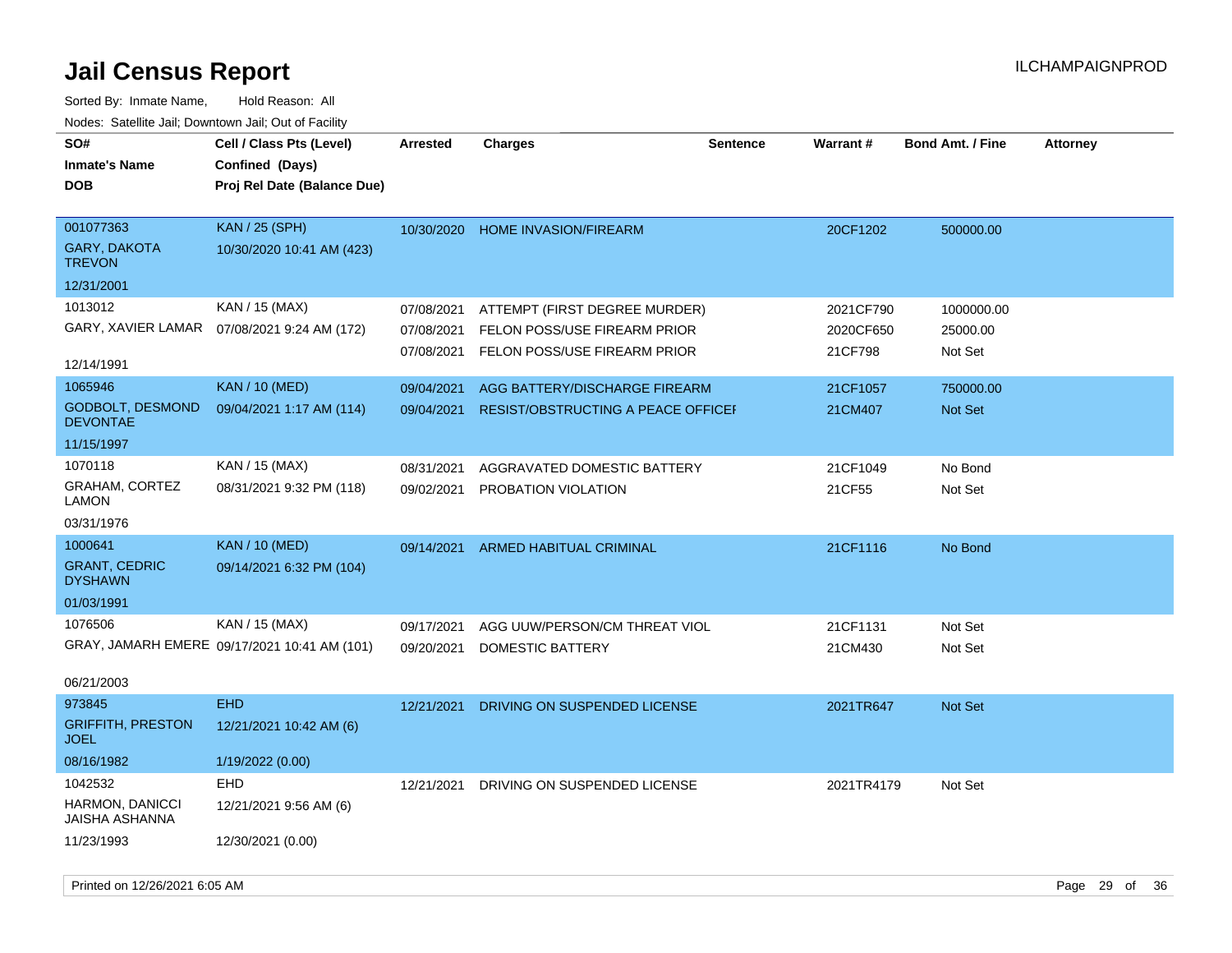| SO#<br><b>Inmate's Name</b><br><b>DOB</b> | Cell / Class Pts (Level)<br>Confined (Days)<br>Proj Rel Date (Balance Due) | <b>Arrested</b> | <b>Charges</b>                     | <b>Sentence</b>         | <b>Warrant#</b> | <b>Bond Amt. / Fine</b> | <b>Attorney</b> |
|-------------------------------------------|----------------------------------------------------------------------------|-----------------|------------------------------------|-------------------------|-----------------|-------------------------|-----------------|
| 1041176                                   | <b>DEW / 15 (MAX)</b>                                                      | 10/05/2021      | PAROLE REVOCATION                  |                         |                 | <b>Not Set</b>          |                 |
| HART, DAVEON<br><b>LATTEEF</b>            | 10/05/2021 10:35 AM (83)                                                   | 10/06/2021      | <b>AGGRAVATED DOMESTIC BATTERY</b> |                         |                 | Not Set                 |                 |
| 03/15/1996                                |                                                                            |                 |                                    |                         |                 |                         |                 |
| 1045186                                   | DEW / 15 (MAX)                                                             | 08/16/2021      | AGG FLEEING POLICE/21 MPH OVER     |                         | 21CF988         | Not Set                 |                 |
| HOLBROOK, JOHNNIE                         | 08/16/2021 11:07 AM (133)                                                  | 08/16/2021      | FELON POSS/USE WEAPON/FIREARM      |                         | 21CF989         | Not Set                 |                 |
| <b>MATHIS</b>                             |                                                                            | 08/16/2021      | ARMED VIOLENCE/CATEGORY I          |                         | 21CF934         | 1000000.00              |                 |
| 07/19/1996                                |                                                                            | 08/16/2021      | FELON POSS/USE WEAPON/FIREARM      |                         | 19CF968         | Not Set                 |                 |
| 001078146                                 | <b>DEW / 15 (MAX)</b>                                                      | 07/09/2021      | AGG BATTERY/DISCHARGE FIREARM      |                         | 21CF795         | 1000000.00              |                 |
| HUNT, TEIGAN<br><b>JAZAIREO</b>           | 07/09/2021 12:41 PM (171)                                                  | 07/09/2021      | ARMED ROBBERY/ARMED W/FIREARM      |                         | 21CF806         | Not Set                 |                 |
| 05/14/2003                                |                                                                            |                 |                                    |                         |                 |                         |                 |
| 989743                                    | DEW / 15 (ADS)                                                             | 04/13/2021      | AGG DISCHARGE FIREARM/VEH/SCH      |                         | 21CF400         | Not Set                 |                 |
| JACKSON, STEVE<br><b>ALLEN</b>            | 04/13/2021 2:45 AM (258)                                                   | 04/13/2021      | AGGRAVATED DOMESTIC BATTERY        |                         | 21CF399         | Not Set                 |                 |
| 06/04/1991                                |                                                                            |                 |                                    |                         |                 |                         |                 |
| 50495                                     | <b>EHD</b>                                                                 | 08/10/2021      | DRIVING RVK/SUSP DUI/SSS 10-14     |                         | 2020CF997       | <b>Not Set</b>          |                 |
| <b>JENKINS, ARNOLD</b><br><b>FARRIS</b>   | 08/10/2021 9:08 AM (139)                                                   | 08/10/2021      | DRIVING RVK/SUSP DUI/SSS 10-14     |                         | 2019CF1363      | <b>Not Set</b>          |                 |
| 04/19/1962                                | 2/4/2022 (0.00)                                                            |                 |                                    |                         |                 |                         |                 |
| 001077709                                 | <b>EHD</b>                                                                 | 07/06/2021      | DRIVING RVK/SUSP DUI/SSS 4-9       |                         | 2021CF167       | Not Set                 |                 |
| JINKINS, DEWAYNE<br>ALLEN                 | 07/06/2021 9:00 AM (174)                                                   |                 |                                    |                         |                 |                         |                 |
| 01/02/1967                                | 1/1/2022 (0.00)                                                            |                 |                                    |                         |                 |                         |                 |
| 1076450                                   | <b>DEW</b> / 15 (MAX)                                                      | 06/25/2020      | AGG DISCHARGE OF A FIREARM         | 6y/0m/0d (DOI 2020CF703 |                 | Not Set                 |                 |
| <b>JONES, CARLOS</b><br><b>ANTONIO</b>    | 06/25/2020 2:13 PM (550)                                                   | 11/02/2020      | <b>HOME INVASION/FIREARM</b>       | 11y (DOC)               | 20CF1204        | No Bond                 |                 |
| 11/18/2001                                |                                                                            |                 |                                    |                         |                 |                         |                 |
| 998873                                    | <b>EHD</b>                                                                 | 10/12/2021      | DRIVING RVK/SUSP DUI/SSS 3RD       |                         | 2021CF235       | Not Set                 |                 |
| KINCAID, AMANDA<br><b>MICHELLE</b>        | 10/12/2021 11:31 AM (76)                                                   |                 |                                    |                         |                 |                         |                 |
| 01/07/1990                                | 1/9/2022 (0.00)                                                            |                 |                                    |                         |                 |                         |                 |
| Printed on 12/26/2021 6:05 AM             |                                                                            |                 |                                    |                         |                 |                         | Page 30 of 36   |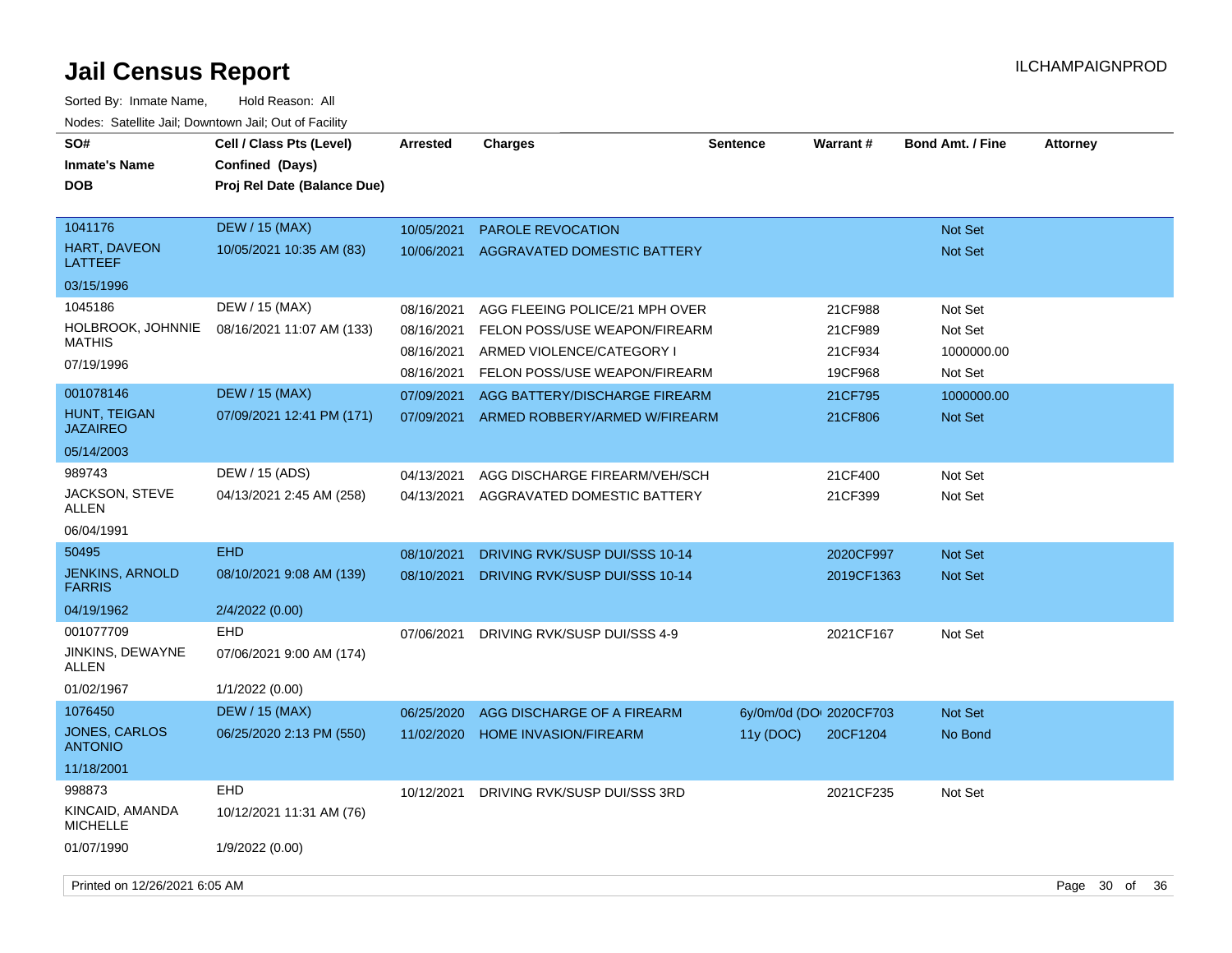| SO#                                | Cell / Class Pts (Level)    | <b>Arrested</b>          | <b>Charges</b>                                                | <b>Sentence</b> | Warrant#            | <b>Bond Amt. / Fine</b> | <b>Attorney</b> |
|------------------------------------|-----------------------------|--------------------------|---------------------------------------------------------------|-----------------|---------------------|-------------------------|-----------------|
| <b>Inmate's Name</b>               | Confined (Days)             |                          |                                                               |                 |                     |                         |                 |
| <b>DOB</b>                         | Proj Rel Date (Balance Due) |                          |                                                               |                 |                     |                         |                 |
|                                    |                             |                          |                                                               |                 |                     |                         |                 |
| 001078401                          | <b>DEW / 10 (ADS)</b>       | 09/19/2021               | UNLAWFUL VEHICULAR INVASION                                   |                 | 21CF1134            | Not Set                 |                 |
| <b>KNIGHT, ERIC</b>                | 09/19/2021 7:32 PM (99)     | 09/19/2021               | HRSMT/THREATEN PERSON/KILL                                    |                 | 2021CF561           | 50000.00                |                 |
| 07/11/1991                         |                             | 09/21/2021               | <b>BURGLARY</b>                                               |                 | 21CF1139            | <b>Not Set</b>          |                 |
| 1064445                            | DEW / 15 (MAX)              | 04/23/2021               | AGG DISCHARGE FIREARM/OCC VEH                                 |                 | 2021CF295           | 500000.00               |                 |
| LARUE, TERENCE<br><b>TRAMEL</b>    | 04/23/2021 11:18 AM (248)   | 04/23/2021<br>04/23/2021 | POSSESS 15<100 GRAMS COCAINE<br>FELON POSS/USE FIREARM/PAROLE |                 | 19CF1052<br>21CF899 | 10000.00<br>Not Set     |                 |
| 12/23/1998                         |                             |                          |                                                               |                 |                     |                         |                 |
| 001078237                          | <b>KAN / 15 (ADS)</b>       | 08/03/2021               | AGG DISCHARGE FIREARM/OCC VEH                                 |                 | 21CF928             | No Bond                 |                 |
| LAWS, TERON<br><b>RAMONTE</b>      | 08/03/2021 6:29 PM (146)    |                          |                                                               |                 |                     |                         |                 |
| 04/03/2001                         |                             |                          |                                                               |                 |                     |                         |                 |
| 001078470                          | DEW / 15 (MAX)              | 10/10/2021               | MURDER/INTENT TO KILL/INJURE                                  |                 | 21CF1221            | Not Set                 |                 |
| LEE, AMAHRION<br>JA'MERE           | 10/10/2021 1:23 PM (78)     |                          |                                                               |                 |                     |                         |                 |
| 11/05/2002                         |                             |                          |                                                               |                 |                     |                         |                 |
| 001078170                          | <b>KAN / 10 (MED)</b>       | 09/07/2021               | AGG UNLAWFUL USE OF WEAPON/VEH                                |                 | 21CF1060            | <b>Not Set</b>          |                 |
| LEMONS, DEANGELO<br><b>DEVELLE</b> | 09/07/2021 12:49 AM (111)   |                          |                                                               |                 |                     |                         |                 |
| 05/29/2003                         |                             |                          |                                                               |                 |                     |                         |                 |
| 56792                              | DEW / 10 (MED)              | 02/02/2021               | ARMED HABITUAL CRIMINAL                                       |                 | 2021CF141           | 500000.00               |                 |
| LILLARD, LAWRENCE<br><b>TYRONE</b> | 02/02/2021 2:11 PM (328)    | 02/22/2021               | DRIVING ON REVOKED LICENSE                                    |                 | 21TR426             | 5000.00                 |                 |
| 10/20/1982                         |                             |                          |                                                               |                 |                     |                         |                 |
| 46837                              | <b>KAN / 15 (MAX)</b>       | 09/07/2021               | <b>RESIDENTIAL BURGLARY</b>                                   |                 | 2019-CF-1207        | 25000.00                |                 |
| MARCRUM, JEFFERY<br>LEE.           | 09/07/2021 11:43 AM (111)   |                          |                                                               |                 |                     |                         |                 |
| 11/17/1968                         |                             |                          |                                                               |                 |                     |                         |                 |
| 1069949                            | <b>EHD</b>                  | 11/30/2021               | DRIVING ON REVOKED LICENSE                                    |                 | 2021TR1726          | Not Set                 |                 |
| MARSHALL, ERIC<br><b>VONTREAL</b>  | 11/30/2021 3:13 PM (27)     |                          |                                                               |                 |                     |                         |                 |
| 04/28/1997                         | 12/29/2021 (0.00)           |                          |                                                               |                 |                     |                         |                 |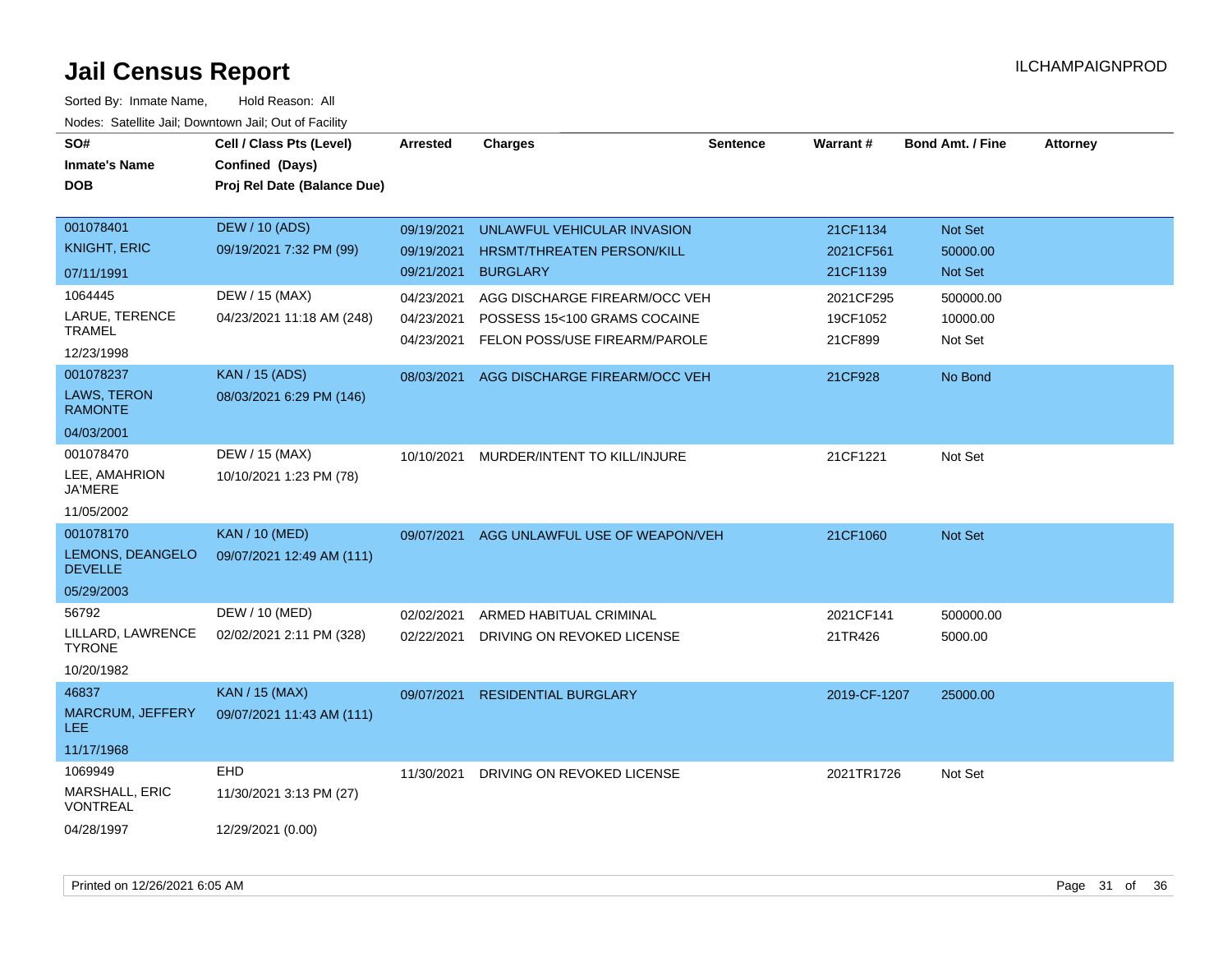Sorted By: Inmate Name, Hold Reason: All Nodes: Satellite Jail; Downtown Jail; Out of Facility

| roucs. Oatchite sail, Downtown sail, Out or Facility |                                               |                 |                                          |                 |             |                  |                 |
|------------------------------------------------------|-----------------------------------------------|-----------------|------------------------------------------|-----------------|-------------|------------------|-----------------|
| SO#                                                  | Cell / Class Pts (Level)                      | <b>Arrested</b> | <b>Charges</b>                           | <b>Sentence</b> | Warrant#    | Bond Amt. / Fine | <b>Attorney</b> |
| <b>Inmate's Name</b>                                 | Confined (Days)                               |                 |                                          |                 |             |                  |                 |
| <b>DOB</b>                                           | Proj Rel Date (Balance Due)                   |                 |                                          |                 |             |                  |                 |
|                                                      |                                               |                 |                                          |                 |             |                  |                 |
| 001078575                                            | <b>KAN / 10 (MED)</b>                         | 11/09/2021      | <b>GUNRUNNING</b>                        |                 | 21CF1330    | 750000.00        |                 |
| <b>MCLAURIN, KEYON A</b>                             | 11/09/2021 12:41 PM (48)                      |                 |                                          |                 |             |                  |                 |
| 11/19/2002                                           |                                               |                 |                                          |                 |             |                  |                 |
| 1011046                                              | KAN / 15 (ADS)                                |                 | 04/10/2021 ATTEMPT (FIRST DEGREE MURDER) |                 | 21CF392     | Not Set          |                 |
| <b>MILES, DARRION</b><br><b>ANTONIO KEVONTA</b>      | 04/11/2021 12:46 AM (260)                     |                 |                                          |                 |             |                  |                 |
| 03/18/1990                                           |                                               |                 |                                          |                 |             |                  |                 |
| 001077278                                            | <b>DEW / 15 (MAX)</b>                         | 10/06/2020      | MURDER/INTENT TO KILL/INJURE             |                 | 2020CF146   | 2000000.00       |                 |
| MILLER, D'ANDRE                                      | 10/06/2020 12:49 PM (447)                     | 10/06/2020      | AGG FLEEING POLICE/21 MPH OVER           |                 | 2019CF1171  | 50000.00         |                 |
| 09/08/1986                                           |                                               |                 |                                          |                 |             |                  |                 |
| 1026477                                              | KAN / 15 (ADS)                                | 09/21/2021      | AGG DISCHARGE FIREARM/OCC VEH            |                 | 21CF1138    | Not Set          |                 |
| NEWBILL, DEVONTRE<br><b>LAMONT</b>                   | 09/21/2021 2:27 AM (97)                       | 09/22/2021      | PROBATION VIOLATION                      |                 | 20CF577     | Not Set          |                 |
| 11/22/1993                                           |                                               |                 |                                          |                 |             |                  |                 |
| 1072907                                              | <b>KAN</b>                                    | 07/14/2021      | CRIMINAL DAMAGE <\$500/SCHOOL            |                 | 2021CF840   | 5000.00          |                 |
| NIKOLAEV, YEVGENIY                                   | 07/14/2021 10:10 PM (166)                     | 07/14/2021      | ATTEMPT (FIRST DEGREE MURDER)            |                 | 2021-CF-832 | 2000000.00       |                 |
| 10/06/1983                                           |                                               |                 |                                          |                 |             |                  |                 |
| 001078558                                            | DEW / 10 (MED)                                | 11/03/2021      | UNLAWFUL USE OF A WEAPON                 |                 | 21CF1352    | Not Set          |                 |
| PARRISH, DOMINIC<br>WALTER                           | 11/03/2021 1:25 PM (54)                       |                 |                                          |                 |             |                  |                 |
| 08/23/2001                                           |                                               |                 |                                          |                 |             |                  |                 |
| 001077928                                            | <b>EHD</b>                                    | 09/01/2021      | AGG DOMESTIC BATTERY/STRANGLE            |                 | 2021CF515   | <b>Not Set</b>   |                 |
| PATTON, MICHAEL<br><b>RYAN</b>                       | 09/01/2021 9:43 AM (117)                      |                 |                                          |                 |             |                  |                 |
| 08/15/1994                                           | 12/31/2021 (0.00)                             |                 |                                          |                 |             |                  |                 |
| 001078063                                            | DEW / 15 (MAX)                                | 06/15/2021      | AGG CRIM SEX ASSAULT/WEAPON              |                 | 2021CF678   | 1000000.00       |                 |
|                                                      | PERRY, ROBERT Junior 06/15/2021 4:37 PM (195) | 06/15/2021      | <b>ROBBERY</b>                           |                 | 2021CF159   | 25000.00         |                 |

12/21/1990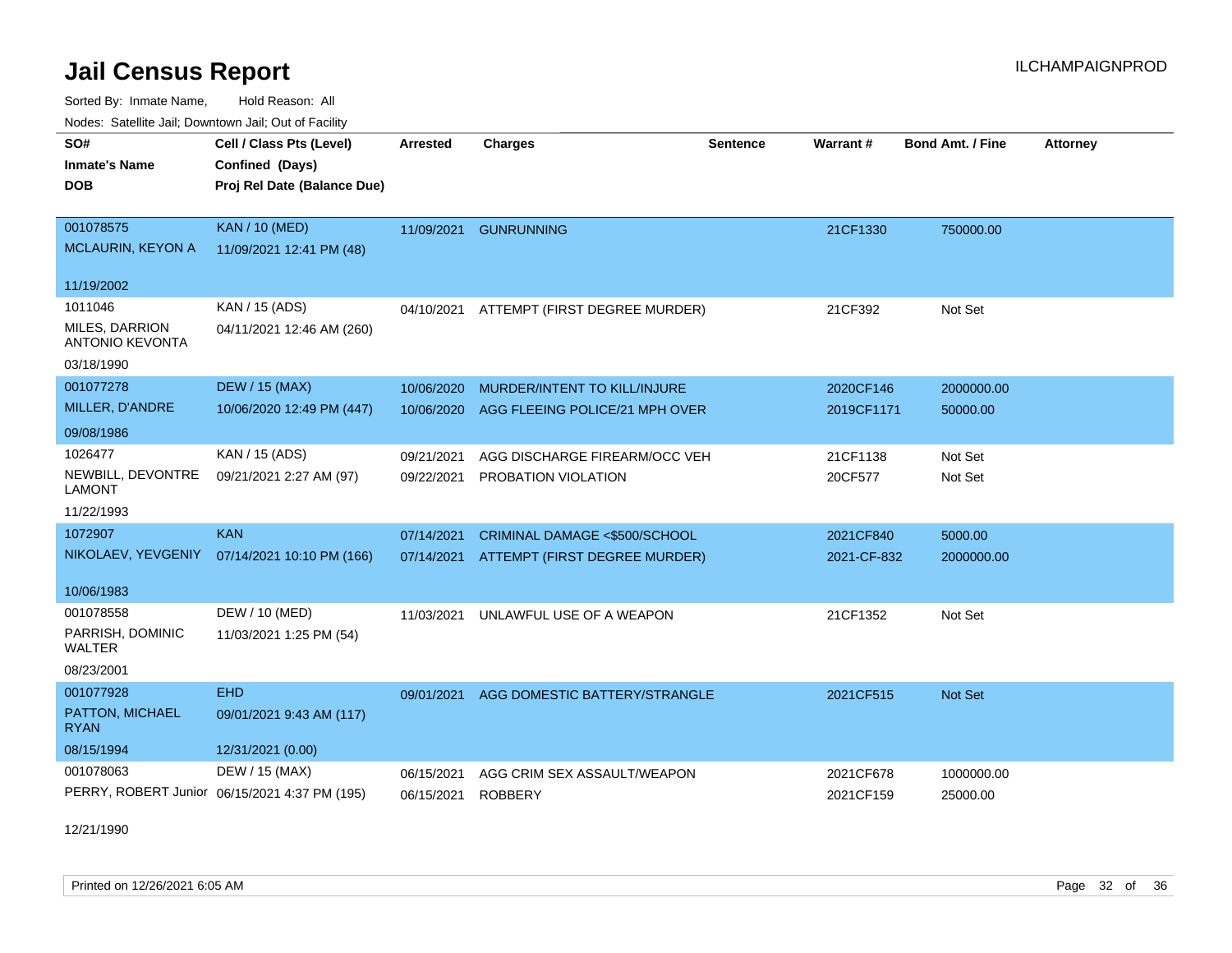| SO#                                     | Cell / Class Pts (Level)                    | <b>Arrested</b> | <b>Charges</b>                           | <b>Sentence</b> | Warrant#    | <b>Bond Amt. / Fine</b> | <b>Attorney</b> |
|-----------------------------------------|---------------------------------------------|-----------------|------------------------------------------|-----------------|-------------|-------------------------|-----------------|
| <b>Inmate's Name</b>                    | Confined (Days)                             |                 |                                          |                 |             |                         |                 |
| <b>DOB</b>                              | Proj Rel Date (Balance Due)                 |                 |                                          |                 |             |                         |                 |
|                                         |                                             |                 |                                          |                 |             |                         |                 |
| 001077614                               | <b>KAN / 15 (MAX)</b>                       |                 | 01/17/2021 ATTEMPT (FIRST DEGREE MURDER) |                 | 21CF66      | <b>Not Set</b>          |                 |
| <b>DEVON</b>                            | ROBINSON, DONTRELL 01/17/2021 3:08 PM (344) |                 |                                          |                 |             |                         |                 |
| 09/22/2002                              |                                             |                 |                                          |                 |             |                         |                 |
| 1061216                                 | KAN / 10 (MED)                              | 06/22/2021      | HOME INVASION/FIREARM                    |                 | 21CF727     | Not Set                 |                 |
| RUNGE, ANDRE<br><b>MARSEAN</b>          | 06/22/2021 4:42 PM (188)                    |                 |                                          |                 |             |                         |                 |
| 12/05/1997                              |                                             |                 |                                          |                 |             |                         |                 |
| 650295                                  | <b>PIA / 50 (MAX)</b>                       | 04/22/2020      | <b>CRIMINAL SEXUAL ASSAULT</b>           |                 | 2020-CF407  | 750000.00               |                 |
| SANDAGE, JERALD                         | 04/22/2020 6:30 AM (614)                    | 04/22/2020      | <b>CRIMINAL SEXUAL ASSAULT</b>           |                 | 2020-CF408  | 750000.00               |                 |
| <b>EUGENE</b>                           |                                             | 04/22/2020      | <b>CRIMINAL SEXUAL ABUSE</b>             |                 | 2020-CF409  | 750000.00               |                 |
| 06/07/1971                              |                                             | 04/22/2020      | <b>CRIMINAL SEXUAL ASSAULT</b>           |                 | 2020-CF410  | 750000.00               |                 |
|                                         |                                             | 04/22/2020      | <b>OFFICIAL MISCONDUCT</b>               |                 | 2019-CF1811 | 25000.00                |                 |
| 50614                                   | EHD                                         | 12/15/2021      | DRIVING RVK/SUSP DUI/SSS 3RD             |                 | 2021CF677   | Not Set                 |                 |
| SANFORD, AMBER<br><b>NICOLE</b>         | 12/15/2021 10:18 AM (12)                    |                 |                                          |                 |             |                         |                 |
| 12/07/1979                              | 1/12/2022 (0.00)                            |                 |                                          |                 |             |                         |                 |
| 1062194                                 | <b>DEW / 15 (MAX)</b>                       | 02/27/2020      | MURDER/OTHER FORCIBLE FELONY             |                 | 20CF-247    | 1000000.00              |                 |
| <b>SIMMONS, MICHAEL</b><br><b>JAMAL</b> | 02/27/2020 1:11 PM (669)                    | 09/23/2020      | AGG BATTERY/DISCHARGE FIREARM            |                 | 20CF1061    | <b>Not Set</b>          |                 |
| 11/03/1997                              |                                             |                 |                                          |                 |             |                         |                 |
| 001078115                               | KAN / 15 (MAX)                              | 07/01/2021      | ARMED VIOLENCE/CATEGORY I                |                 | 21CF772     | Not Set                 |                 |
| SMITH, JAMES<br>NASHAUN, Junior         | 07/01/2021 2:44 PM (179)                    | 07/30/2021      | DRIVING ON SUSPENDED LICENSE             |                 | 21TR5804    | 1500.00                 |                 |
| 09/18/2000                              |                                             |                 |                                          |                 |             |                         |                 |
| 001077868                               | <b>DEW / 15 (MAX)</b>                       | 04/21/2021      | ARMED ROBBERY/ARMED W/FIREARM            |                 | 21CF445     | <b>Not Set</b>          |                 |
| SPEARMENT,<br><b>KENTRELL</b>           | 04/21/2021 9:48 PM (250)                    | 08/19/2021      | FLEEING/ATTEMPT ELUDE OFFICER            |                 | 2021TR1053  | 1000.00                 |                 |
| 01/21/2002                              |                                             |                 |                                          |                 |             |                         |                 |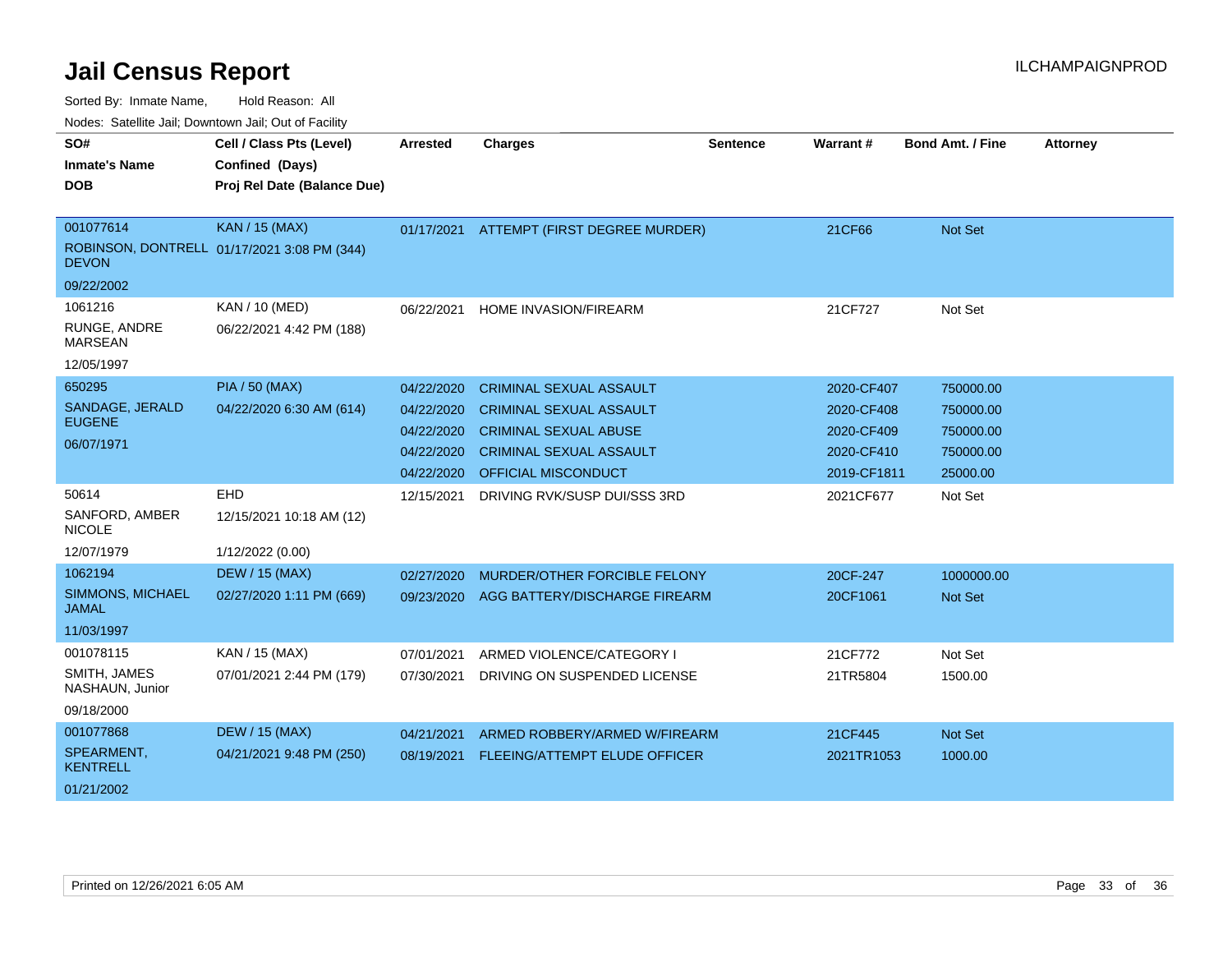| rouce. Calcinic Jan, Downtown Jan, Out or Facility |                                                                            |            |                                          |                 |                 |                         |                 |
|----------------------------------------------------|----------------------------------------------------------------------------|------------|------------------------------------------|-----------------|-----------------|-------------------------|-----------------|
| SO#<br><b>Inmate's Name</b><br><b>DOB</b>          | Cell / Class Pts (Level)<br>Confined (Days)<br>Proj Rel Date (Balance Due) | Arrested   | <b>Charges</b>                           | <b>Sentence</b> | <b>Warrant#</b> | <b>Bond Amt. / Fine</b> | <b>Attorney</b> |
|                                                    |                                                                            |            |                                          |                 |                 |                         |                 |
| 001077854                                          | <b>EHD</b>                                                                 | 09/15/2021 | DRIVING RVK/SUSP DUI/SSS 4-9             |                 | 2021CF306       | Not Set                 |                 |
| STUKINS, DANNY RAY                                 | 09/15/2021 10:17 AM (103)                                                  |            |                                          |                 |                 |                         |                 |
| 07/05/1985                                         | 3/13/2022 (0.00)                                                           |            |                                          |                 |                 |                         |                 |
| 1046632                                            | KAN / 15 (MAX)                                                             | 09/14/2021 | ARMED VIOLENCE/CATEGORY II               |                 | 21CF912         | 750000.00               |                 |
|                                                    | TATE, JAVON MARQUIS 09/14/2021 12:10 PM (104)                              |            |                                          |                 |                 |                         |                 |
|                                                    |                                                                            |            |                                          |                 |                 |                         |                 |
| 08/10/1996                                         |                                                                            |            |                                          |                 |                 |                         |                 |
| 1033031                                            | <b>KAN / 15 (MAX)</b>                                                      |            | 08/19/2020 *AGG BATTERY W/FIREARM/PERSON |                 | 2020-CF923      | 500000.00               |                 |
| <b>TOMS, ANDREW</b><br><b>CHUCKY</b>               | 08/19/2020 5:59 PM (495)                                                   |            |                                          |                 |                 |                         |                 |
| 09/28/1978                                         |                                                                            |            |                                          |                 |                 |                         |                 |
| 27007                                              | KAN / 15 (MAX)                                                             | 09/19/2021 | DOMESTIC BATTERY/OTHER PRIOR             |                 | 21CF1133        | No Bond                 |                 |
| TUELL, ROBERT<br><b>STEPHEN</b>                    | 09/19/2021 9:51 AM (99)                                                    |            |                                          |                 |                 |                         |                 |
| 09/25/1967                                         |                                                                            |            |                                          |                 |                 |                         |                 |
| 001078263                                          | <b>KAN / 10 (ADS)</b>                                                      | 08/11/2021 | <b>AGG BATTERY/PUBLIC PLACE</b>          |                 | 2020CF420       | 7500.00                 |                 |
| TURK, BRANDON<br><b>LARSHAWN</b>                   | 08/11/2021 6:23 PM (138)                                                   | 08/11/2021 | RECEIVE/POSS/SELL STOLEN VEH             |                 | 2020CF928       | 200000.00               |                 |
| 10/18/1995                                         |                                                                            |            |                                          |                 |                 |                         |                 |
| 001078386                                          | KAN / 10 (MED)                                                             | 09/14/2021 | POSSESSION OF STOLEN FIREARM             |                 | 2021CF1099      | 250000.00               |                 |
| <b>TURNER, AMARIO</b>                              | 09/14/2021 11:42 PM (104)                                                  |            |                                          |                 |                 |                         |                 |
| 09/23/2002                                         |                                                                            |            |                                          |                 |                 |                         |                 |
| 1040925                                            | <b>KAN / 10 (MED)</b>                                                      | 10/05/2021 | AGG BATTERY/DISCHARGE FIREARM            |                 | 2021CF1105      | 1000000.00              |                 |
| <b>WEATHERALL,</b><br><b>JOHNNY EARL JAMES</b>     | 10/05/2021 4:17 PM (83)                                                    |            |                                          |                 |                 |                         |                 |
| 04/29/1994                                         |                                                                            |            |                                          |                 |                 |                         |                 |
| 1062558                                            | DEW / 10 (MED)                                                             |            | 10/02/2021 FELON POSS/USE WEAPON/FIREARM |                 | 21CF1185        | Not Set                 |                 |
| WELLS, JIAMANTE<br>AMORE                           | 10/02/2021 8:29 PM (86)                                                    |            |                                          |                 |                 |                         |                 |
| 09/02/1995                                         |                                                                            |            |                                          |                 |                 |                         |                 |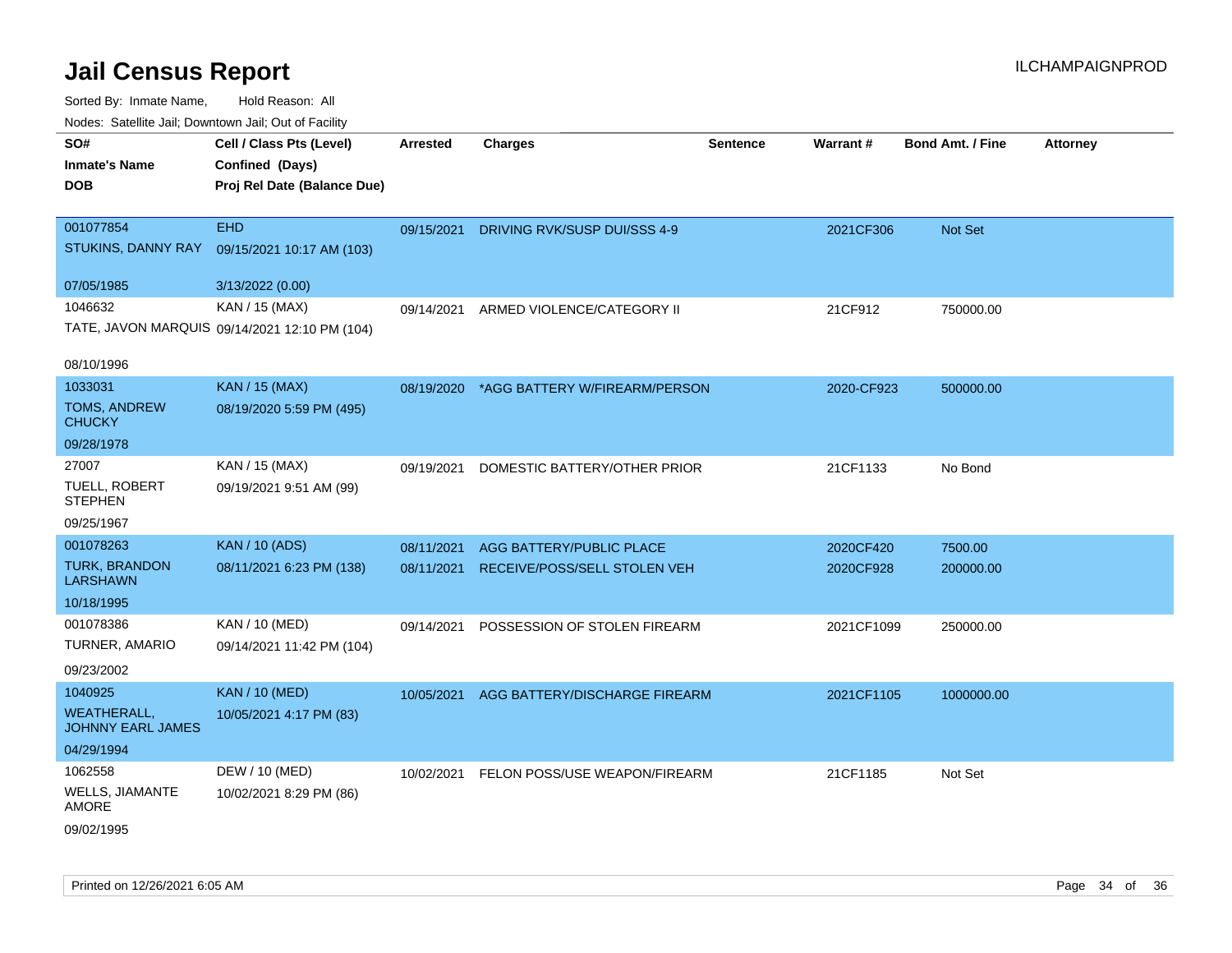| SO#<br><b>Inmate's Name</b>                | Cell / Class Pts (Level)<br>Confined (Days) | <b>Arrested</b> | <b>Charges</b>                     | <b>Sentence</b> | Warrant#      | <b>Bond Amt. / Fine</b> | <b>Attorney</b> |
|--------------------------------------------|---------------------------------------------|-----------------|------------------------------------|-----------------|---------------|-------------------------|-----------------|
| <b>DOB</b>                                 | Proj Rel Date (Balance Due)                 |                 |                                    |                 |               |                         |                 |
|                                            |                                             |                 |                                    |                 |               |                         |                 |
| 1002033                                    | <b>KAN / 15 (MAX)</b>                       | 09/08/2021      | DRIVING ON SUSPENDED LICENSE       |                 | 2019-TR-11944 | 5000.00                 |                 |
| <b>WEST, ANTONIO</b>                       | 09/08/2021 11:01 PM (110)                   | 09/08/2021      | ARMED ROBBERY/ARMED W/FIREARM      |                 | 2020-CF-1406  | 500000.00               |                 |
| <b>DEONTA</b>                              |                                             | 09/08/2021      | AGG UNLAWFUL USE OF WEAPON/VEH     |                 | 2021-CF-AWOW  | <b>Not Set</b>          |                 |
|                                            |                                             | 09/08/2021      | <b>OBSTRCT JUSTICE/LEAVE STATE</b> |                 | 2021-CF-AWOW  | <b>Not Set</b>          |                 |
|                                            |                                             | 09/08/2021      | ARMED VIOLENCE/CATEGORY I          |                 | 2021-CF-AWOW  | <b>Not Set</b>          |                 |
| 04/15/1992                                 |                                             |                 |                                    |                 |               |                         |                 |
| 1022068                                    | DEW / 15 (ADS)                              | 10/10/2021      | FELON POSS/USE WEAPON/FIREARM      |                 | 21CF1212      | Not Set                 |                 |
| <b>WILKINS, MICHAEL</b><br>CARL            | 10/10/2021 5:07 AM (78)                     |                 |                                    |                 |               |                         |                 |
| 07/10/1992                                 |                                             |                 |                                    |                 |               |                         |                 |
| 001077508                                  | <b>DEW / 15 (ADS)</b>                       | 12/10/2020      | MURDER/STRONG PROB KILL/INJURE     | 55y (DOC)       | 2020CF1293    | No Bond                 |                 |
| <b>WILLIAMS, CALVIN</b><br><b>TIMOTHY</b>  | 12/10/2020 8:55 PM (382)                    |                 |                                    |                 |               |                         |                 |
| 10/23/2002                                 |                                             |                 |                                    |                 |               |                         |                 |
| 539662                                     | KAN / 10 (MED)                              | 08/14/2021      | AGGRAVATED BATTERY                 |                 | 21CF979       | No Bond                 |                 |
| WILLIAMS, JAVONTAE                         | 08/14/2021 1:28 AM (135)                    | 08/14/2021      | AGGRAVATED DOMESTIC BATTERY        |                 | 2020CF1098    | 25000.00                |                 |
| <b>DEMAR</b>                               |                                             | 08/14/2021      | DOM BTRY/CONTACT/1-2 PRECONV       |                 | 2021CF770     | 250000.00               |                 |
| 07/28/1991                                 |                                             | 08/14/2021      | <b>CITY OV ARREST</b>              |                 | 2017OV893     | 1000.00                 |                 |
| 1037579                                    | <b>KAN / 10 (MED)</b>                       | 08/17/2021      | FELON POSS/USE WEAPON/FIREARM      |                 | 2019CF73      | No Bond                 |                 |
| <b>WILLIAMS, STEVEN</b><br>PATRICK, Second | 08/17/2021 8:16 PM (132)                    |                 |                                    |                 |               |                         |                 |
| 11/25/1994                                 |                                             |                 |                                    |                 |               |                         |                 |
| 001078632                                  | <b>EHD</b>                                  | 12/01/2021      | DRIVING ON SUSPENDED LICENSE       |                 | 2021TR1420    | Not Set                 |                 |
| <b>WILSON, CIERRA</b><br>LYNAI             | 12/01/2021 10:27 AM (26)                    |                 |                                    |                 |               |                         |                 |
| 03/24/1992                                 | 1/14/2022 (0.00)                            |                 |                                    |                 |               |                         |                 |
| 545746                                     | <b>KAN</b> / 15 (ADS)                       | 08/07/2021      | FELON POSS/USE WEAPON/FIREARM      |                 | 21CF949       | Not Set                 |                 |
| <b>WOODS, MICHAEL</b>                      | 08/07/2021 8:40 AM (142)                    | 08/07/2021      | <b>BURGLARY</b>                    |                 | 2020CF597     | 50000.00                |                 |
| <b>LACKENDRICK</b>                         |                                             |                 | 08/07/2021 WARRANT OUT OF COUNTY   |                 | 2020TR9119    | 5000.00                 |                 |
| 10/06/1996                                 |                                             |                 |                                    |                 |               |                         |                 |